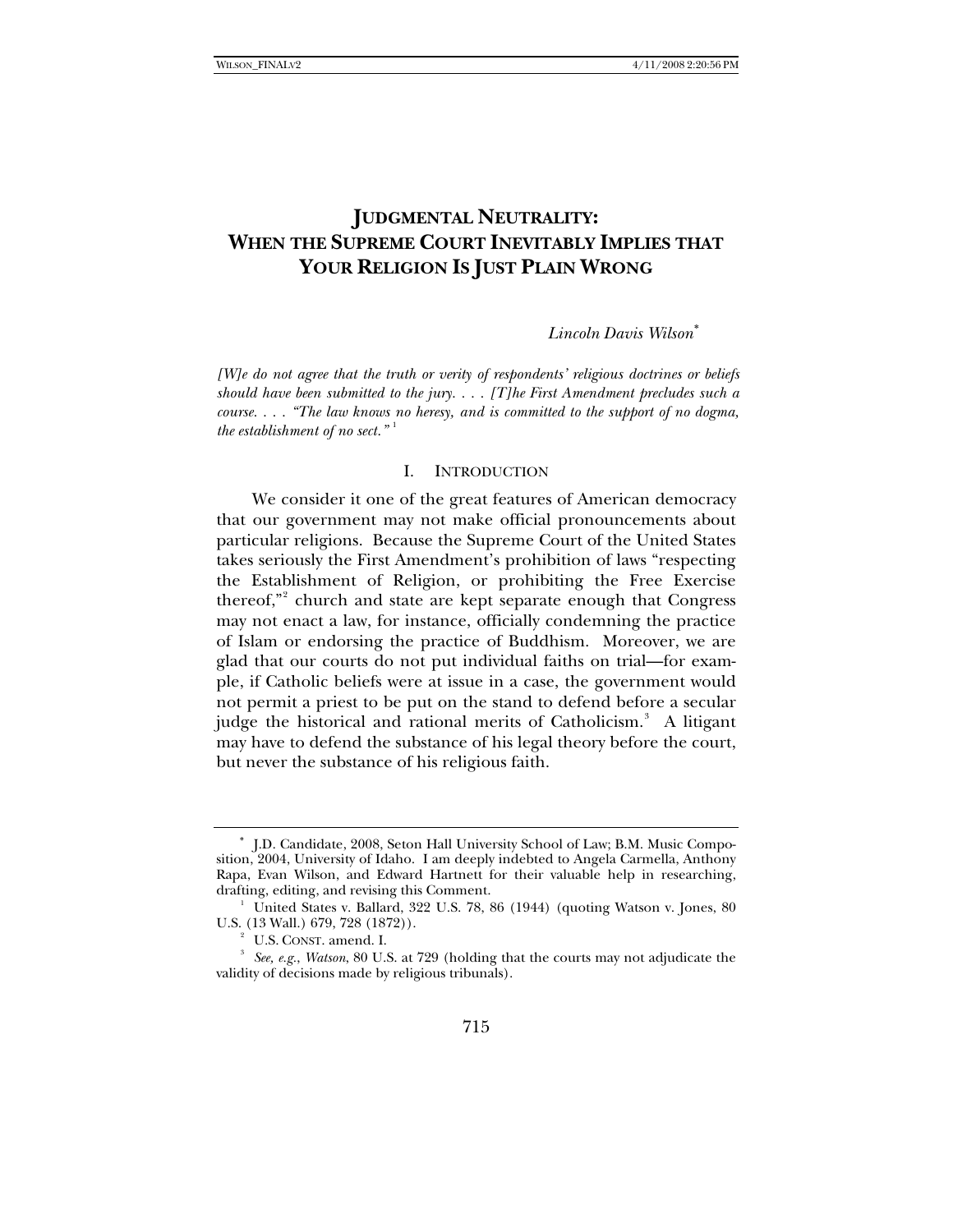For this reason the above quote from *United States v. Ballard*<sup>[4](#page-1-0)</sup> rings true. There, the Court held that religious adherents accused of mail fraud could not be prosecuted on the basis of the verity of their religious claims, but only on the basis of whether those views were sincerely held.<sup>[5](#page-1-1)</sup> Intuitively, this seems like a principle rightly inherent in the Religion Clauses. Consistent with the principle of Supreme Court jurisprudence that government ought to be neutral toward religion, government ought not state that a particular religious belief is true or false. The Court has kept the promise it made in *Ballard*; an examination of case law will not disclose a single circumstance in which the Court has explicitly declared a religious belief to be false.<sup>[6](#page-1-2)</sup>

However, each of us communicates much more than what we state explicitly. Implicit communication can be logically derived from explicit statements. For instance, if a man says all squirrels are rodents and that all rodents are animals, we may infer that he would also say that all squirrels are animals. That he never considers this implication, that he says he does not care, even that he expressly denies it ("But I'm not saying all squirrels are animals . . . "), is no matter. If he has asserted the premises are true, he must affirm that the conclusion is true. In some circumstances, our Supreme Court is like this squirrel/animal-denier; it expressly declares that it passes no judgment on the truth of religious claims, but its premises, and more importantly, the decree of judgment it enters, compel the opposite conclusion, merely through the dry force of logic.

Suppose that an individual claimant seeks an exemption from a law of general applicability on the grounds of the Free Exercise Clause because the law inhibits the practice of his religion. Assume that the inhibited practice is premised on the individual's belief in a universal, objective religious truth. Suppose then that the Supreme Court (or any court for that matter)<sup>[7](#page-1-3)</sup> denies this individual's Free Exercise claim. When this occurs, the Court has implicitly asserted that this individual's belief is not true.<sup>[8](#page-1-4)</sup> This assertion is fundamentally at

<span id="page-1-4"></span><span id="page-1-3"></span> The scope of this Comment is limited to the Free Exercise cases adjudicated by the Supreme Court of the United States, though the principles of the argument would apply equally to all subordinate courts that decide such issues.

 $4\,$  322 U.S. 78 (1944).

 $\frac{5}{6}$  *Id.* at 83–88.

<span id="page-1-2"></span><span id="page-1-1"></span><span id="page-1-0"></span>*See, e.g.*, Bd. of Educ. v. Grumet, 512 U.S. 687 (1994) (Establishment Clause case declaring that a permissive separate school district for Hasidic Jews was improper); United States v. Lee, 455 U.S. 252 (1982) (Free Exercise case holding that the Amish are not exempt from Social Security); Sherbert v. Verner, 374 U.S. 398 (1963) (Free Exercise case granting exception from unemployment compensation laws to Seventh-Day Adventist who would not work on Saturday).

<sup>&</sup>lt;sup>8</sup> That the Court makes this implicit assertion is not important if considered a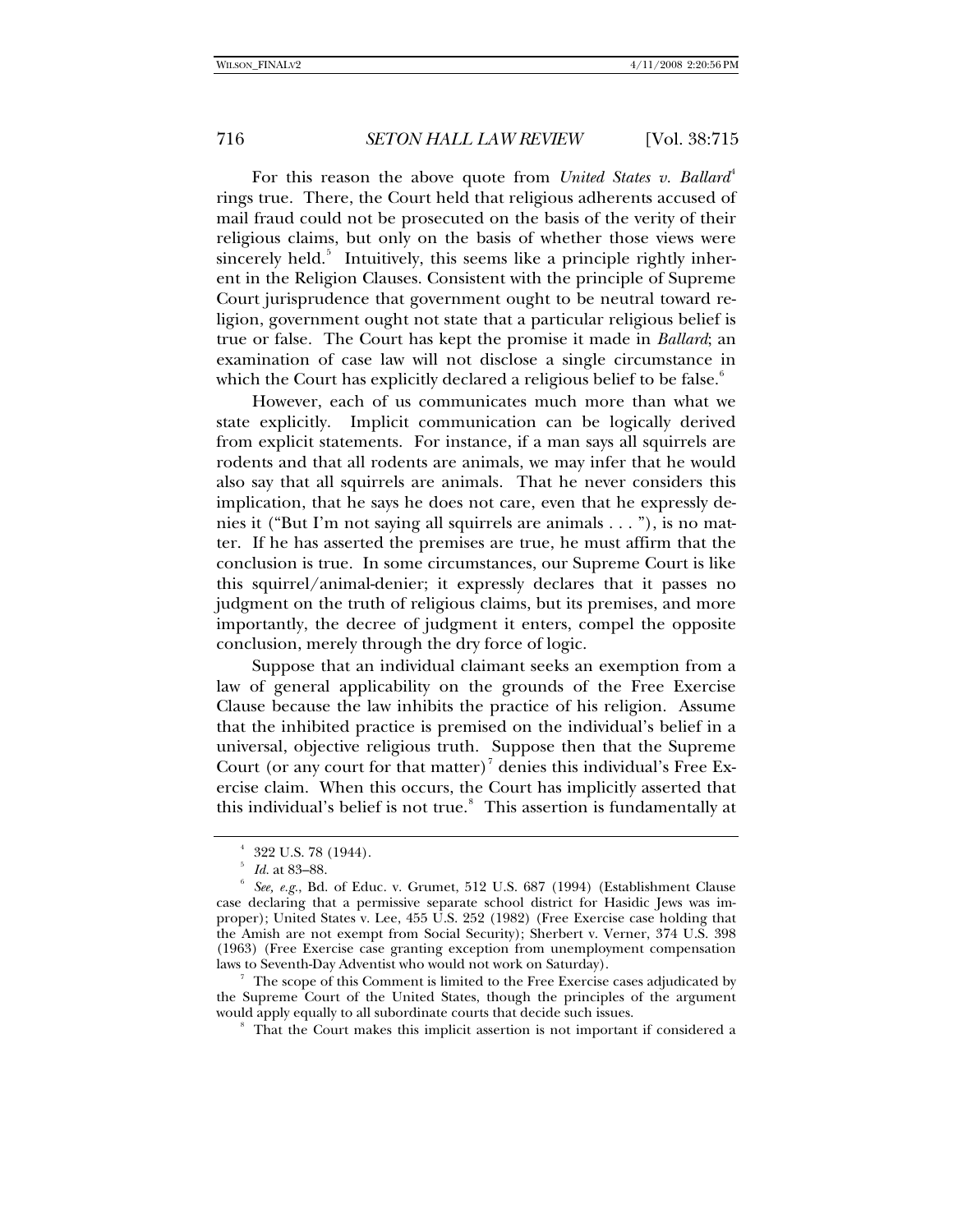odds with the principle of governmental neutrality toward religion that has been enunciated by the Court, thus resulting in an ironic instance of what this Comment terms "judgmental neutrality." The analysis that here follows suggests that the neutrality principle should therefore be clarified, modified, or abandoned.

A few qualifications are in order. First, this is a descriptive analysis, not a normative analysis. This Comment will not address whether the tests the Court uses in Free Exercise cases comport with the United States Constitution, nor will it discuss whether any given case was decided correctly under the applicable tests, nor will it weigh in on what the result should have been according to sound social policy. In addressing individual cases, for instance, this Comment will not argue that the religious exemption from compulsory education should have been denied in *Wisconsin v. Yoder*,<sup>[9](#page-2-0)</sup> or that the laws-ofgeneral-applicability principle from *Employment Division v. Smith*<sup>[10](#page-2-1)</sup> violates the First Amendment.

Similarly, this is not the work of a zealot (of either the secular or religious variety) arguing for a principle of greater separation of church and state, or for broader accommodation of the Author's specific beliefs. This analysis does not imply that intelligent design should be taught in public schools, and neither does it compel the denial of state-funded vouchers for religious education. Which practices should be prohibited and which permitted is a policy question well beyond the scope of this Comment.

This Comment will only set forth the logically necessary consequences of the statements and rulings of the Court. If we accept these statements and rulings as premises, then in some circumstances we must inevitably conclude that the Court has passed judgment on the substance of individual beliefs. This plain reliance on logic is beneficial, for it removes from the ultimate conclusions any partisan flavor that could otherwise be insinuated. If the argument form is valid and all premises are agreed upon, then the conclusions here

private statement by a majority of nine federal judges. Rather, this implicit assertion is particularly significant because it necessarily follows from the Court's judgment; that is, the implicit assertion has as much force as the judgment itself. 9

<span id="page-2-0"></span> $9\,$  406 U.S. 205 (1972). The Court granted the Amish plaintiffs an exemption to Wisconsin's compulsory education law where their religious beliefs required less formal education than the law demanded.  $Id$  at 207, 234–35.

<span id="page-2-1"></span><sup>&</sup>lt;sup>10</sup> 494 U.S. 872 (1990). In denying Native Americans the right to ingest peyote, a controlled substance, for religious purposes, the Court held that facially neutral laws of general applicability are presumptively valid against Free Exercise challenges. *Id.* at 879–80.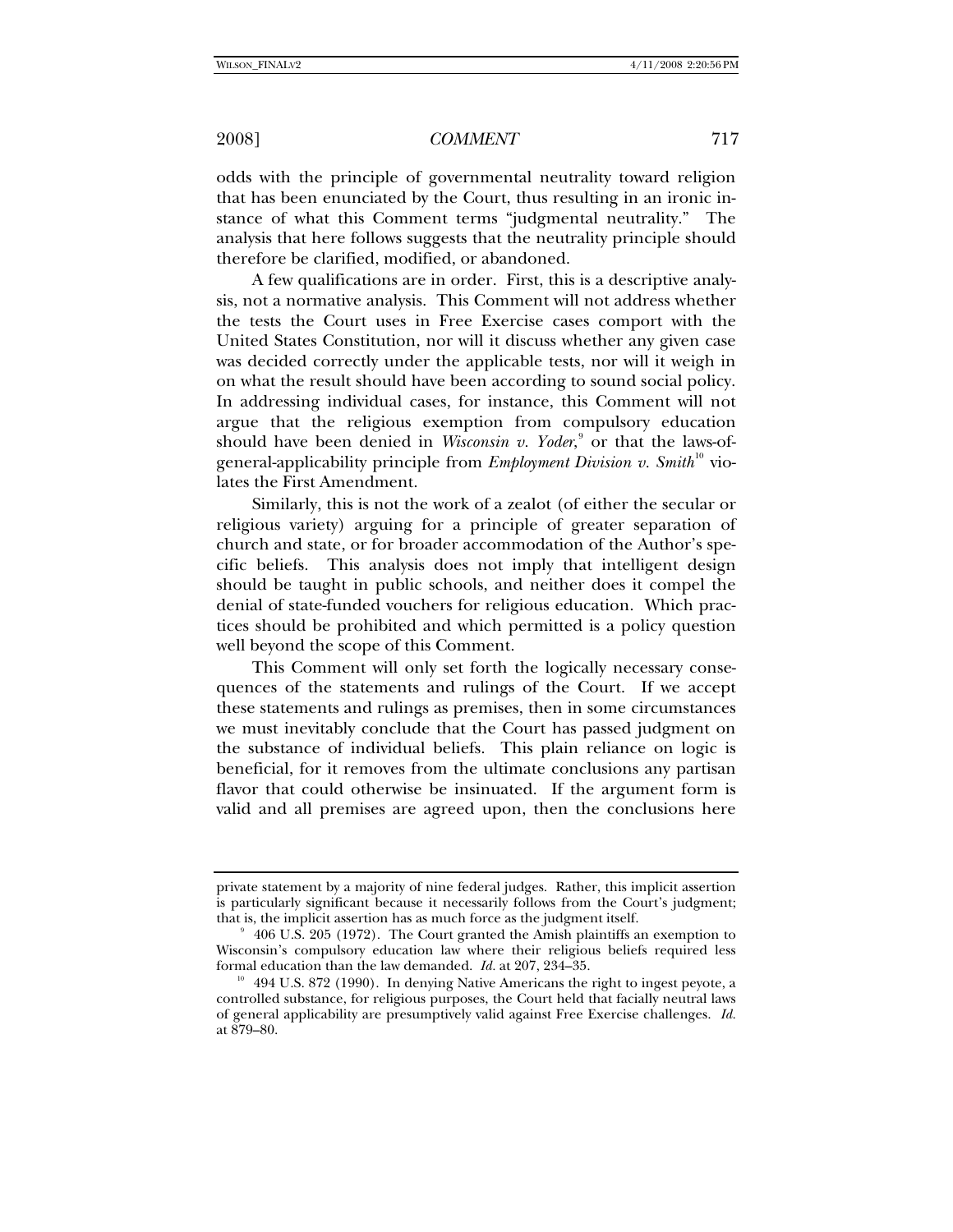drawn ought to be equally amenable to the liberal and the conservative, the Hindu and the Mormon, the Scalia and the Souter.

Part II will begin with a brief survey of how the Supreme Court's policy of not evaluating the truth of religious beliefs is interwoven with its principle of neutrality toward religion. Part III will state the fundamental assumptions undergirding the Comment and set forth its formal argument, which is grounded in propositional logic. Examples and illustrations will be provided where appropriate. Part IV will apply the formal argument to key cases in the Supreme Court's Free Exercise jurisprudence, and clarify the scope of the thesis. Part V will rebut foreseeable objections to the argument. Part VI will address some of the practical and philosophical implications of the argument.

## II. THE NEUTRALITY PRINCIPLE AND THE POLICY AGAINST JUDGING THE TRUTH OF RELIGIONS

The Supreme Court of the United States has continually relied on a policy of governmental neutrality toward religion in the First Amendment Religion Clause cases it has decided over the last sixty  $years<sup>11</sup>$  $years<sup>11</sup>$  $years<sup>11</sup>$ , even though it has never offered an explicit definition of the term "neutrality." In the absence of an express definition of neutrality, the term has taken on diverse, contextualized meanings, such that both those Justices who favor separation of church and state and those who favor accommodation of religion all declare, at least nominally, that their interpretation is neutral.<sup>[12](#page-3-1)</sup> This ambiguity of definition and irregularity of application have caused great consternation for courts and commentators alike, many of whom have ar-gued for the superiority of one form of neutrality to another.<sup>[13](#page-3-2)</sup> Nev-

<span id="page-3-0"></span><sup>&</sup>lt;sup>11</sup> See Everson v. Bd. of Educ., 330 U.S. 1 (1947) (first announcing the neutrality principle).<br><sup>12</sup> *See, e.g.*, *Smith*, 494 U.S. at 879–80 (Scalia, J.) (holding that facially neutral laws

<span id="page-3-1"></span>of general applicability are presumptively valid); Walz v. Tax Comm'n, 397 U.S. 664, 669 (1970) (Burger, C.J.) (adopting the idea of "benevolent neutrality" when holding that a New York tax exemption for religious organizations did not violate the Es-

<span id="page-3-2"></span><sup>&</sup>lt;sup>13</sup> See, e.g., Mitchell v. Helms, 530 U.S. 793, 878–84 (2000) (Souter, J., dissenting) (distinguishing between three uses of neutrality in Establishment Clause jurisprudence and arguing against formal neutrality and in favor of secular neutrality); Lamb's Chapel v. Ctr. Moriches Union Free Sch. Dist., 508 U.S. 384, 397–98 (1993) (Scalia, J., dissenting) (criticizing the inconsistent application of the Court's *Lemon*  test for Establishment Clause violations); Douglas Laycock, *Formal, Substantive, and Disaggregated Neutrality Toward Religion*, 39 DEPAUL L. REV. 993, 999–1018 (1990) (distinguishing between three uses of neutrality in religion jurisprudence, and favoring the idea of substantive neutrality).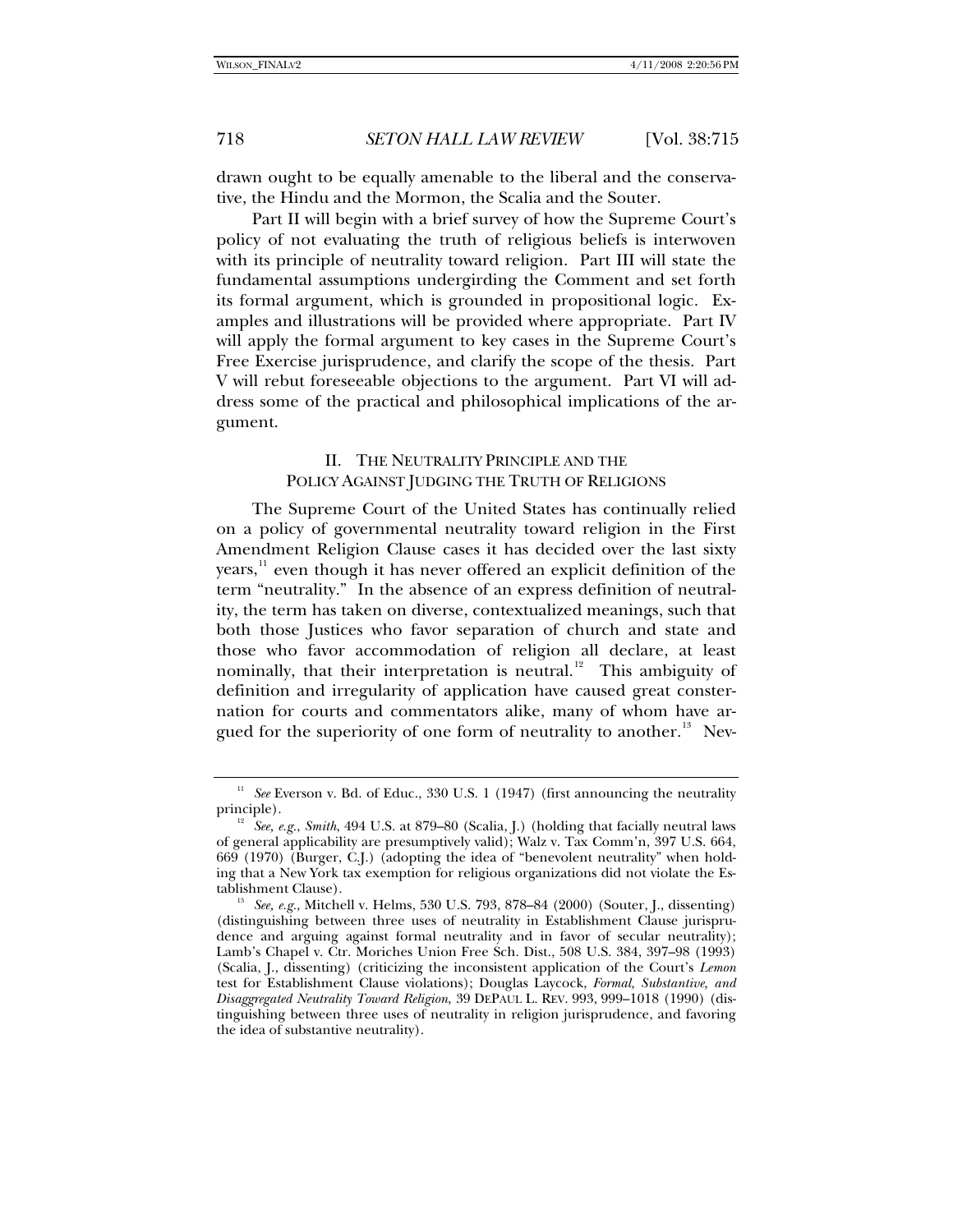ertheless, all agree that, however defined, neutrality is a value to be sought after in government interaction with religion.

The Supreme Court first announced the principle of neutrality in 1947 in the case of *Everson v. Board of Education*.<sup>[14](#page-4-0)</sup> At issue was whether New Jersey's reimbursement to Catholic school students for school transportation costs was a violation of the First Amendment as a law respecting the establishment of religion.<sup>[15](#page-4-1)</sup> In an opinion con-sidered to be the first modern Establishment Clause decision,<sup>[16](#page-4-2)</sup> the Court used strong, now-famous language setting forth the principles of what the government may and may not do:

Neither a state nor the Federal Government can set up a church. Neither can pass laws which aid one religion, aid all religions, or prefer one religion over another. Neither can force nor influence a person to go to or to remain away from church against his will or force him to profess a belief or disbelief in any religion.<sup>[17](#page-4-3)</sup>

Some of this language would seem almost antagonistic to religion, but the Court also made clear that the First Amendment "requires the state to be *a neutral* in its relations with groups of religious believers and non-believers; it does not require the state to be their adversary."<sup>[18](#page-4-4)</sup> Concluding that not allowing the program would amount to hostility toward religion, the Court found no Establish-ment Clause violation, but decided so by a five-to-four margin.<sup>[19](#page-4-5)</sup> Ever*son*'s dissenters would not necessarily have adopted a different rationale, but only a different result; the dissenting opinions of Justices Jackson and Rutledge actually placed more emphasis on neutrality than the majority opinion. $20$ 

Neutrality, in one sense or another, has continued to be a key component of the Court's analysis in subsequent Religion Clause cases. Five years after *Everson*, the Court ruled that a program where students were permitted to leave school for religious education was not a violation of the Establishment Clause, stating that "[t]he government *must be neutral* when it comes to competition between

 $\stackrel{14}{\phantom{}_{15}} 330$  U.S. 1 (1947).<br> $\stackrel{15}{\phantom{}_{16}} Id.$  at 8.

<span id="page-4-3"></span><span id="page-4-2"></span><span id="page-4-1"></span><span id="page-4-0"></span><sup>&</sup>lt;sup>16</sup> See Steven K. Green, *Charitable Choice and Neutrality Theory*, 57 N.Y.U. ANN. SURV. AM. L. 33, 46 (2000).<br><sup>17</sup> Everson, 330 U.S. at 15.

<span id="page-4-6"></span><span id="page-4-5"></span><span id="page-4-4"></span><sup>&</sup>lt;sup>18</sup> Id. at 18 (emphasis added). <sup>19</sup> Id. at 18, 28 (Jackson, J., dissenting). <sup>20</sup> See id. at 18–28 (stating that the American education system is premised on the idea that a school can "maintain a strict and lofty neutrality as to religion"); *id.* at 28– 63 (Rutledge, J., dissenting) (using variations of the root word "neutral" three times). The majority used the word "neutral" only once. *See id.* at 1–18 (majority opinion).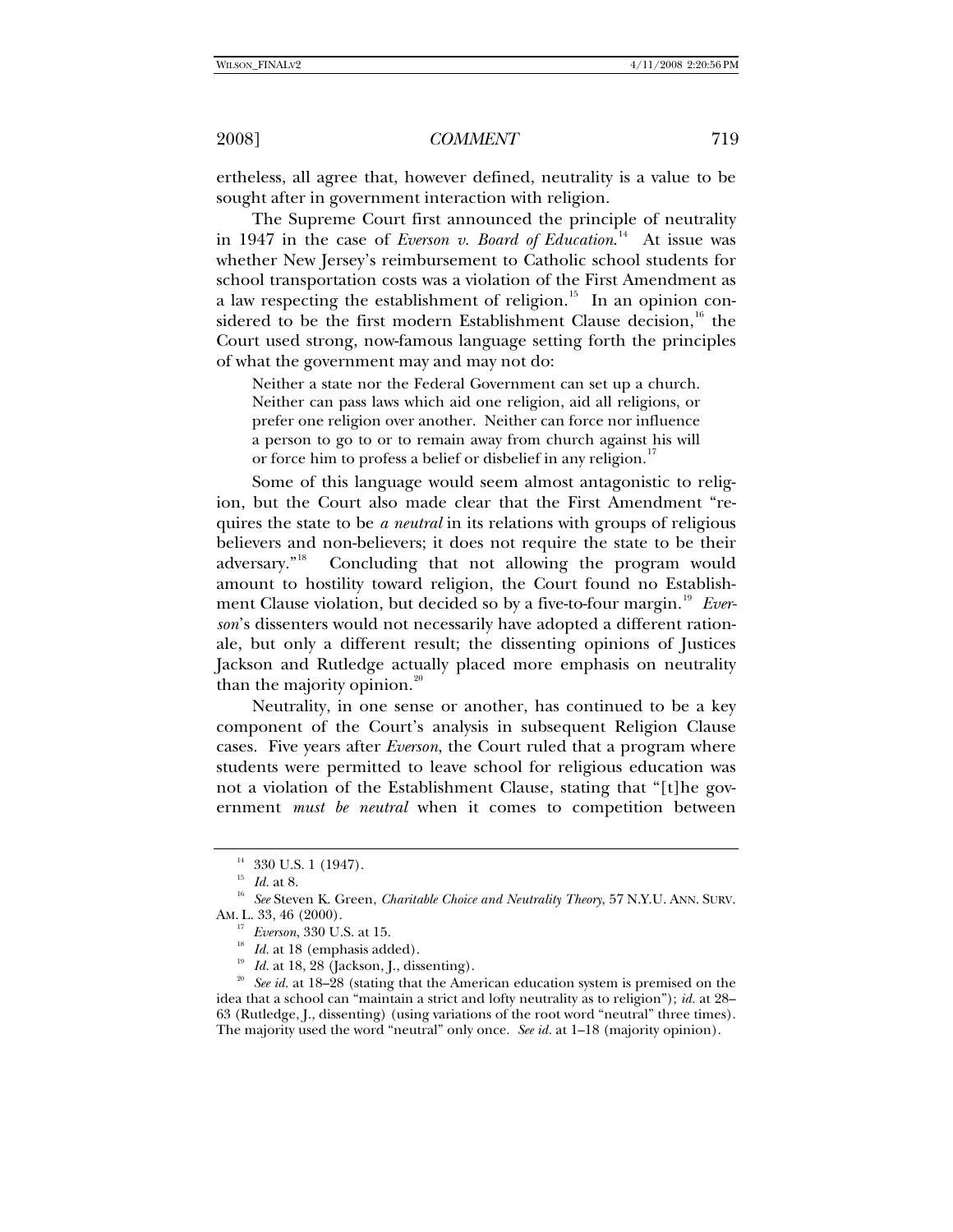sects."<sup>[21](#page-5-0)</sup> In *Wisconsin v. Yoder*, the Court, permitting an exemption for the Amish to compulsory education laws, stated that "[a] regulation neutral on its face may, in its application, nonetheless offend the *constitutional requirement for governmental neutrality* if it unduly burdens the free exercise of religion.<sup>"[22](#page-5-1)</sup> In *Church of the Lukumi Babalu Aye, Inc. v. City of Hialeah*, [23](#page-5-2) the Court held that:

Although a law targeting religious beliefs as such is never permissible, if the object of a law is to infringe upon or restrict practices because of their religious motivation, *the law is not neutral, and it is invalid* unless it is justified by a compelling interest and is narrowly tailored to advance that interest.

The Supreme Court's policy of not judging the truth of a religion is intimately bound up in the principle of governmental neutrality toward religion. *United States v. Ballard* was the first case to clearly state that the Court will not inquire into the truth of an individual's beliefs in evaluating a Free Exercise claim.<sup>[25](#page-5-4)</sup> Though *Ballard* was decided in 1944, three years before the neutrality principle was first expressed in *Everson*, the Court retroactively imputed the neutrality principle to the *Ballard* decision when it decided *School District of Abington Township v. Schempp*<sup>[26](#page-5-5)</sup> in 1963:

The mandate of judicial neutrality in theological controversies met its severest test in *United States v. Ballard*. That decision put in sharp relief certain principles which bear directly upon the questions presented in these cases. . . . We said: "Man's relation to his God was made no concern of the state. He was granted the right to worship as he pleased and to answer to no man for the verity of his religious views." . . . "[I]t would hardly be supposed that they could be tried before a jury charged with the duty of determining whether those teachings contained false representations." . . . [*Ballard*] shows how elusive is the line which enforces the Amendment's injunction of strict neutrality  $\dots$ .

This use of backwards application is hardly a strained construction. Though the *Ballard* Court did not expressly set forth the principle of neutrality, many of the same members of the *Ballard* Court

 $21$  Zorach v. Clauson, 343 U.S. 306, 314 (1952) (emphasis added).

 $22$  406 U.S. 205, 220 (1972) (emphasis added).

<span id="page-5-6"></span><span id="page-5-5"></span><span id="page-5-4"></span><span id="page-5-3"></span><span id="page-5-2"></span><span id="page-5-1"></span><span id="page-5-0"></span> $23$  508 U.S. 520 (1993) (facially neutral law shown to have been enacted to bur-<br>den the practice of Santeria violated the Free Exercise Clause).

<sup>&</sup>lt;sup>24</sup> Id. at 533 (citations omitted) (emphasis added). <sup>25</sup> United States v. Ballard, 322 U.S. 78, 86 (1944).

 $26$  374 U.S. 203 (1963).

<sup>27</sup> *Id.* at 244–45 (quoting *Ballard*, 322 U.S. at 86–87).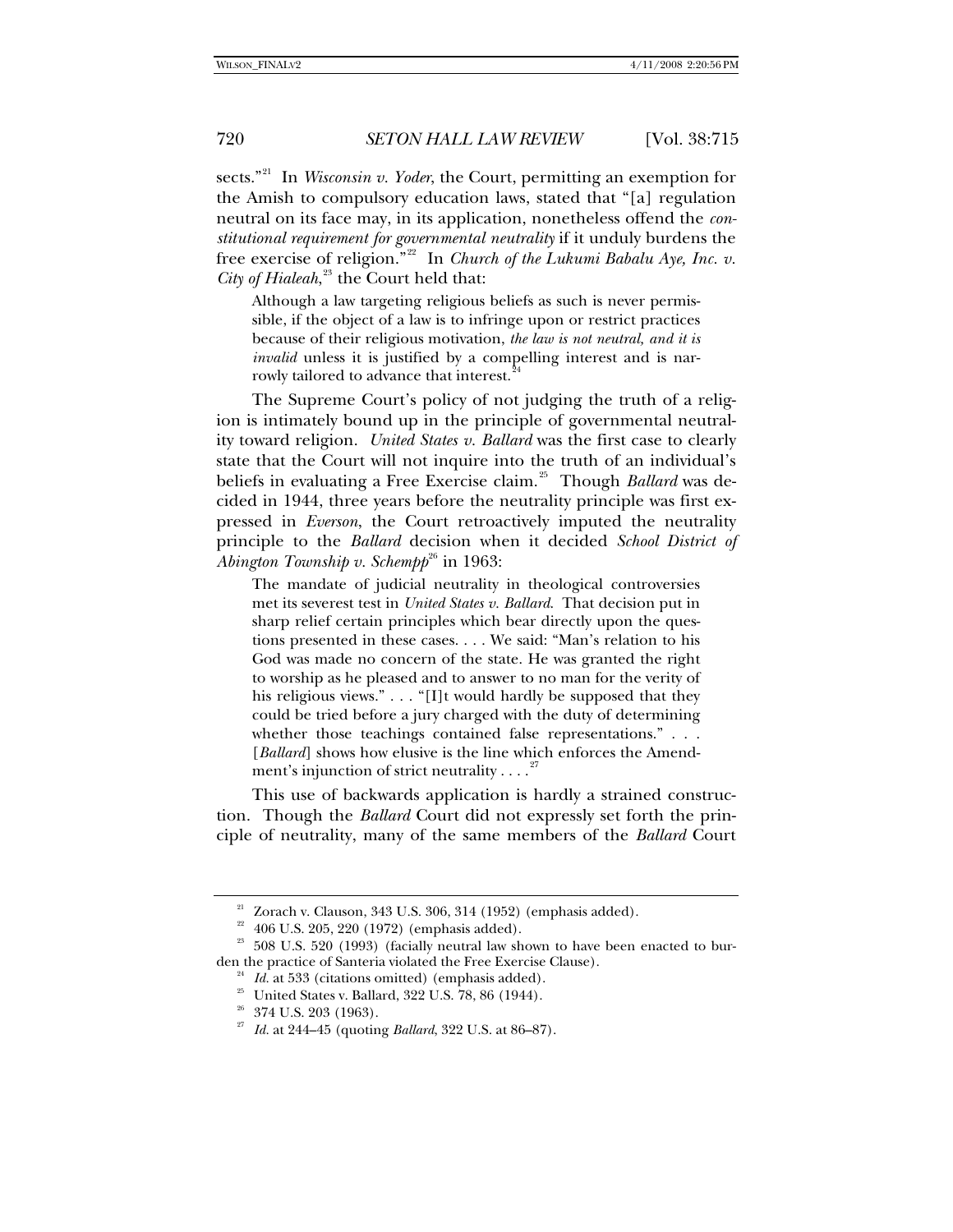were present for the *Everson* decision,<sup>[28](#page-6-0)</sup> which brought *Ballard*'s Free Exercise reasoning into an Establishment Clause context and first announced the neutrality principle. *Ballard*'s no-inquiry policy has been expressly preserved in later case law, together with the familiar neutrality principle.<sup>[29](#page-6-1)</sup>

### III. FORMAL ARGUMENT AND FUNDAMENTAL ASSUMPTIONS

This Comment argues, simply on the basis of deductive logic, that in certain circumstances the Court necessarily implies that an individual's religious beliefs are untrue. Because this argument is deductive, its persuasive value cannot be questioned by doubting the connection between the premises and the conclusion, but only by doubting the truth of the premises. The premises are few, and they are meant to be essentially self-evident. These premises include the Court's statements of legal principles in Free Exercise jurisprudence,

<span id="page-6-0"></span><sup>&</sup>lt;sup>28</sup> Seven members of the *Ballard* Court were present for the *Everson* decision; Justice Roberts and Chief Justice Stone were replaced with Justice Burton and Chief Justice Vinson. *See* SUPREME COURT HISTORICAL SOCIETY, MEMBERS OF THE SUPREME COURT OF THE UNITED STATES (2007), http://www.supremecourtus.gov/about/mem

<span id="page-6-1"></span>bers.pdf. 29 *See* Employment Div. v. Smith, 494 U.S. 872, 887 (1990) ("Repeatedly and in many different contexts, we have warned that courts must not presume to determine the place of a particular belief in a religion or the plausibility of a religious claim."); Sherbert v. Verner, 374 U.S. 398, 408 (1963) (noting in dicta that judicial inquiry into the truth or falsity of religious beliefs is prohibited); *see also* United States v. Seeger, 380 U.S. 163, 184 (1965).In *Seeger*, a conscientious objector case, the Court held that "[t]he validity of what [respondent] believes cannot be questioned. Some theologians, and indeed some examiners, might be tempted to question . . . the truth of his concepts. But these are inquiries foreclosed to Government." *Id.*

*Walz v. Tax Commission* provides a further illustration of the unity of the noinquiry policy and the neutrality principle. 397 U.S. 664 (1970). In that case, a property owner in New York contended that the Tax Commission's grant of exemptions for church property indirectly required him to make a donation to religious bodies and therefore violated the Establishment Clause. *Id.* at 667. The Court found it unnecessary to justify the religious tax exemption on grounds of the good works of social welfare programs that religious organizations provide for the community: "To give emphasis to so variable an aspect of the work of religious bodies would introduce an element of governmental evaluation and standards as to the worth of particular social welfare programs, thus producing a kind of continuing day-to-day relationship which the policy of neutrality seeks to minimize." *Id.* at 674. The unity of the two policies is clear here. The neutrality principle declares that the government is not even to consider judging a religion by the social benefits it offers because this would come too near to evaluating the truth of the religion itself. It is also worth noting that rather than evaluating the merits of specific religious claims, the Court stated that religious organizations are presumptively considered socially valuable: "The State has an affirmative policy that considers these groups as beneficial and stabilizing influences in community life and finds this [tax exemption] useful, desirable, and in the public interest." *Id.* at 673.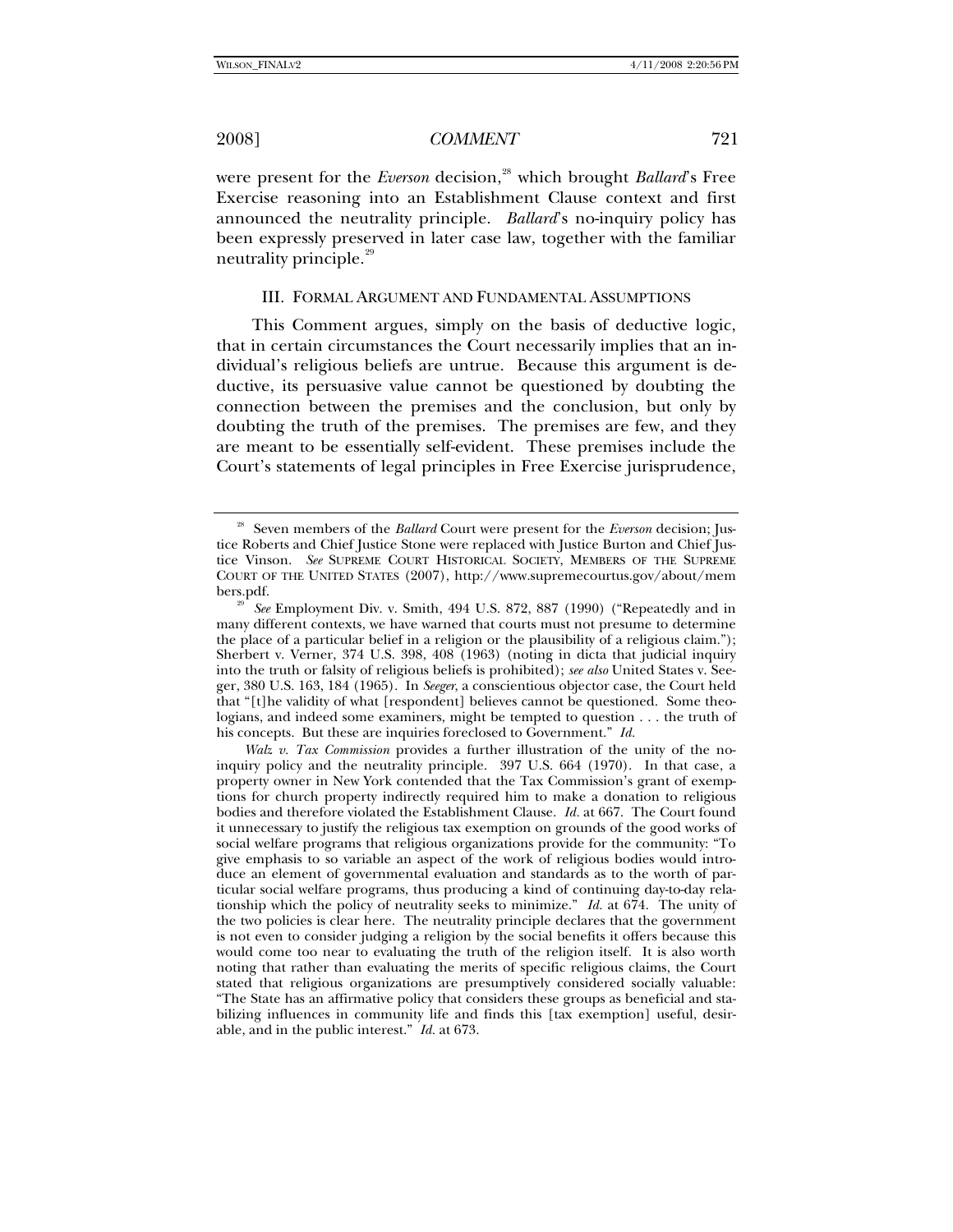the statements of the individuals' religious beliefs in those cases, and the rulings and results in those cases. Any meaningful analysis of the Court's interpretation of the Constitution must begin with this much. This Comment also makes two fundamental assumptions.<sup>[30](#page-7-0)</sup> Because these assumptions are critical to the argument, a few words in their defense are in order.

First, if an individual thinks a proposition is objectively true, that individual sincerely believes the proposition. This assumption may seem axiomatic, or even merely semantic, but perhaps some readers are uncomfortable thinking about objective truth in the religious context.<sup>[31](#page-7-1)</sup> However, most of us would readily acknowledge this axiom in areas where we frequently speak of objective truth—mathematics, for instance, which is objectively true. If we think " $2 + 2 = 4$ " is true, we believe that  $2 + 2 = 4$ . An individual may rationally doubt even his own existence, but he may not rationally doubt such truths, for they are themselves founded in reason. $32$  In any case, whether as a redundant matter of linguistics or as a necessity of logic, the assumption holds—if an individual thinks a proposition objectively true, the only rational response is to believe that proposition.<sup>3</sup>

<span id="page-7-2"></span><sup>32</sup> See GEORGE BOOLE, AN INVESTIGATION OF THE LAWS OF THOUGHT ON WHICH ARE FOUNDED THE MATHEMATICAL THEORIES OF LOGIC AND PROBABILITIES 1-23 (Dover Pub-<br>lications 1958) (1854).

<span id="page-7-0"></span><sup>&</sup>lt;sup>30</sup> There is a third necessary assumption to the argument—that the Supreme Court operates in a rational and logical manner. Given that the American legal system is premised upon reasoning and argument, the validity of that assumption is not difficult to substantiate, and though the Court may sometimes fail in rationality, there would likely be few of us who would assert that rationality is not at least an aspi-

<span id="page-7-1"></span>rational ideal for our courts. *See infra* Part V.B.<br><sup>31</sup> As for objective truth in religion, it is less important for purposes of the discussion here whether a given religion *is* objectively true, but rather that it *claims* to be. Indeed, most of the major world religions (and many of the minor ones) do claim to be objectively true. *See, e.g.*, AN INTERPRETATION OF THE QUR'AN 32:2–3 (Majid Fakhry trans., New York University Press 2004) (est. c. seventh century A.D.) (stating that the Qur'an is the truth from Allah); *John* 14:6 (Revised Standard Version) ("Jesus said to him, 'I am the way, and the truth, and the life; no one comes to the Father, but by me.'"); JOSEPH SMITH, THE DOCTRINE AND COVENANTS OF THE CHURCH OF JESUS CHRIST OF LATTER-DAY SAINTS 1:30–33 (1886) (stating that the Mormon church is the only church with which God is pleased). We might even assume that it is because adherents believe a religion to be objectively true that they choose to follow it, perhaps even, as in the case of martyrs, kamikazes, and suicide bombers, against their immediate interest in self-preservation. Many adherents would perhaps choose ways of life other than the one commanded by their religion if they felt that the truth was something they could simply choose. Whether the reader believes it possible for any religion to be objectively true is not of particular significance here, for this discussion is

<span id="page-7-3"></span><sup>&</sup>lt;sup>33</sup> The converse of this assumption, that if an individual believes a proposition the individual thinks the proposition objectively true, is probably not correct. Many of us believe things by default, things that we would simply like to think are true, or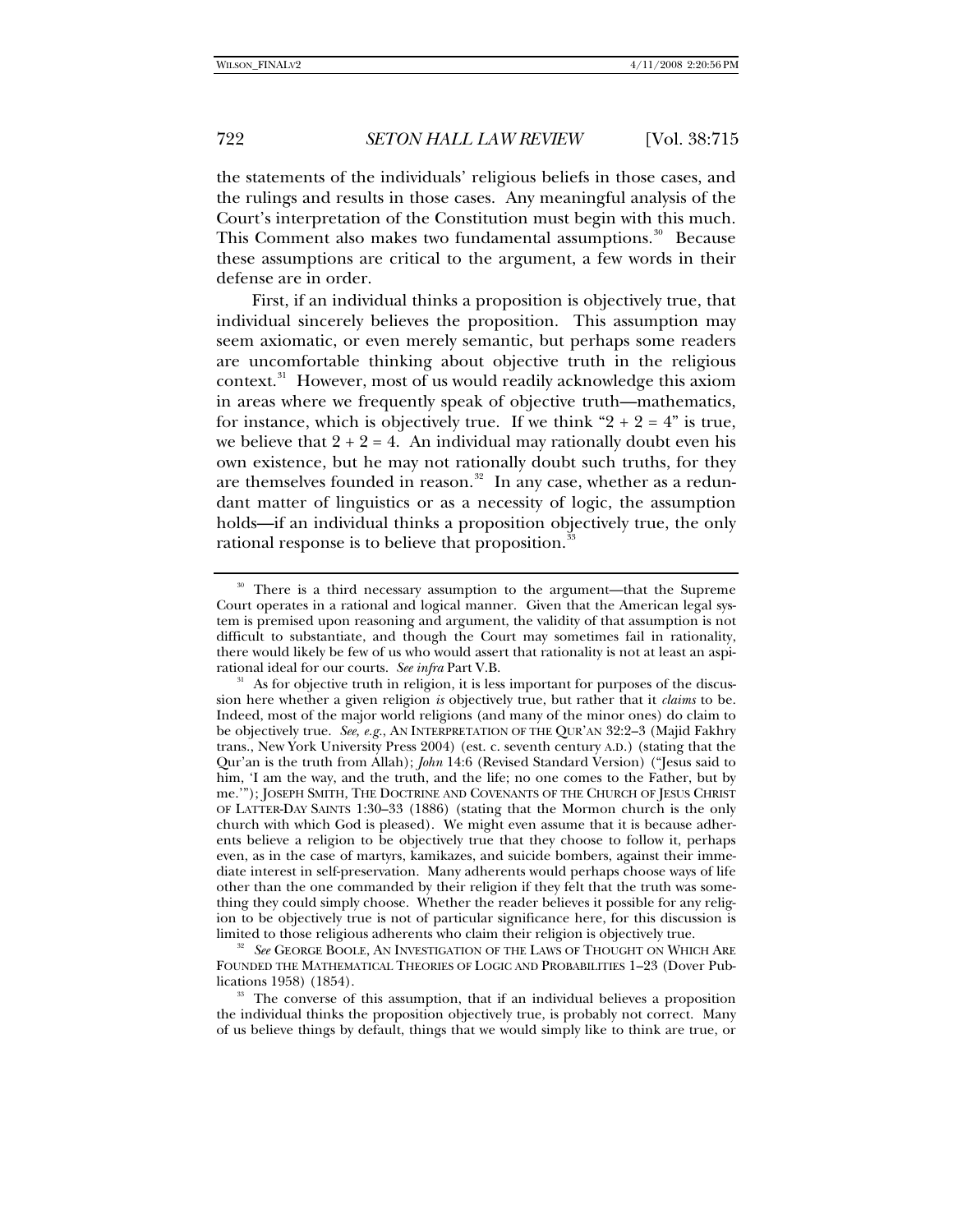Second, if one sincerely believes a proposition, one acts upon that belief. $34$  Also axiomatic, this assumption is expressed in such colloquialisms as "talk is cheap, put your money where your mouth is," or religious statements such as "[s]how me your faith apart from your works, and I by my works will show you my faith."<sup>[35](#page-8-1)</sup> A skydiver shows that he really believes in the safety of the parachute when he jumps out of the plane, and a social reformer proves she cares for the homeless when she goes out on the streets to help them. We may doubt the mere words, dreams, or wishful thinking of either the skydiver or the social reformer, for apart from action, speech and thought are of dubious sincerity.[36](#page-8-2)

The simple conditional *modus tollens* is the center of this Comment's formal argument. *Modus tollens* is an inherently valid logical form $^{37}$  $^{37}$  $^{37}$  that, in propositional form, proceeds as follows:

things that we dimly suspect are true, none of which are supported by any claim to objective truth. The perception of objective truth is a sufficient condition to belief,

<span id="page-8-0"></span>but it is not a necessary condition.<br><sup>34</sup> This is perhaps implicit in Religion Clause jurisprudence. For instance, the sincerity requirement shows that for an action to be protected, it must stem from genuine belief. *See, e.g.*, *Seeger*, 380 U.S. at 184 (interpreting a religious belief exemption to the Selective Service in an Act of Congress); DANIEL O. CONKLE, CONSTITUTIONAL LAW: THE RELIGION CLAUSES 82 (2003) ("For conduct to qualify as the exercise of religion under the Free Exercise Clause, the conduct must, at a minimum, be conduct that is sincerely motivated by religious beliefs."). Second, it should also be noted that the clause itself protects not just the belief, but the *exercise*  of religion—the actions that of necessity flow from the belief. *See* U.S. CONST. amend. I.

<span id="page-8-2"></span><span id="page-8-1"></span><sup>&</sup>lt;sup>35</sup> *James* 2:18.<br><sup>36</sup> A strong critique could be leveled against this assumption based on the concept of sin, which could be defined as acting contrary to the behavior compelled by one's beliefs. The critique would state that because people sin, it is not true that if one sincerely believes a proposition, one acts upon the proposition. However, this assumption may yet be defended on three grounds. First, the assumption may be defended as a circular tautology—if an individual sins, it shows that the individual did not *really* believe what he said he believed; he at least did not believe it in the moment of the sin. This defense makes sense and offers philosophical consistency, but it is not supported by anything other than its mere statement and the insistence on the assumption as a tautology. Second, one may argue that all sin inherently amounts to a logical contradiction, because it involves acting contrary to the behavior commanded by a moral authority. Thus to the extent that the American government, the Supreme Court, and the reader presuppose reason as a fundamental authority, there should be no allowance for sin, that is, for actions contrary to the logic and reason in which our government is presumably grounded. Third, it may be conceded that sin is a counterexample to this assumed proposition but that, in any event, the government should not be sinning. *See infra* notes 141–47 and accompanying text. 37 *See* JAMES B. NANCE & DOUGLAS J. WILSON, INTRODUCTORY LOGIC 191–92 (4th ed.

<span id="page-8-3"></span><sup>2006).</sup> In an inherently valid argument, if we assume the premises are true, the conclusion is necessarily true. *Id.* at 129.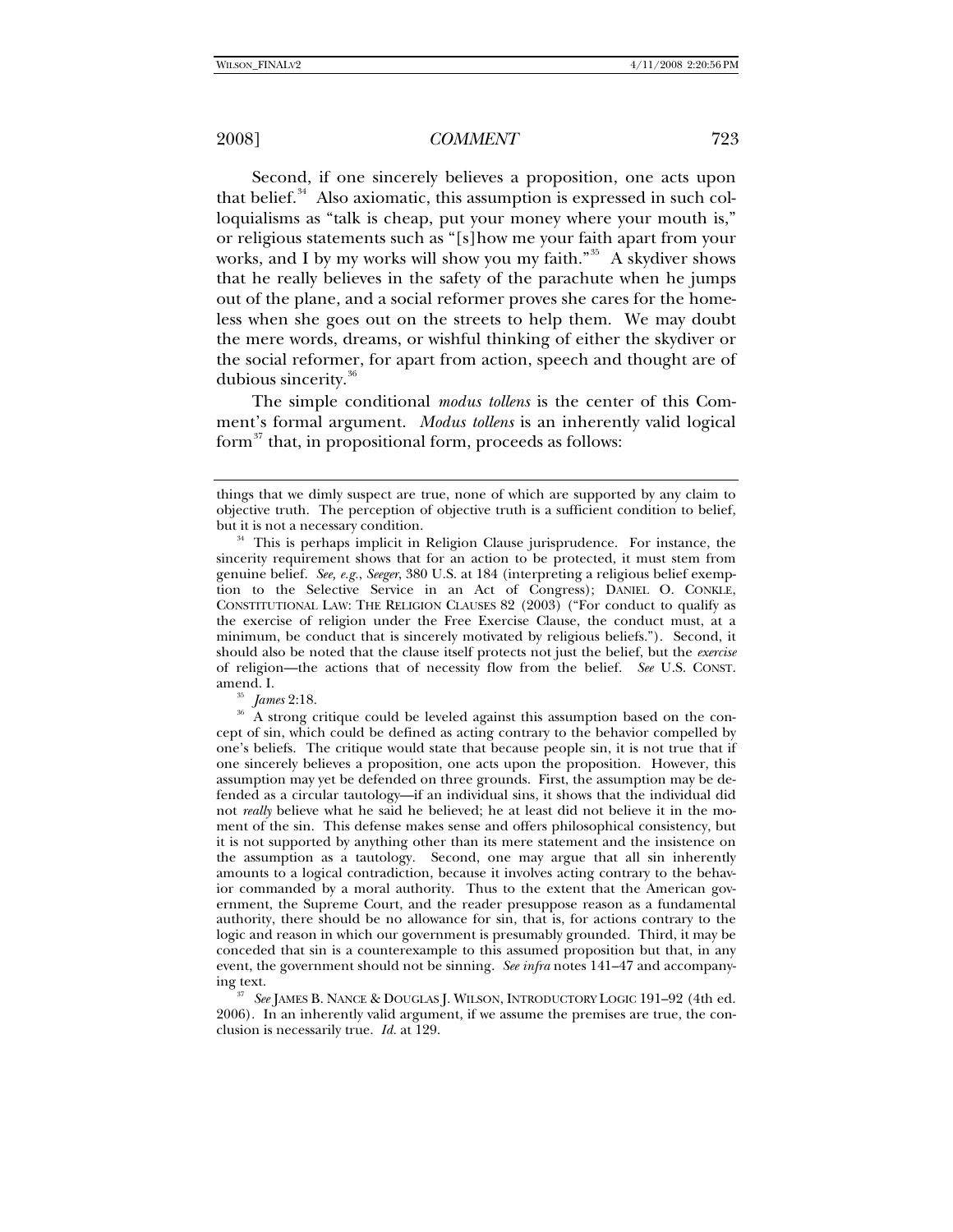*If P then Q. Not Q, therefore not P.*[38](#page-9-0)

The following is an example of *modus tollens* using sentences with concrete nouns:

*If it is a squirrel, then it is a rodent. It is not a rodent, therefore it is not a squirrel*. [39](#page-9-1)

Finally, here is a version of *modus tollens* most relevant to the discussion here:

*If one sincerely believes a proposition, one acts upon it. One doesn't act upon the proposition, therefore one does not sincerely believe it.* 

The *modus tollens* argument form may also be validly sequenced with another *modus tollens* to create two major premises as follows:

*If P then Q. If Q then R. Not R, therefore not P*. [40](#page-9-2)

Or, as in the discussion here:

*If one thinks a proposition is objectively true, then one sincerely believes it. If one sincerely believes a proposition, one acts upon it. One does not act upon the proposition, therefore one does not think it is objectively true.* 

This Comment posits that when the Supreme Court denies an individual's Free Exercise claim, and the individual's governmentrestricted action is a necessary consequence of the individual's belief in a universal objective truth, the Supreme Court implicitly asserts that the individual's belief is not true. A hypothetical will illustrate how this thesis fits into the *modus tollens* argument form.

Suppose that the religion of Wilsonism teaches that everyone who wishes to be saved must disobey traffic signals. Tim thinks Wilsonism is objectively true, so he believes this doctrine. Tim wants to be saved, so he knows he needs to disobey traffic signals. The government's laws, however, require that all citizens obey traffic signals. Tim therefore petitions a court for an exemption to the law on the ground of the Free Exercise Clause. Because the court finds that the compelling interest of traffic signal enforcement outweighs Tim's Free Exercise Claim, it refuses to grant Tim's exemption.<sup>[41](#page-9-3)</sup> To wit,

<sup>38</sup> *Id.* at 191–92. 39 *See id.*

<span id="page-9-3"></span><span id="page-9-2"></span><span id="page-9-1"></span><span id="page-9-0"></span><sup>&</sup>lt;sup>41</sup> This is a crucial point in the argument. The Court does not care about the individual's belief as long as that belief produces action consistent with government policy—in other words, where the individual's actions harmonize with the actions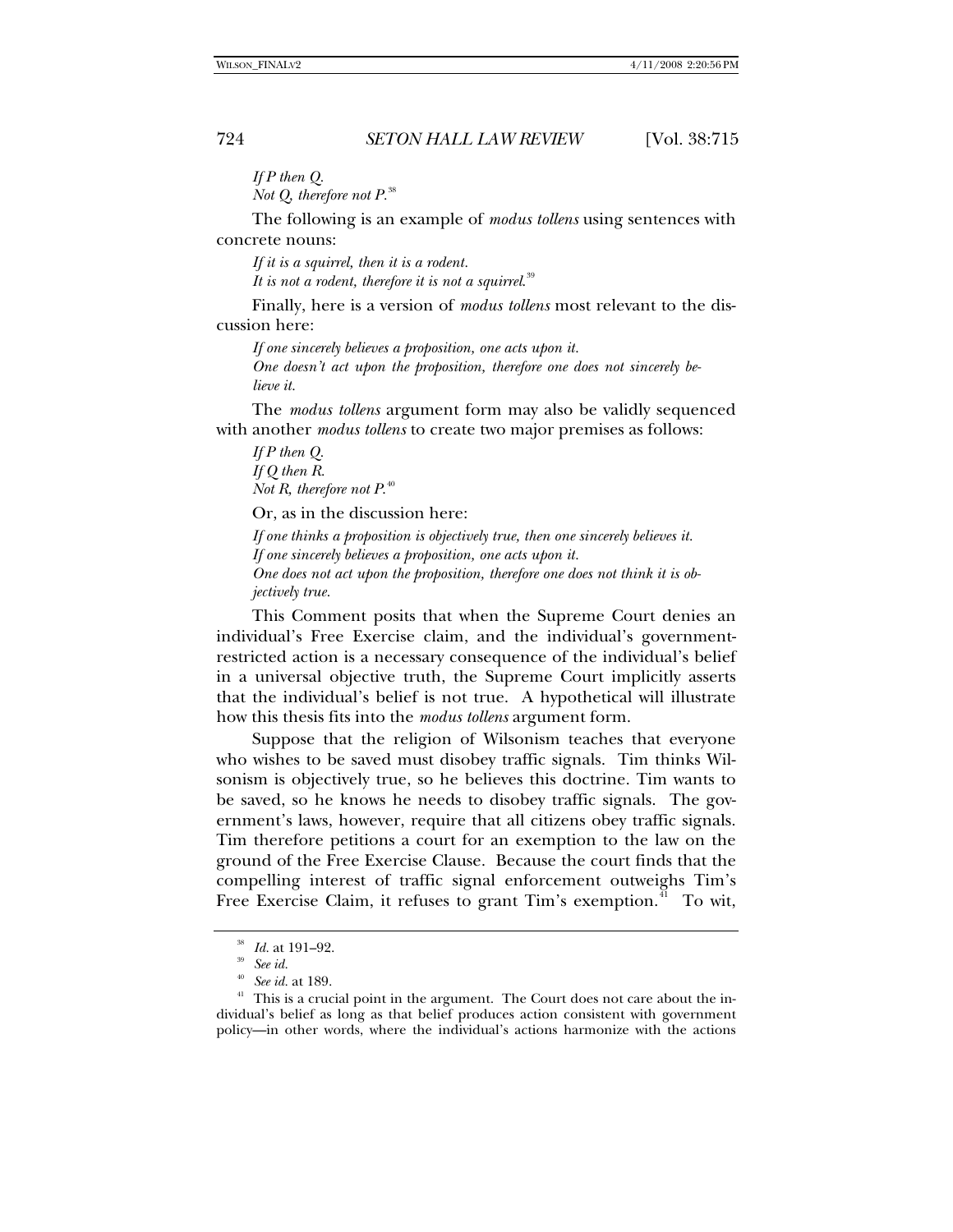the court will not permit anyone to take the specific action that Wilsonism commands for all of humanity. Therefore the court does not think Wilsonism is true.

Close scrutiny reveals one important difference between the propositional version of the *modus tollens* argument above and the subsequent "Wilsonism" hypothetical. In the former, an individual's failure to act on a belief shows that the individual does not think the belief true, where in the latter the court's denial of the individual's right to practice shows that the court does not think the individual's belief is true. Normally this would be fatal to the argument, because the use of terms is not consistent;<sup>[42](#page-10-0)</sup> indeed, it would appear to be a subtle equivocation of sorts. However, there is no logical problem here because no switch in terms results when the individual's truth claim is *universal*. Where a truth claim is universal, its proponents and adherents assert that the truth applies to the court just as much as to the individual. Where the individual's belief is based on a claim to a *universal objective truth*, the court's denial of the individual's right to practice implies that the court has judged the belief false. In the hypothetical, Wilsonism claims that even the court itself, for its own salvation and that of its members, should not obey traffic signals. Because the underlying truth claim is universal, the court's refusal to permit the individual's religious practice is functionally and logically the same as when an individual refuses to perform the action required by the belief. Consequently, the court's denial carries the same implicit assertion of falsity as the individual refusal.

The Wilsonism hypothetical may seem absurd to the reader; it would seem to be the sort of strange example that the Court would rarely encounter in practice. However, religions have claimed far stranger things, and commanded actions far more loathsome to soci-

commanded by the *government's* beliefs, we do not have a problem. It becomes difficult when the government action and the individual action are mutually exclusive here, obeying traffic signals and disobeying traffic signals. Thus, the implicit assertion of falsity only occurs when the Free Exercise claim is denied. 42 To understand why this could be a problem, consider the *modus tollens* form

<span id="page-10-0"></span>used above:

*If P then Q. If Q then R. Not R, therefore not P. If one thinks a proposition is objectively true, then one sincerely believes it. If one sincerely believes a proposition, one acts upon it. One does not act upon the proposition, therefore one does not think it is true.*

NANCE & WILSON, *supra* note 37, at 189–93. When we replace the statement that the individual does not act upon the belief (not-R) with the court's refusal to allow the individual to act upon the belief, we would appear to have a swap in terms (not-R has been changed), which renders the argument logically invalid. However, the universality of the individual's belief makes this moot, as addressed in the text following this note above.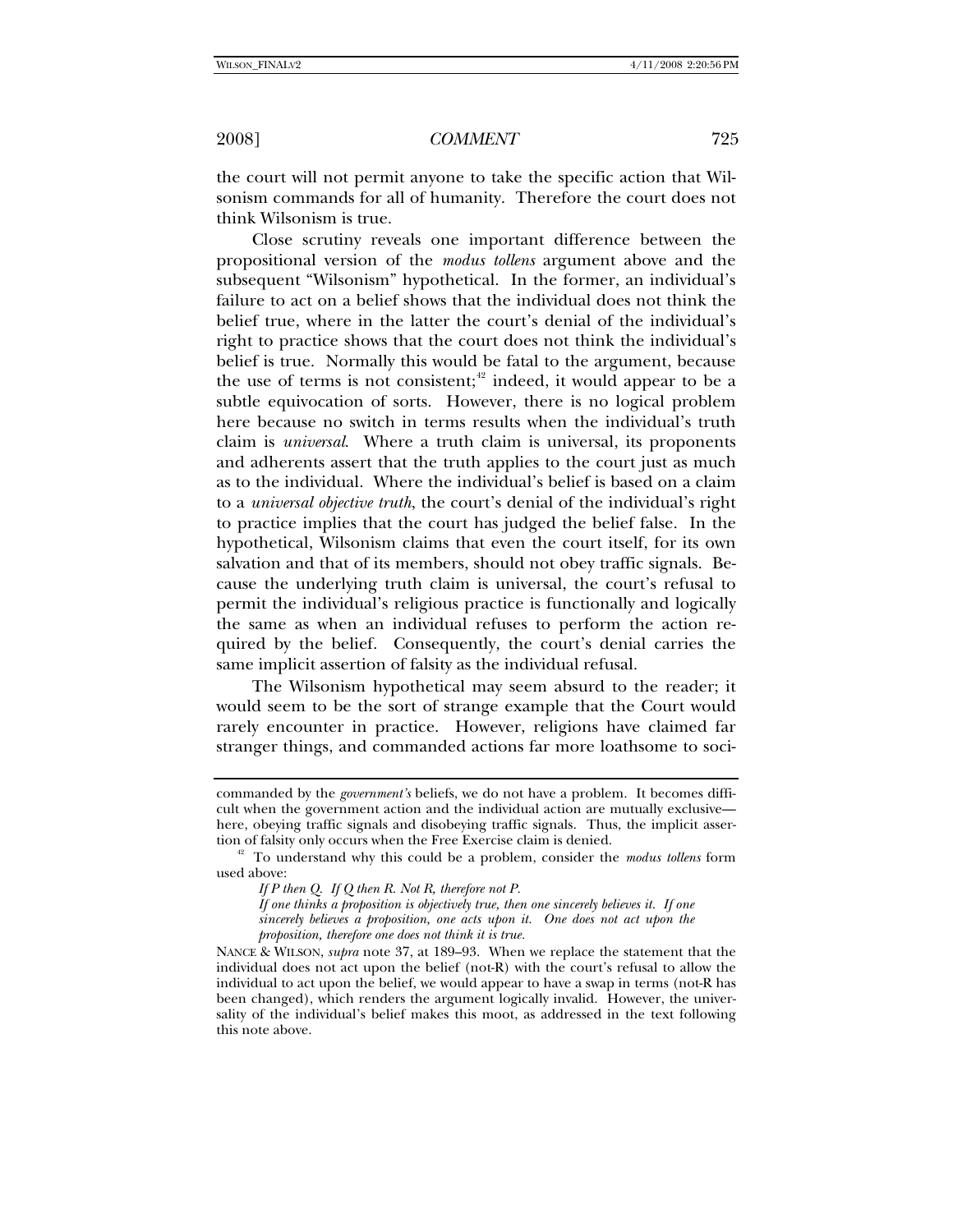ety.<sup>[43](#page-11-0)</sup> Were the Supreme Court to uphold traffic signal enforcement against the contrary claims of Wilsonism, few of us would contend that the Court made the wrong decision on policy; we do not think the universal religious claim of a minority should be allowed to subvert laws beneficial to society. At the same time, perhaps we are uncomfortable with the Court implicitly declaring a religion false. Nev-ertheless, because of logic, we simply cannot have it both ways.<sup>[44](#page-11-1)</sup>

## IV. APPLICATION OF ARGUMENT TO THE SUPREME COURT'S FREE EXERCISE JURISPRUDENCE

## A. Reynolds v. United States<sup>[45](#page-11-2)</sup>

The Supreme Court first decided a Free Exercise claim in *Rey-*nolds v. United States,<sup>[46](#page-11-3)</sup> an 1878 case on a writ of error to the Supreme Court of the Utah Territory.<sup>[47](#page-11-4)</sup> The petitioner, Reynolds, had been indicted for the crime of bigamy.<sup>[48](#page-11-5)</sup> Reynolds was a member of the Mormon Church, which declared that the practice of polygamy was commanded by several sacred books and by the revelations of Al-mighty God to Joseph Smith.<sup>[49](#page-11-6)</sup> According to the church, failure to

<span id="page-11-6"></span><span id="page-11-5"></span><span id="page-11-4"></span>

<span id="page-11-0"></span><sup>&</sup>lt;sup>43</sup> Consider for instance the Heaven's Gate cult, where cult leader Herff Applewhite convinced thirty-nine followers to commit mass suicide with promises that they would be taken away by a UFO behind the Hale-Bopp comet in 1997. *See* Evan Thomas et al., *The Next Level*, NEWSWEEK, Apr. 7, 1997, at 28. Consider also that ritual human sacrifice in worship of the goddess Kali continues in India, though only as a fringe practice. *See* Alex Perry Atapur, *Killing for "Mother" Kali*, TIME—ASIA, July 9, 2002, at 17, *available at* http://www.time.com/time/magazine/article/0,9171,322 673,00.html.

<span id="page-11-1"></span><sup>&</sup>lt;sup>44</sup> An alternate way to structure this formal argument is to conceive of the church-state conflict as a conflict between the normative statements of two authorities. Suppose a given religion, laying claim to a universal, objective truth, teaches that everyone should do X, while the government forbids everyone from doing X (which carries the implicit normative command that one should not do X). If an individual brings a Free Exercise claim based upon his religion's command to do X and the government denies his claim, the government has implicitly stated that the religion's claim ("everyone should do X") is false. At the very least, the government, by enforcing its normative commands rather than the commands of the religion, has stated that the religion is not a real authority over the government, and thus denied the religion's inherent claims to sovereignty, supremacy, and transcendence. While this argument form is somewhat simpler and more clear than the form used in the body of this Comment, it does not result in as clear an assertion of the religion's falsity because it is not as founded in the nature of epistemology. It is thus only briefly noted here.<br><sup>45</sup> 98 U.S. 145 (1878).

<span id="page-11-3"></span><span id="page-11-2"></span> $\frac{46}{47}$  *Id.* 

<sup>47</sup> *See id.* at 153. 48 *Id.* at 161. 49 *Id.*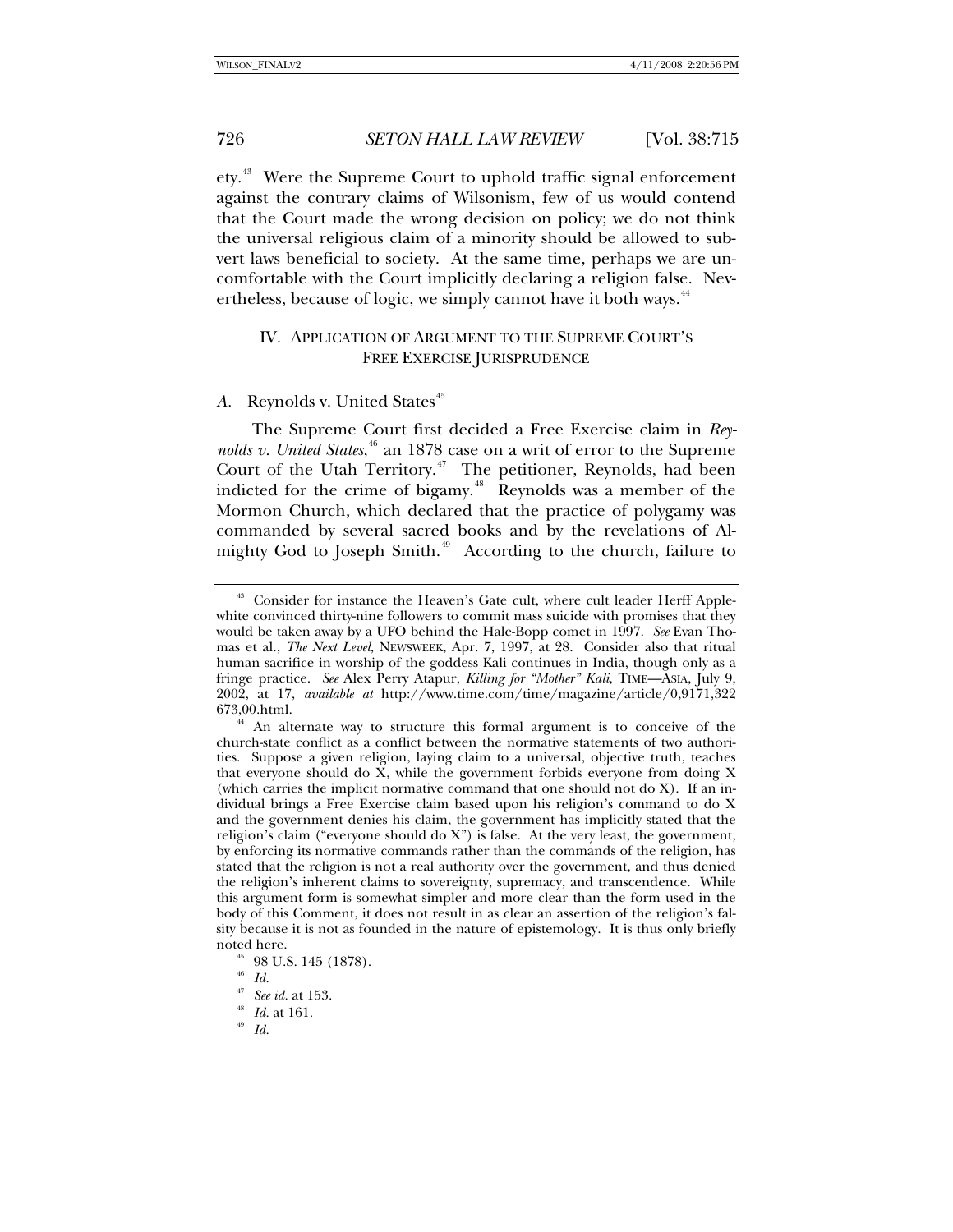practice polygamy when given an opportunity to do so was damna-ble.<sup>[50](#page-12-0)</sup> Reynolds therefore contended that the verdict in his case could only be "not guilty" because he had practiced polygamy out of a sin-cere belief in a religious duty.<sup>[51](#page-12-1)</sup>

On appeal, the Supreme Court reasoned that a prohibition of bigamy must be outside the scope of the Religion Clauses, because bigamy had long been criminal—it was prohibited at the time the First Amendment was adopted, at the time Madison wrote his famous Memorial and Remonstrance Against Religious Assessments,<sup>[52](#page-12-2)</sup> and even un-der the lesser religious liberty protections of England.<sup>[53](#page-12-3)</sup> Additionally, the Court found that marriage, though sacred, was also a secular matter, and that the practice of bigamy led to unsavory social results: "[P]olygamy leads to the patriarchal principle, and . . . when applied to large communities, fetters the people in stationary despotism  $\ldots$   $\ldots$  <sup>[54](#page-12-4)</sup> The Court also held that the non-enforcement of a law against an individual because of a private belief would essentially lead to anarchy:

Can a man excuse his practices to the contrary because of his religious belief? To permit this would be to make the professed doctrines of religious belief superior to the law of the land, and in effect to permit every citizen to become a law unto himself. Government could exist only in name under such circumstances.

Consequently, the Court held that Reynolds's sincere religious belief in the necessity of bigamy would not absolve him of violating the  $law.<sup>56</sup>$  $law.<sup>56</sup>$  $law.<sup>56</sup>$ 

The Mormon Church lays claim to universal, objective truth.<sup>[57](#page-12-7)</sup> By purported revelation from God, the Mormon Church claimed at

 $10^{50}$  *Id.*<br>  $Reynolds,$   $98$  U.S. at 161–62.

<span id="page-12-2"></span><span id="page-12-1"></span><span id="page-12-0"></span><sup>&</sup>lt;sup>52</sup> James Madison, *Memorial and Remonstrance Against Religious Assessments* (1785), *reprinted in* JAMES MADISON, THE COMPLETE MADISON 299 (Saul K. Padover ed., 1953).

<span id="page-12-5"></span><span id="page-12-4"></span><span id="page-12-3"></span><sup>&</sup>lt;sup>53</sup> Reynolds, 98 U.S. at 164–65.<br><sup>54</sup> Id. at 166.<br><sup>55</sup> Id. at 166–67. This prompts an interesting question: Is the essence of government that it may compel the citizen to do something he or she does not believe in? This may be in accord with Max Weber's definition of the state as the monopoly of legitimate use of physical force. MAX WEBER, THE THEORY OF SOCIAL AND ECONOMIC ORGANIZATION 154 (A.M. Henderson & Talcott Parsons trans., Free Press 1997)

<span id="page-12-7"></span><span id="page-12-6"></span><sup>(1947). 56</sup> *Reynolds*, 98 U.S. at 168. 57 *See* JOSEPH SMITH, THE DOCTRINE AND COVENANTS OF THE CHURCH OF JESUS CHRIST OF LATTER-DAY SAINTS 1:30–33 (1886).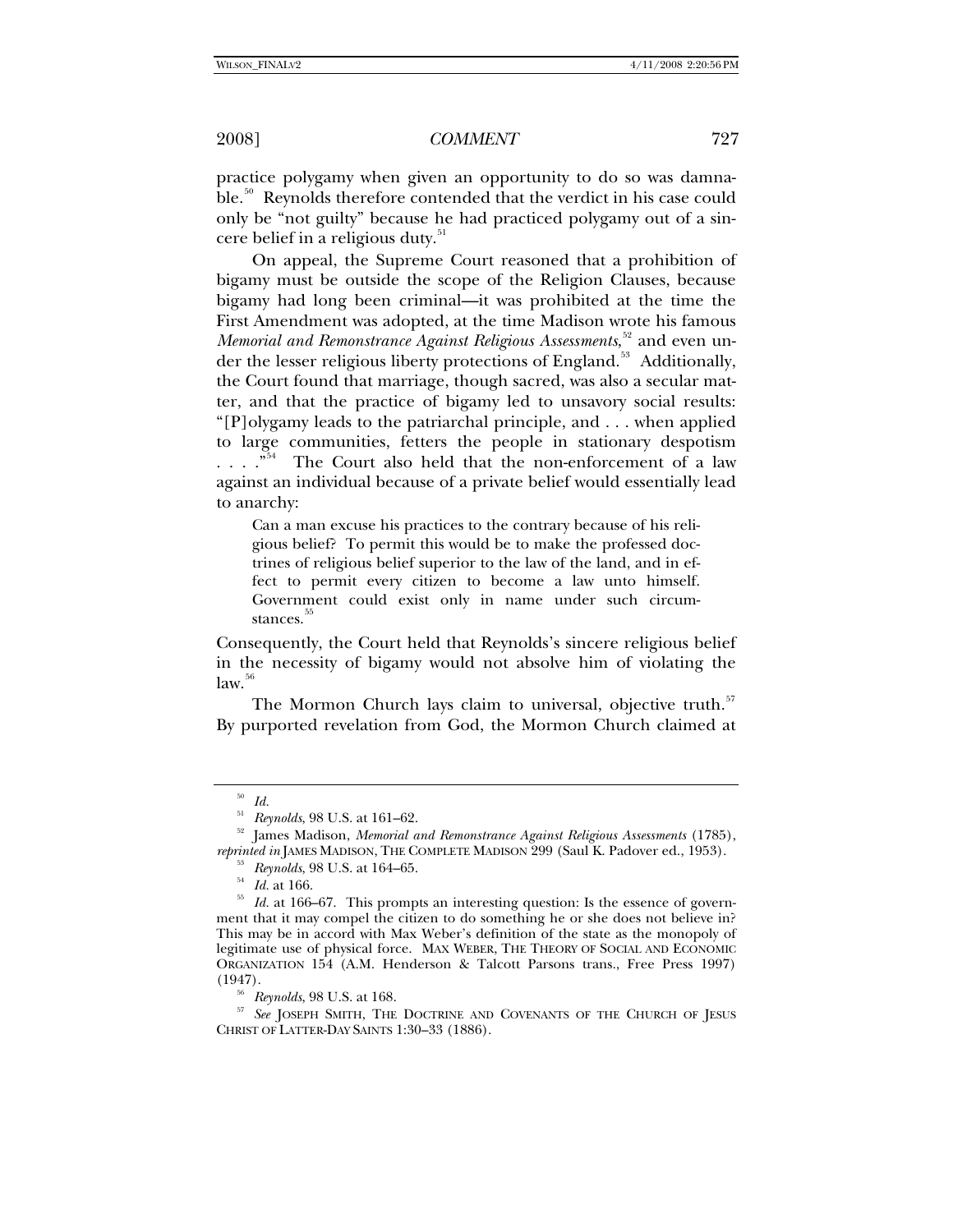its founding to be the only church with which God was pleased.<sup>[58](#page-13-0)</sup> In the Lord's Preface to *The Doctrine and Covenants*, God declares to all peoples that he who repents and follows the Church's teachings will be forgiven, but he who does not repent will have "the light which he has received" taken from him.<sup>[59](#page-13-1)</sup> Events subsequent to the Supreme Court's decision in *Reynolds* show that the Court correctly understood the importance of the bigamy doctrine to the Mormon Church when the church, after the *Reynolds* decision, issued an Official Declaration that it was no longer sanctioning or permitting bigamy, $\frac{60}{3}$  $\frac{60}{3}$  $\frac{60}{3}$  Mormon President Wilford Woodruff gave an address lamenting the great spiritual cost at which the church had decided to discontinue the practice.<sup>[61](#page-13-3)</sup>

All of these facts together, in conjunction with the logical form laid out above, demonstrate the Court's implicit assertion of the falsity of this Mormon belief. The Mormon Church, claiming to preach truth to all humankind, had commanded the practice of bigamy as a means of obtaining salvation. The Supreme Court, in upholding the laws of the Utah Territory, refused to allow the practice of bigamy. Because the universal teaching of the Mormon church was directed to the Court as much as to any individual, the Court's refusal to allow the practice of bigamy was a denial of the verity of the spiritual belief supporting the practice, and further, a denial that the purported spiritual authority was objectively true. The denial amounted to an implicit declaration that Mormonism, or at least its plural marriage doctrine, was false. *Modus tollens*, Q.E.D.<sup>[62](#page-13-4)</sup>

This may be a cause for distress—we are uncomfortable that the Court, ostensibly grounded in neutrality, would do something so far

Which is the wisest course for the Latter-day Saints to pursue—to con-

<sup>58</sup> *Id.*

<span id="page-13-3"></span><span id="page-13-2"></span><span id="page-13-1"></span><span id="page-13-0"></span><sup>&</sup>lt;sup>59</sup> Id. at 1:1–7, 30–33.<br><sup>60</sup> THE CHURCH OF JESUS CHRIST OF LATTER-DAY SAINTS, OFFICIAL DECLARATION 1  $(1890)$ .<br><sup>61</sup> Woodruff's letter posed to the church this difficult question:

tinue to attempt to practice plural marriage, with the laws of the nation against it and the opposition of sixty millions of people . . . or, after doing and suffering what we have through our adherence to this principle to cease the practice and submit to the law, and through doing so leave the Prophets, Apostles and fathers at home, so that they can instruct the people and attend to the duties of the Church, and also leave the Temples in the hands of the Saints, so that they can attend to the ordinances of the Gospel, both for the living and the dead?

<span id="page-13-4"></span>Wilford Woodruff, President, Church of Jesus Christ of Latter-Day Saints, Address at the Cache Stake Conference (Nov. 1, 1891), *in* DESERET WEEKLY, Nov. 14, 1891, *available at* http://scriptures.lds.org/od/1. 62 *Quod erat demonstrandum* (that which was to be shown).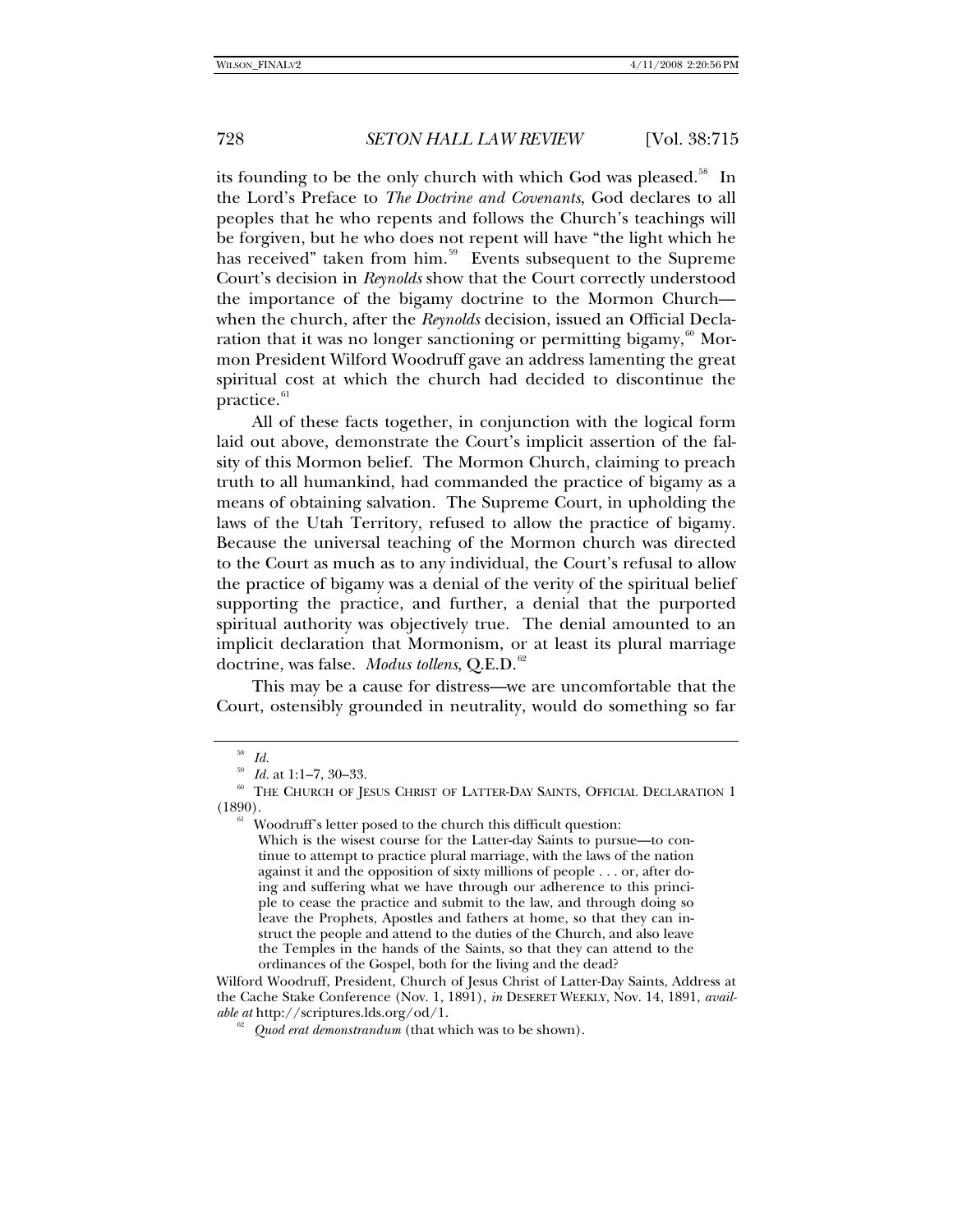from neutral as to even *insinuate* that a religious doctrine is false. But whether the conclusion is comfortable or not, it is logically necessary from the premises.

*B.* Bob Jones University v. United States<sup>[63](#page-14-0)</sup>

In 1983, the Supreme Court confronted the Free Exercise issue within the context of federal income tax exemptions.<sup>[64](#page-14-1)</sup> The IRS had formerly permitted all religious or educational institutions to qualify for tax-exempt status, with contributions to such institutions being deductible.<sup>[65](#page-14-2)</sup> However, in 1970, the IRS changed its policy such that it would no longer offer the tax benefit to institutions that practiced racial discrimination, since these institutions could not be deemed charitable.<sup>[66](#page-14-3)</sup> Bob Jones University is a Christian university whose sponsors believed (at the time of the litigation) that the Bible specifically forbade interracial dating and marriage. $67$  Because this policy was discriminatory, the IRS revoked the university's tax-exempt status.<sup>[68](#page-14-5)</sup> The university brought an action for a refund in federal district court, $69$  and the case ultimately came before the Supreme Court of the United States via the university's petition for certiorari.<sup>[70](#page-14-7)</sup>

Among the university's various claims for the right to the tax exemption, the university asserted that the IRS regulation was a violation of the university's right to free exercise of religion under the First Amendment, because the university's policy of racial discrimina-tion was based on sincerely held religious beliefs.<sup>[71](#page-14-8)</sup> The Court disagreed, reiterating the principle from *United States v. Lee*<sup>[72](#page-14-9)</sup> that the First Amendment's prohibition of restrictions on religious liberty was

<span id="page-14-9"></span><span id="page-14-8"></span><span id="page-14-7"></span><span id="page-14-6"></span><span id="page-14-5"></span><span id="page-14-4"></span>70 Bob Jones Univ. v. United States, 454 U.S. 892 (1981) (granting certiorari along with companion case, *Goldsboro Christian Sch., Inc. v. United States*). <sup>71</sup> *Bob Jones Univ.*, 461 U.S. at 602. <sup>72</sup> 455 U.S. 252 (1982).

 $^{63}$  461 U.S. 574 (1983).<br><sup>64</sup> Id. at 602–03.

<span id="page-14-2"></span><span id="page-14-1"></span><span id="page-14-0"></span><sup>&</sup>lt;sup>65</sup> Id. at 577-78; I.R.C. § 501(a), (c)(3) (1954) (declaring specified institutions tax exempt); I.R.C. § 170 (1954) (making contributions to specified institutions deductible).<br><sup>66</sup> *Bob Jones Univ.*, 461 U.S. at 577–78, 582. Though the language of § 501(c)(3)

<span id="page-14-3"></span>was disjunctive for religious, educational, *or* charitable organizations, *inter alia*, the Fourth Circuit held that the exemption had to be read against the background of charitable trust law, requiring an organization to be charitable. *Id.* at 582 (citing Bob Jones Univ. v. United States, 639 F.2d 147, 151 (4th Cir. 1980)). Because racial discrimination was not charitable, institutions that practiced it could not qualify for the exemption. *Id.*<br><sup>67</sup> *Bob Jones Univ.*, 464 U.S. at 580.

<sup>&</sup>lt;sup>68</sup> *Id.* at 581.<br><sup>69</sup> Bob Jones Univ. v. United States, 468 F. Supp. 890, 907 (D.S.C. 1978).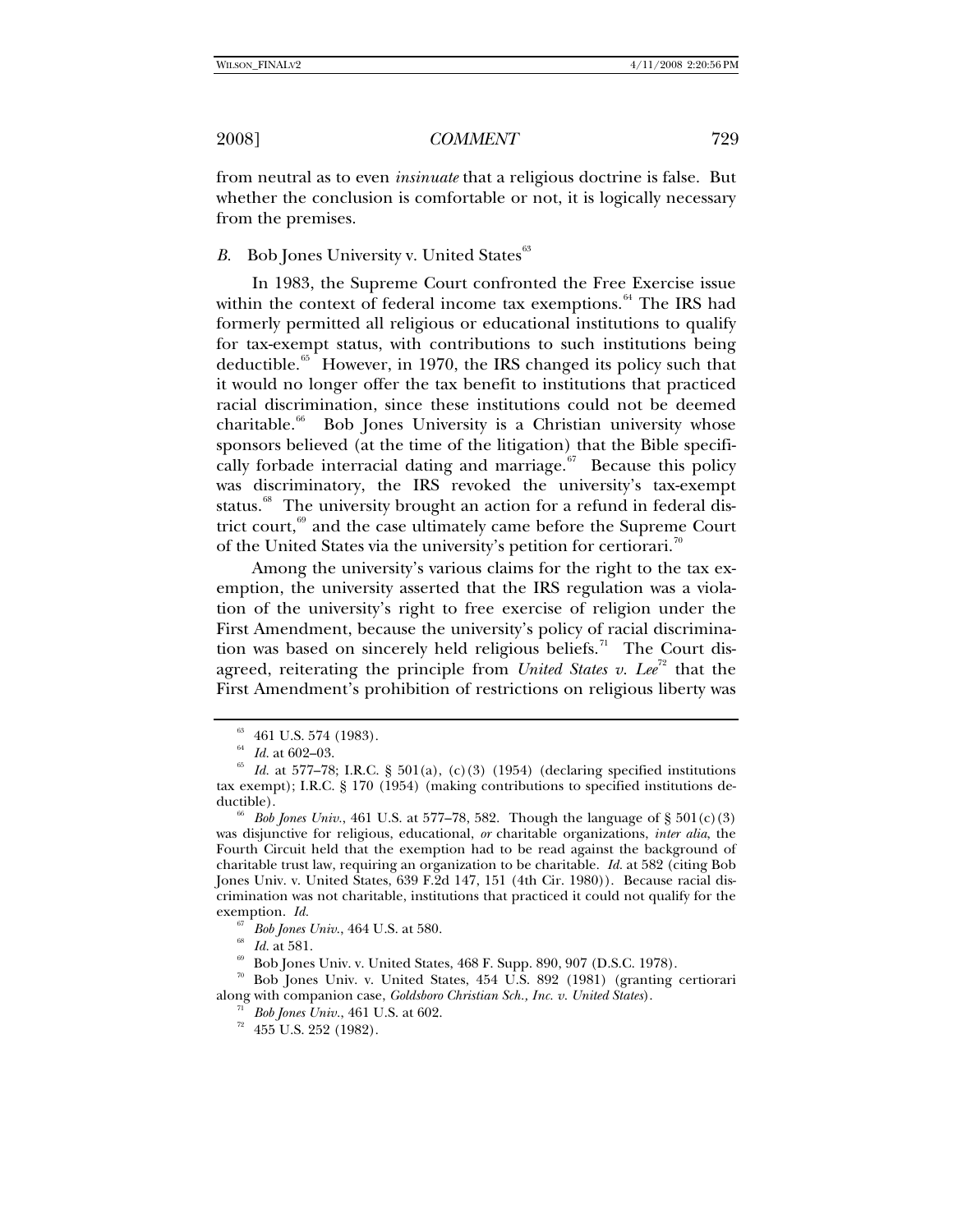not absolute.<sup>[73](#page-15-0)</sup> Indeed, a restriction may be justified if it is necessary to effectuate a compelling governmental interest.<sup>[74](#page-15-1)</sup> The Court declared that the "governmental interest substantially outweighs whatever burden denial of tax benefits places on petitioners' exercise of their religious beliefs."<sup>[75](#page-15-2)</sup> Further compelling interest analysis revealed no less-restrictive alternative to the IRS regulation, nor any room for accommodation of the university's discriminatory practice.<sup>[76](#page-15-3)</sup> Consequently, the Free Exercise claim failed against the valid regula- $\text{tion.}^{77}$  $\text{tion.}^{77}$  $\text{tion.}^{77}$ 

Bob Jones University declares itself to be dedicated to Christian principles, grounding all of its courses in instruction from the Bible.<sup>18</sup> Bob Jones University does not maintain these beliefs privately, as though the truth only applies to the university, but rather believes that the Bible and its teachings are universally and objectively binding on all of humanity.<sup>[79](#page-15-6)</sup> The university's belief in the Scriptural prohibition of interracial dating and marriage was strong enough that it instituted a ban of those practices on its campus and punished by expulsion both those who violated the ban and those who encouraged violation.<sup>[80](#page-15-7)</sup> The Court even conceded that the discriminatory prac-

<span id="page-15-1"></span><span id="page-15-0"></span><sup>73</sup> *Id.* at 257–58 (denying an exception to the Social Security system for Amish persons and holding that free exercise protection is not absolute).<br><sup>74</sup> *Bob Jones Univ.*, 461 U.S. at 603.<br><sup>75</sup> *Id.* at 604.<br><sup>76</sup> *Id.* 

<span id="page-15-4"></span><span id="page-15-3"></span><span id="page-15-2"></span><sup>77</sup> *Id.* Neither did any of the university's other claims prevail. The Fourth Circuit's decision was affirmed, and tax-exempt status to Bob Jones University was denied. *Id.* at 605. It should be noted, however, that Bob Jones University has survived despite its lack of a tax exemption, and also that it dropped its discriminatory policies abruptly in 2000 per an announcement on Larry King Live. Susannah Meadows, *Passing the Torch at Bob Jones U.*, MSNBC.COM/NEWSWEEK, Jan. 29, 2005, http://www

<span id="page-15-6"></span><span id="page-15-5"></span><sup>.</sup>msnbc.msn.com/id/6884040/site/newsweek/. 78 *Bob Jones Univ.*, 461 U.S. at 579–81. 79 Bob Jones University's philosophy statement emphasizes the institution's "adherence to the Bible as mankind's only source of faith and Christian practice." Bob Jones University, University Mission and Philosophy, http://www.bju.edu/about/ mission.html (last visited Oct. 23, 2007). The statement also affirms the idea that belief is evidenced by action:

Biblical values are integrated in every classroom and every other part of the educational process. . . . Christian professors and staff members encourage students by precept and *example* to a lifelong commitment to learning, teaching, and *exemplifying* spiritual truths. The founder's philosophy that BJU is not here just to teach men and women how to make a living, but more importantly, how to *live*, remains our focus.

<span id="page-15-7"></span>*Id.* (emphasis added).

<sup>80</sup> *Bob Jones Univ.*, 461 U.S. at 579–81.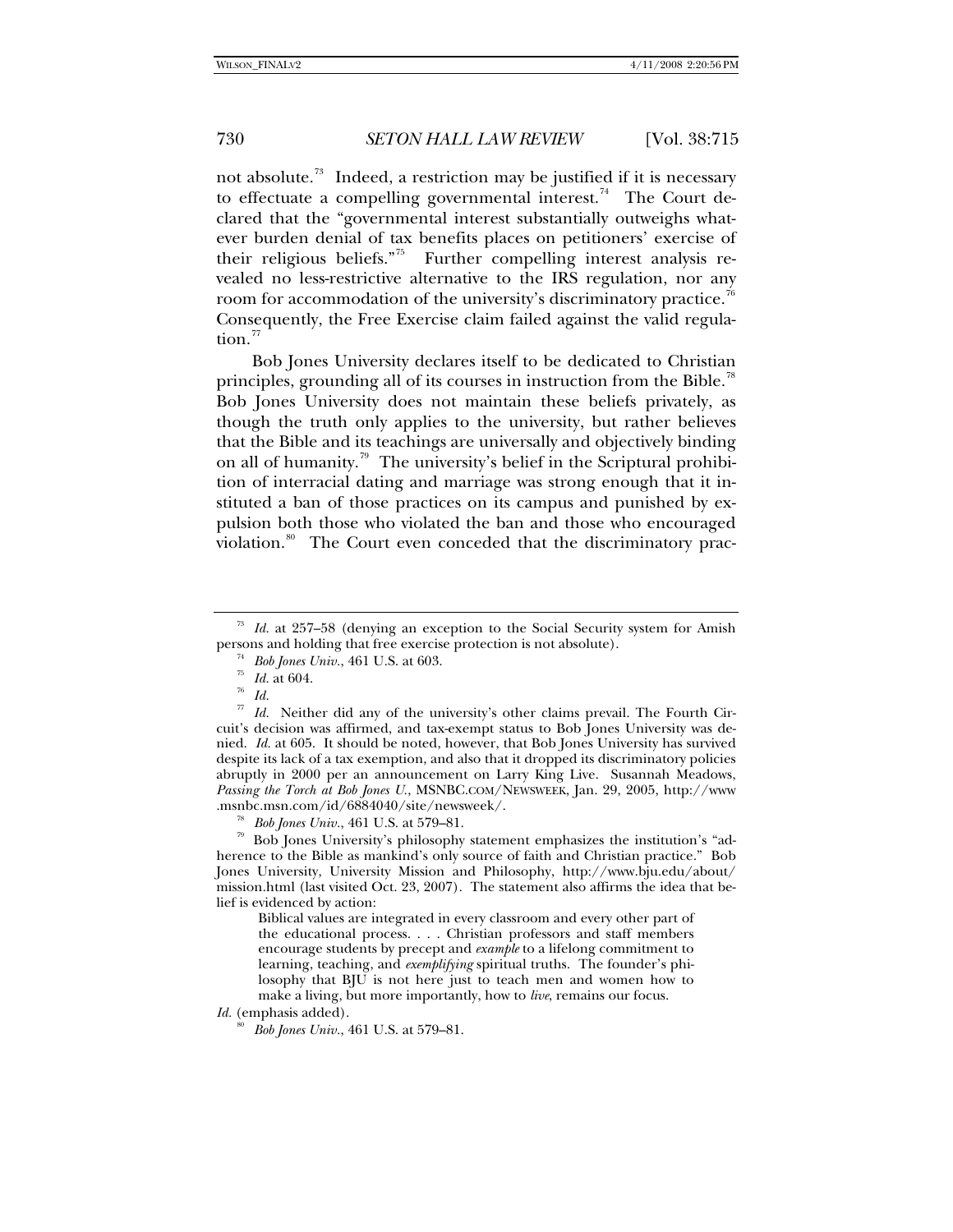tices of the university stemmed from a "genuine belief that the Bible forbids interracial dating and marriage."<sup>8</sup>

If the Supreme Court, as agent of our government, actually believed that Almighty God universally prohibited interracial dating and marriage, it certainly would not have upheld the IRS regulation rather, it would have acted in accordance with its belief, and found for Bob Jones. How could the Court uphold a tax regulation that punished those who followed the will of the omnipotent Creator? But because the Supreme Court upheld the IRS regulation, and did not act in accordance with University's claim to objective truth, the Court showed that it did not believe the dogma of Bob Jones University was correct. The Court implicitly declared that the university's claim to universal objective truth was false.<sup>[82](#page-16-1)</sup> It may not have stated so expressly, but the logical implications cannot be avoided. In the end, we may think the Court ruled correctly on the Constitution, civil rights, and tax policy, but, however good the policy, can a ruling that passes even implicit judgment on a religion be called anything like neutral?

### *C. Native American Religion Cases*

The Supreme Court also decided several significant Free Exer-cise cases involving Native American religion,<sup>[83](#page-16-2)</sup> two of which will be discussed here. These cases are significant because in both cases the Court admitted it was substantially restricting the religious liberty of a minority religion, but purported to do so without either violating the principle of neutrality, or passing any kind of judgment on the underlying belief. $84$  Nevertheless, by the stipulated facts and the ruling, the Court implied the opposite.

<span id="page-16-1"></span><span id="page-16-0"></span> $81$  *Id.* at 603 n.28. 828. 828. 82 When a religious belief conflicts with a secular law, the Court is obligated to decide on the basis of the secular law. *See Reynolds v. United States*, 98 U.S. 145, 166– 67 (1878). It could be argued that a decision on this basis only shows that policy supporting the secular law is "more" true than the religious belief, not that the religious belief is affirmatively false. However, the concept of comparative truth will not serve us here where the secular law and the religious belief are in direct conflict, that is, where the law prohibits what the religion requires or vice versa. If we grant that the policy supporting the secular law is "more" true, then the contradictory religious

<span id="page-16-2"></span> $^{83}$  Of these three significant cases, *Bowen v. Roy*, 476 U.S. 693 (1986), which pertains to a Free Exercise claim for avoidance of having a number imposed by the Social Security administration, will be addressed later. *See infra* notes 124–28 and accompanying text. 84 *See* Employment Div. v. Smith, 494 U.S. 872, 876–90 (1990); Lyng v. Nw. Indian

<span id="page-16-3"></span>Cemetery Protective Ass'n, 485 U.S. 439, 445–58 (1988).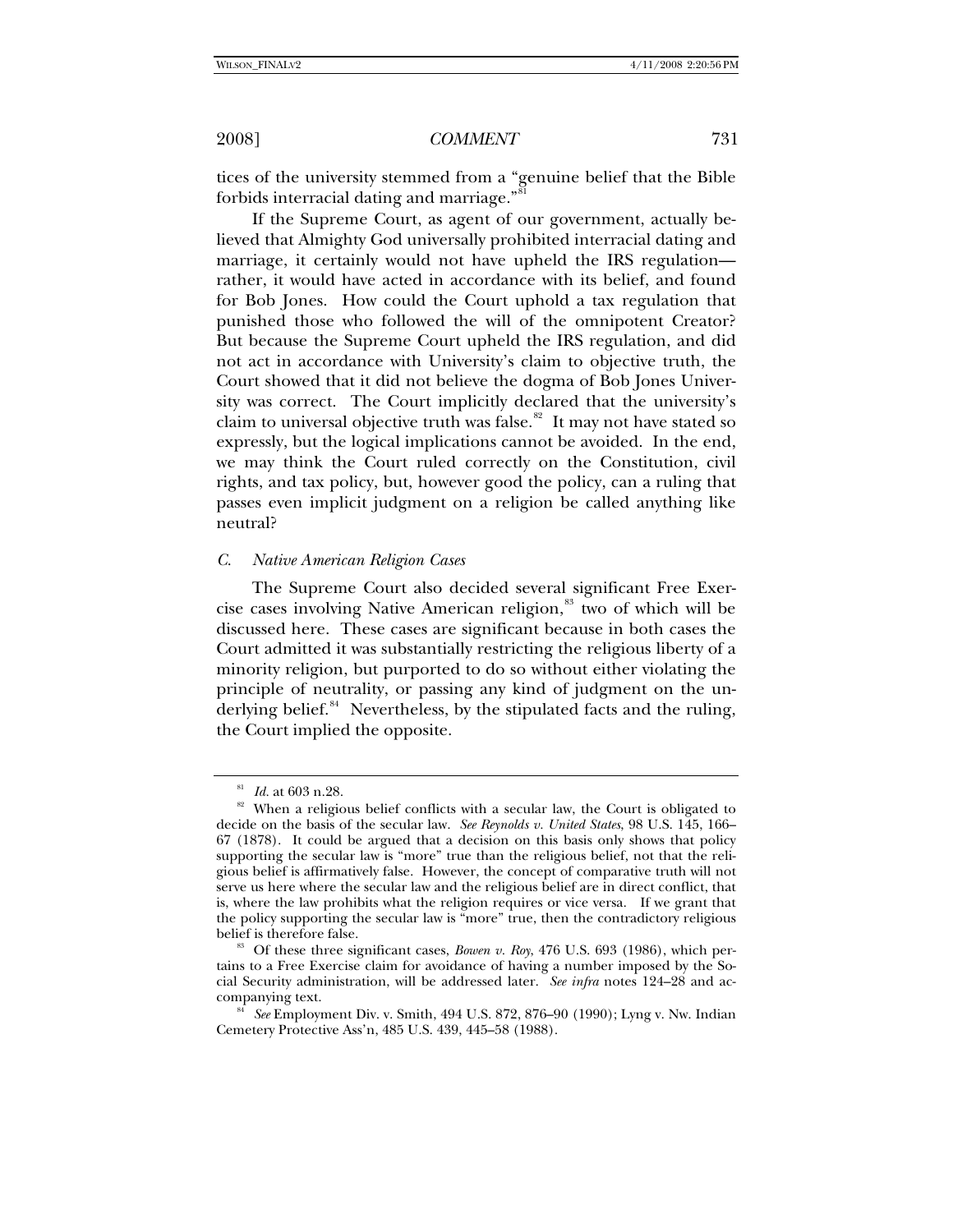In 1977, the United States Forest Service prepared to complete a stretch of road between the California towns of Gasquet and Orleans by laying down pavement on a six-mile segment that was previously unpaved.<sup>[85](#page-17-0)</sup> As part of its preparation, the Forest Service commis-sioned an impact study of the consequences of developing the road.<sup>[86](#page-17-1)</sup> The study found that the entire area "'is significant as an integral and indispensible [sic] part of Indian religious conceptualization and practice[,] . . . [and] successful use of the [area] is dependent upon and facilitated by certain qualities of the physical environment, the most important of which are privacy, silence, and an undisturbed natural setting."<sup>[87](#page-17-2)</sup> Construction of the proposed road, the study found, "'would cause serious and irreparable damage to the sacred areas which are an integral and necessary part of the belief systems and lifeway of Northwest California Indian peoples.'"<sup>[88](#page-17-3)</sup>

However, the Forest Service chose not to follow the study's recommendation that the road not be completed and instead proceeded with construction plans.<sup>[89](#page-17-4)</sup> Individuals and groups of Native Americans, as well as various environmental groups and the State of California, sued to enjoin the construction of the road. $90$  The case came before the Supreme Court a decade later as *Lyng v. Northwest Indian Cemetery Protective Association*. [91](#page-17-6)

Before discussing the merits of the case, the Court noted that "[i]t is undisputed that the Indian respondents' beliefs are sincere and that the Government's proposed actions will have severe adverse effects on the practice of their religion."[92](#page-17-7) The Court also expressly denied that it was evaluating the truth of the Native Americans' claims: "This Court cannot determine the truth of the underlying beliefs that led to the religious objections here  $\dots$ ."<sup>[93](#page-17-8)</sup> Additionally, the Court declined to adopt the dissent's proffered rule, which required an evaluation of how central a sincerely held belief was to a particular claimant's religion, because such a standard would require the Court "to rule that some religious adherents misunderstand their own religious beliefs."[94](#page-17-9)

 $\begin{array}{c} \text{87} \\ \text{88} \\ \text{89} \end{array}$  *Id.* at 442–43.

<sup>85</sup> *Lyng*, 485 U.S. at 442. 86 *Id.*

<span id="page-17-3"></span><span id="page-17-2"></span><span id="page-17-1"></span><span id="page-17-0"></span>

<span id="page-17-6"></span><span id="page-17-5"></span><span id="page-17-4"></span>

<sup>89</sup> *Id.* at 442–43. 90 *Id.* at 443. 91 *Lyng*, 485 U.S. at 443–45. 92 *Id.* at 447. 93 *Id.* at 449. 94 *Id.* at 458.

<span id="page-17-7"></span>

<span id="page-17-9"></span><span id="page-17-8"></span>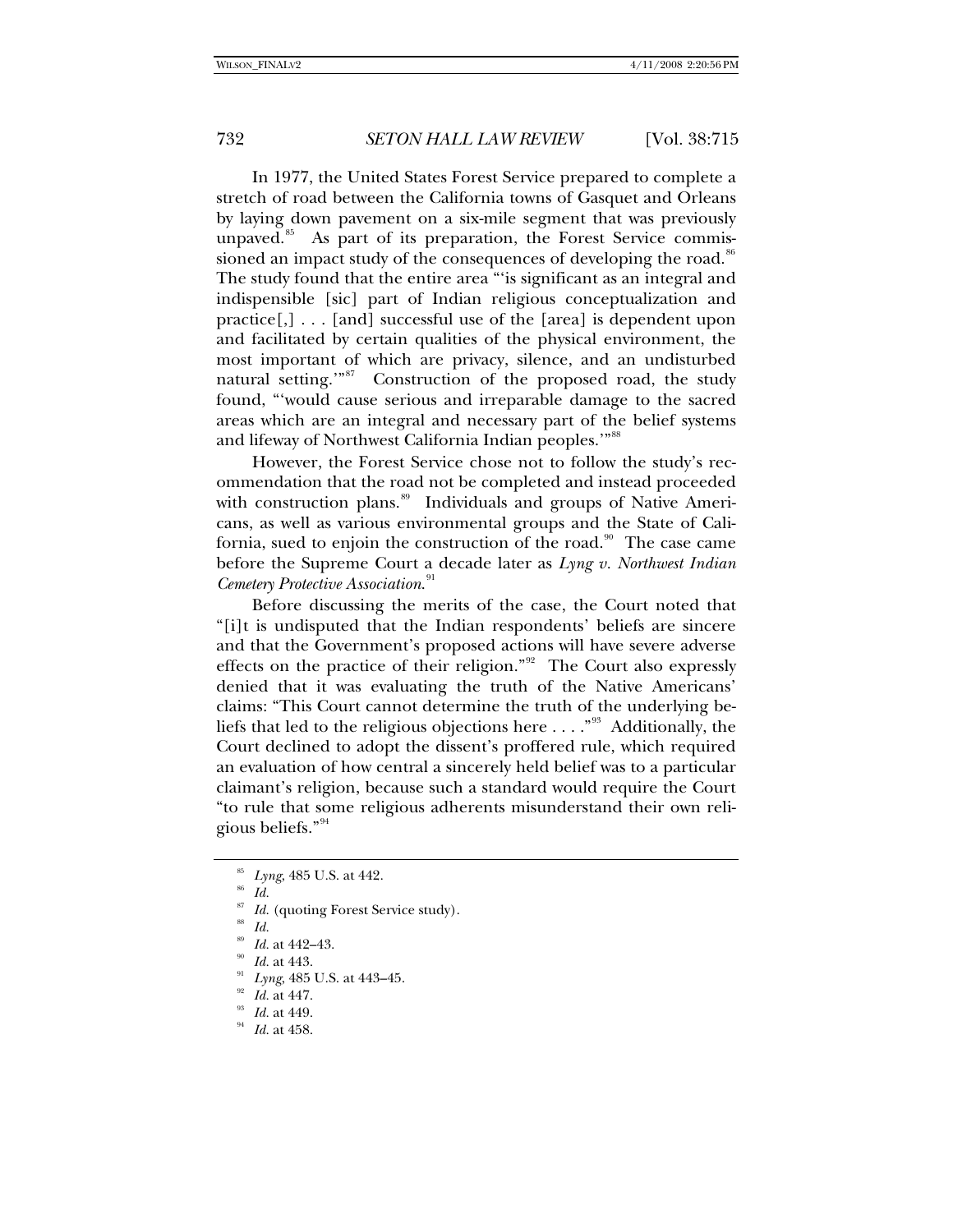Despite its acknowledgment of the damage that the construction of the road would do to the Native American religion, the Court ruled for the Forest Service.<sup>[95](#page-18-0)</sup> It stated that "[t]he Free Exercise Clause simply cannot be understood to require the Government to conduct its own internal affairs in ways that comport with the religious beliefs of particular citizens."[96](#page-18-1) The Court also noted that the central principle of the First Amendment was a restriction on what government may do to the individual, not what the individual may demand of the government. $97$  The Court provided as a policy rationale that:

However much we might wish that it were otherwise, government simply could not operate if it were required to satisfy every citizen's religious needs and desires. A broad range of government activities—from social welfare programs to foreign aid to conservation projects—will always be considered essential to the spiritual well-being of some citizens, often on the basis of sincerely held religious beliefs . . . . The First Amendment must apply to all citizens alike, and it can give to none of them a veto over public programs that do not prohibit the free exercise of religion.

Having articulated the weight of the religious issues at stake, $99$ but realizing the negative policy precedent that a favorable ruling for the Native Americans would set, $100$  the Court reversed the ruling of the Ninth Circuit, which had favored the Native Americans, and remanded for reconsideration of the injunction in light of the Court's holding and other relevant events.<sup>[101](#page-18-6)</sup>

The religious claim asserted by the Native Americans was both universal and objective—the groups appealed not only to the inter-ests of the tribe, but of all humanity:<sup>[102](#page-18-7)</sup> "Individual practitioners use this area for personal spiritual development; some of their activities

<span id="page-18-1"></span><span id="page-18-0"></span><sup>95</sup> *Id.* at 458. 96 *Id.* at 448 (quoting Bowen v. Roy, 476 U.S. 693, 699 (1986) (denying American Indian father exception to Social Security policy on the basis of his religious belief where he sought to avoid having a number assigned to his two-year-old daughter)).

<span id="page-18-4"></span><span id="page-18-3"></span><span id="page-18-2"></span><sup>&</sup>lt;sup>97</sup> Lyng, 485 U.S. at 451.<br><sup>98</sup> Id. at 452. <br><sup>99</sup> Even if the construction of the road would "virtually destroy the . . . Indians' ability to practice their religion," as the Ninth Circuit suggested, the Constitution provided no remedy for the claimants. *Id.* at 451–52 (quoting Nw. Indian Cemetery Protective Ass'n v. Peterson, 795 F.2d 688, 693 (9th Cir. 1985)).

<span id="page-18-7"></span><span id="page-18-6"></span><span id="page-18-5"></span> $P_{100}$  "No disrespect for these practices is implied when one notes that such beliefs could easily require de facto beneficial ownership of some rather spacious tracts of public property." *Id.* at 453. 101 *Id.* at 458. 102 *Id.* at 451.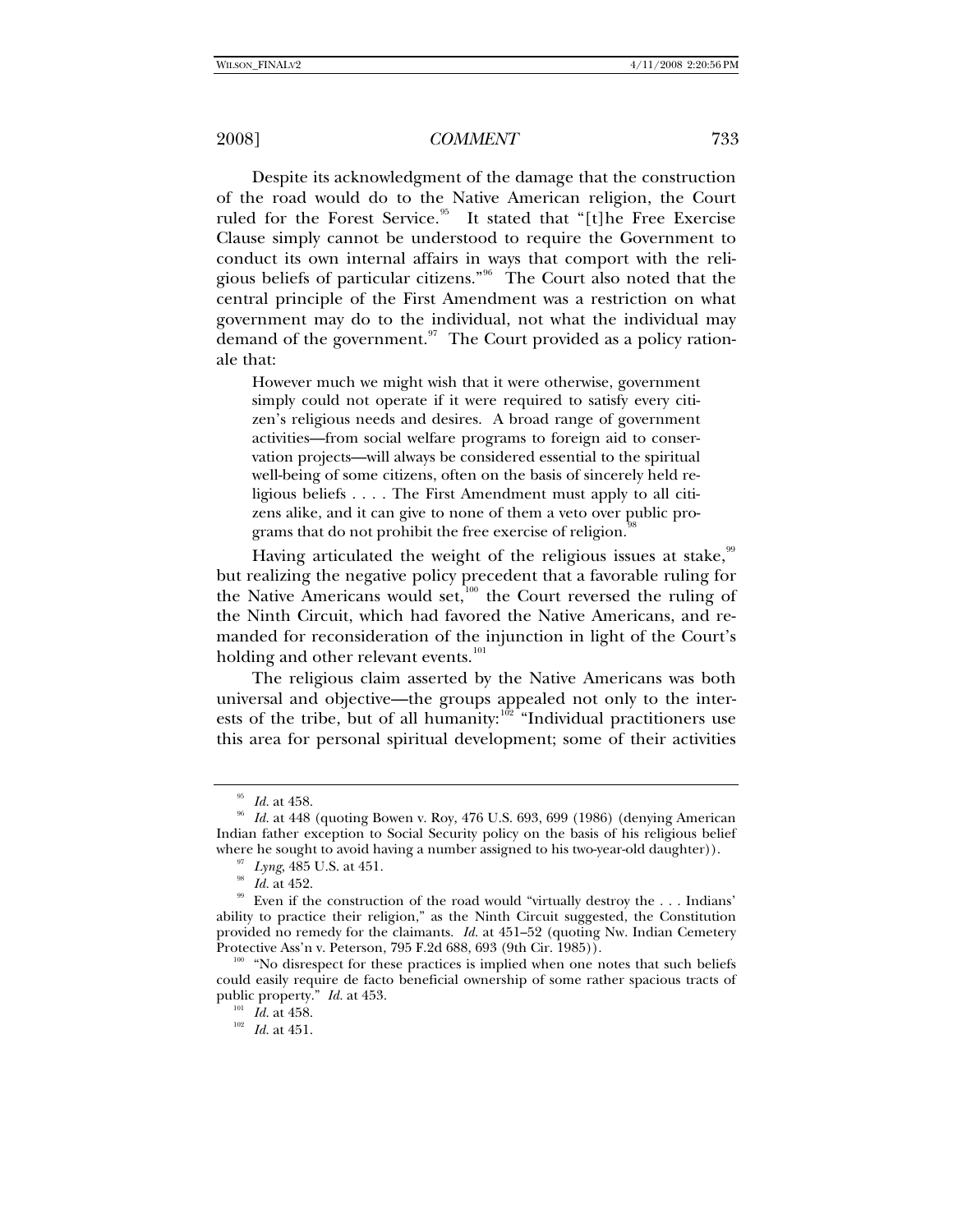are believed to be critically important in advancing the welfare of the Tribe, and indeed, *of mankind itself*."[103](#page-19-0)

Regardless of the policy behind this case—whether it was decided correctly under the First Amendment, whether it adequately protects the environment, or whether it offers sufficient protection from the impositions of religious minorities—there can be no dispute about what the ruling is logically *saying*. If, as the Native Americans claimed, it was in the best spiritual interests of mankind, based on divine mandate, to keep the proposed construction site clear, then the government would be utterly foolish to clearcut for the sake of a mere *road*. More to the point, if the Court really believed in the spiritual necessity of preserving the area, the Court would not have ruled as it did. But it did rule as it did, and therefore the Court did not believe the religious claim of the Native Americans. The Court implied by its ruling that at least this aspect of Native American religion was quite simply false.

What is perhaps most interesting about *Lyng* is that the Court expressly denied that it evaluates the truth of religions. Some would perhaps suggest that this express statement should cut against the implicit analysis set forth here. However, this Comment submits that the force of logic and the eventual result of the road's construction carry much more weight than the Court's dicta stating the contrary. The majority criticized the proffered test of the dissent, which would have evaluated the centrality of a particular doctrine to a religion, because the test required the Court to rule that it understood a religion better then its adherents did.<sup>[104](#page-19-1)</sup> But setting aside whatever merits the dissent's position may have had, the pitfalls of its test are probably not as offensive as the Court's insinuation of the falsity of a group's beliefs; the majority's jurisprudence would not even give the individual a substantive hearing as to the grounds of his belief, but would nonetheless declare it false.

The Supreme Court's decision in *Employment Division v. Smith*,<sup>[105](#page-19-2)</sup> another case pertaining to Native American religion, has perplexed commentators and redefined interpretation of the Free Exercise Clause.<sup>[106](#page-19-3)</sup> The respondents, Smith and Black, were two Native Americans who were fired from their jobs at a drug rehab center because

<span id="page-19-3"></span><span id="page-19-2"></span><span id="page-19-1"></span><span id="page-19-0"></span><sup>&</sup>lt;sup>103</sup> Lyng, 485 U.S. at 451 (emphasis added).<br><sup>105</sup> Id. at 457–58.<br><sup>105</sup> 494 U.S. 872 (1990).<br><sup>106</sup> See, e.g., Thomas F. Lamacchia, *Reverse Accommodation of Religion*, 81 GEO. L.J. 117, 120–39 (1992); Ira C. Lupu, *Employment Division v. Smith and the Decline of Supreme Court-Centrism*, 1993 BYU L. REV. 259.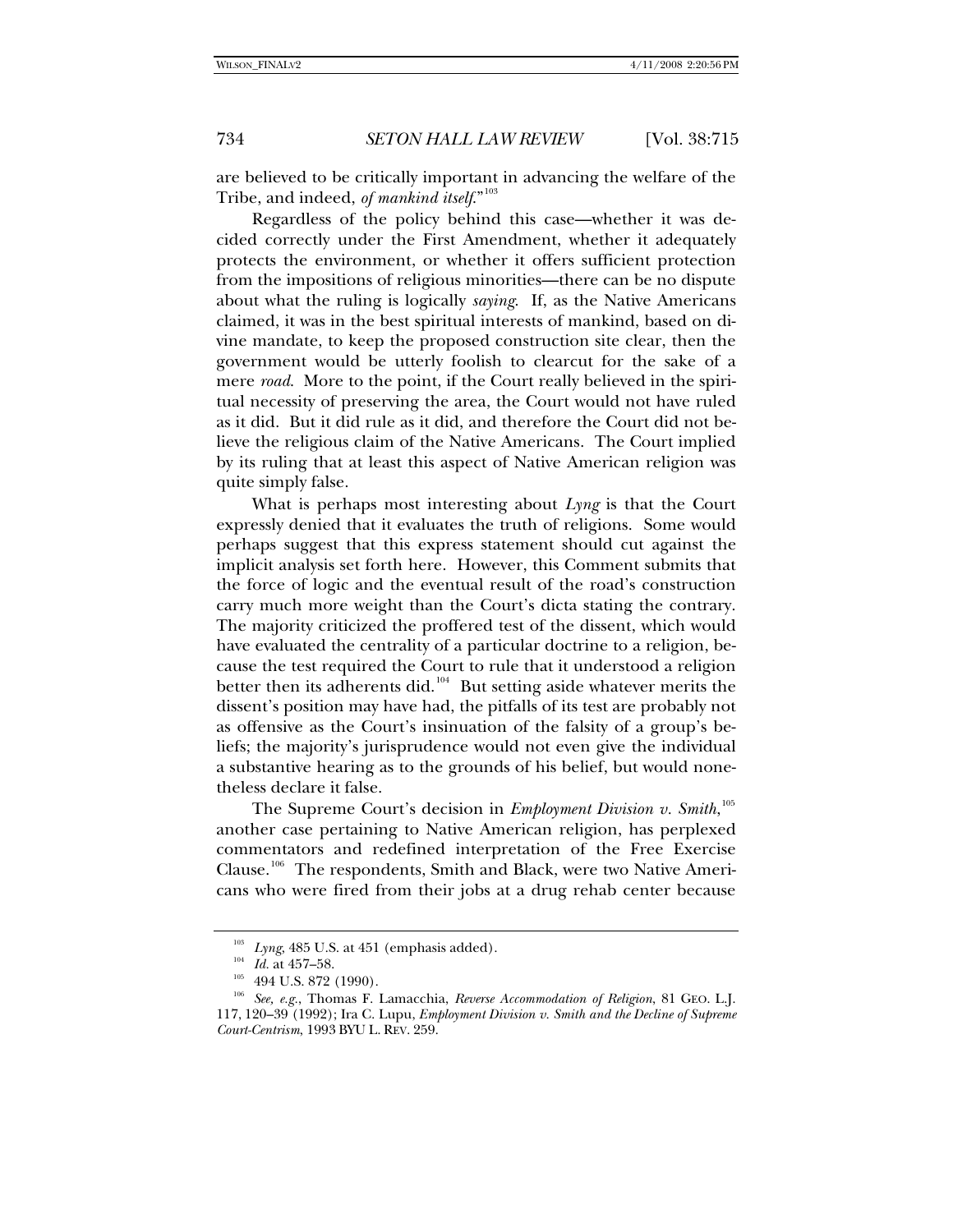they used peyote, a controlled substance.<sup>[107](#page-20-0)</sup> They thereafter sought unemployment compensation, which was denied because their dis-charge was for work-related misconduct.<sup>[108](#page-20-1)</sup> Before the Supreme Court was the question of whether the First Amendment permitted denial of unemployment compensation for religious drug use.<sup>[109](#page-20-2)</sup> The Court ultimately held that because Oregon's unemployment provisions were facially neutral laws of general applicability, they were valid even without a sacramental exception for peyote use, and the denial of unemployment benefits to Smith and Black could stand.<sup>[110](#page-20-3)</sup>

The Court's opinion in *Smith* does not reveal whether Smith and Black asserted that their religious use of peyote stemmed from belief in a universal truth.<sup>[111](#page-20-4)</sup> However, one of the lower court opinions earlier on in *Smith*'s procedural history notes that "[Black] testified that he was not *required* by the [Native American] church to take peyote, but that it was a personal decision."<sup>[112](#page-20-5)</sup> The absence of a religious requirement to ingest peyote cuts against a finding that the use of peyote was a universal mandate of the Native American religion. Since the universality of the religious claim is an essential element of the argument in this Comment,[113](#page-20-6) the lack of a universal claim in *Smith* means there was no implicit assertion by the Court that Smith's and Black's beliefs were untrue. However, *Smith* is significant not merely for its holding regarding Smith's and Black's use of peyote, but for its broader implications, for *Smith* holds that laws of general applicability are presumed valid, despite that they may burden individual religious practice.<sup>[114](#page-20-7)</sup>

If a law and an objective and universal religious belief command contradictory modes of conduct, one or the other must fall. The government restriction may be withdrawn or amended, or the religious adherent may be forced to cease practice, but there will be no peaceful coexistence. Because the religious action stems from belief in a universal, objective truth, and the law presumably stems from the government's policy beliefs, resolving the dispute between religious observance and governmental action will either implicitly assert that

<span id="page-20-1"></span><span id="page-20-0"></span><sup>&</sup>lt;sup>107</sup> *Smith*, 494 U.S. at 874.<br><sup>108</sup> *Id.* at 876.

<span id="page-20-3"></span><span id="page-20-2"></span>

<span id="page-20-6"></span><span id="page-20-5"></span><span id="page-20-4"></span>

<sup>&</sup>lt;sup>110</sup> *Id.* at 890.<br>
<sup>111</sup> *Id.* at 872–74.<br>
<sup>112</sup> Black v. Employment Div., 707 P.2d 1274, 1276 (Or. Ct. App. 1985).<br>
<sup>113</sup> *See supra* notes 42–44 and accompanying text.<br>
<sup>114</sup> *Smith*, 494 U.S. at 879.

<span id="page-20-7"></span>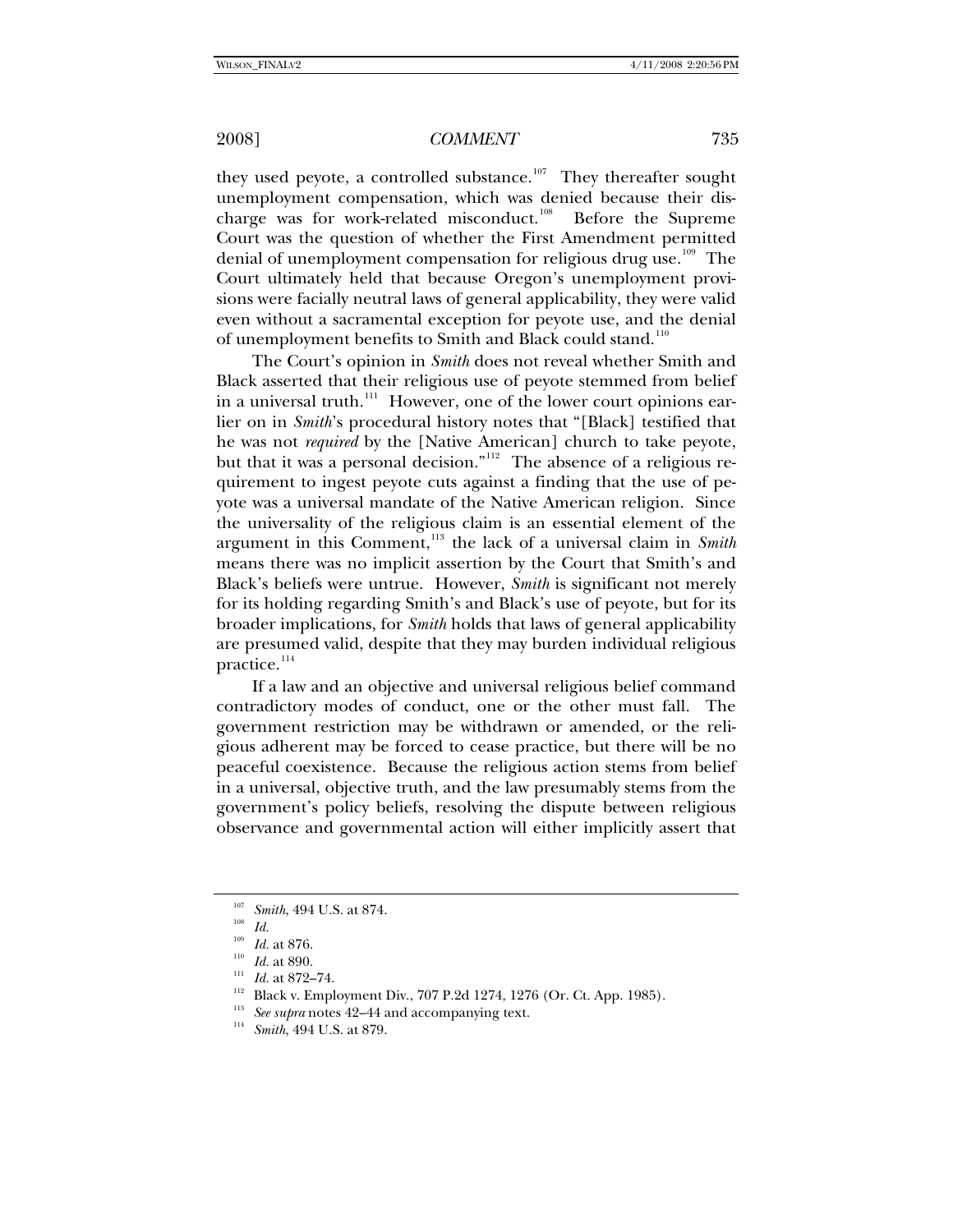the religious belief is false, or that the contrary governmental policy is not as important as it was first claimed.

*Smith* declares that facially neutral laws of general applicability are presumptively valid, and need provide no exception for contrary religious practices.[115](#page-21-0) Before *Smith*, the Court was more ready to find that the religious interest could be reconciled with governmental pol-icy through an exception,<sup>[116](#page-21-1)</sup> but post-*Smith*, where the governmental action is presumptively valid, the contradictory religious claim generally will not stand. Logic then leads us to the implicit holding of *Smith*: if an action contradictory to generally applicable law is premised on belief in a universal, objective truth, the substance of that belief is presumptively false. Thus presumptively valid state action often amounts to presumptively false religion.

The *Smith* doctrine is very difficult, if not impossible, to reconcile with the policy of governmental neutrality toward religion in which it is ostensibly grounded.<sup>[117](#page-21-2)</sup> The Court adopted as a rule of decision a footnote from *United States v. Lee*, that "the right of free exercise does not relieve an individual of the obligation to comply with a 'valid and neutral law of general applicability on the ground that the law proscribes (or prescribes) conduct that his religion prescribes (or pro-scribes).'"<sup>[118](#page-21-3)</sup> Douglas Laycock, discussing the different uses of the term "neutrality" in Supreme Court Religion Clause jurisprudence, criticizes the *Smith* doctrine, which he calls "formal neutrality," noting that it can often be discriminatory and lead to absurd results.<sup>[119](#page-21-4)</sup> However, even more significant than Laycock's policy objection to the

<sup>&</sup>lt;sup>115</sup> *Id.*<br><sup>116</sup> Sec

<span id="page-21-1"></span><span id="page-21-0"></span><sup>116</sup> *See, e.g.*, Wisconsin v. Yoder, 406 U.S. 205 (1972) (granting an exception for the Amish to compulsory education law); Sherbert v. Verner, 374 U.S. 398 (1963) (mandating payment of unemployment benefits to Sabbatarian in face of contrary state law).<br><sup>117</sup> In the public outcry after *Smith*, Congress enacted the Religious Freedom Res-

<span id="page-21-2"></span>toration Act of 1993 (RFRA), which required government action that substantially burdened a religious practice to be narrowly tailored to serve a compelling state interest. Pub. L. No. 103-141, 107 Stat. 1488 (1993) (codified as amended at 42 U.S.C. § 2000bb (2000)). In *City of Boerne v. Flores*, 521 U.S. 507, 529–36 (1997), the Court held that the original version of RFRA violated principles of federalism and was unconstitutional as applied to the States, which prompted Congress to revise RFRA appropriately. *See* 42 U.S.C. § 2000bb-1 to -4 (2000). For the purposes of the discussion here, it is not so much important what the specific law or standard of review for religious issues is, but rather that the judicial decrees in the cases discussed here imply a statement that the religious belief in question is false. Regardless of whether *Reynolds*  or *Lyng* would be binding precedent today, we know that in the context of their time,

<span id="page-21-4"></span><span id="page-21-3"></span>the cases delivered this implicit message; that in itself should be cause for concern. 118 *Smith*, 494 U.S. at 879 (quoting United States v. Lee, 455 U.S. 252, 263 n.3 (1982)). 119 Laycock, *supra* note 13, at 999–1001.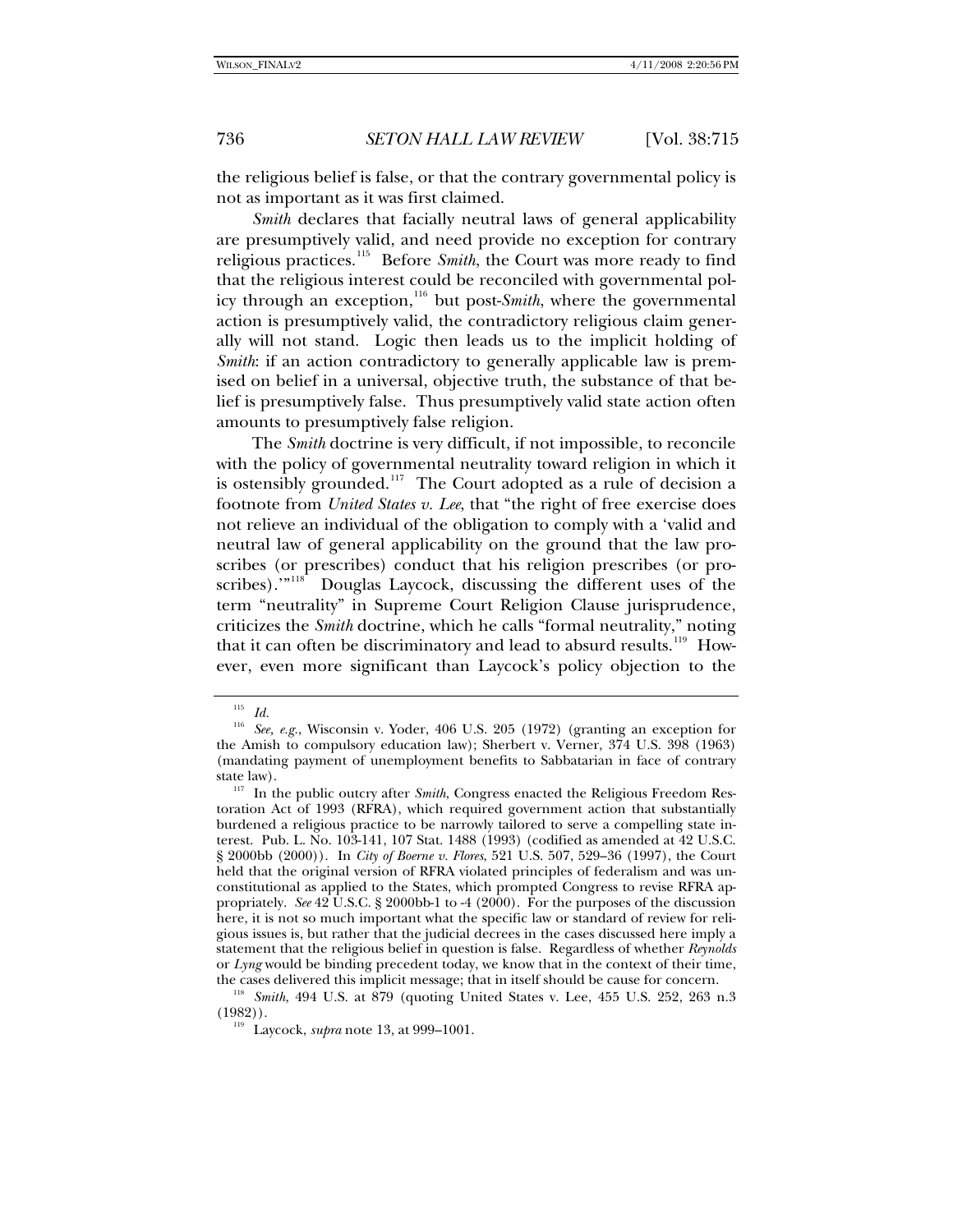*Smith* doctrine is that because of the doctrine, a "neutral" law of general applicability may be anything but—it may ultimately pass judgment on the truth of religion, which is hardly reconcilable with *any* definition of neutral. In *Smith*, the Court cited *Ballard* and carefully noted that the government may not "punish the expression of religious doctrines it believes to be false"[120](#page-22-0)—but merely by punishing the individual's doctrinal expression *in action*, the Court declares the doctrines false, violating *Ballard* inadvertently.

### *D. Exceptions*

Though the Court has made implicit judgments of the truth of particular religions in the cases and circumstances set forth above, it is not this Comment's contention that the Court judges the truth of a religion *whenever* it decides a Free Exercise case. When certain elements of the thesis are absent or otherwise changed, no implicit truth judgment results.

First, the Court makes no implicit judgment of a religion's truth when it permits the religious practice to continue, either through an exception or by declaring the government restriction void as unconstitutional. In *Wisconsin v. Yoder*,<sup>[121](#page-22-1)</sup> where the Amish sought an exception to a Wisconsin law that made education compulsory until age sixteen, the Court held that a religious exception was proper because the government's asserted policy interest in the law was already ade-quately served by Amish practice.<sup>[122](#page-22-2)</sup> Did the Court's allowance of the Amish religious practice constitute an implicit declaration that Amish beliefs are true? Hardly—to suggest so would be the logical fallacy of affirming the consequent.<sup>[123](#page-22-3)</sup> Therefore the implicit declaration only exists when the Free Exercise claim is denied, and it can only implicitly assert falsity, not truth. Indeed, the religious practices that the government allows—whether Amish education, the Catholic mass, or Muslim prayer—are permitted because they are *consistent with govern-*

<span id="page-22-0"></span><sup>&</sup>lt;sup>120</sup> Smith, 494 U.S. at 877 (citing United States v. Ballard, 322 U.S. 78, 86–88 (1944)).

<span id="page-22-2"></span><span id="page-22-1"></span><sup>&</sup>lt;sup>121</sup> 406 U.S. 205 (1972). <sup>122</sup> *Id.* at 221–26. The Court held that the Amish did not foster ignorance and were adequately equipped to participate in contemporary society and in the democratic process. *Id.* at 223–26.<br><sup>123</sup> "Affirming the consequent" is an invalid logical form, i.e., if the premises are

<span id="page-22-3"></span>true, the conclusion is not necessarily true. The form goes as follows: *If P then Q. Q, therefore P. If it is a squirrel, then it is a rodent. It is a rodent, therefore it is a squirrel. See* NANCE & WILSON, *supra* note 37, at 191–92. Here, affirming the consequent looks like this: If one believes the Amish religion, one permits its practices. The Court permits Amish practices, therefore it believes the Amish religion.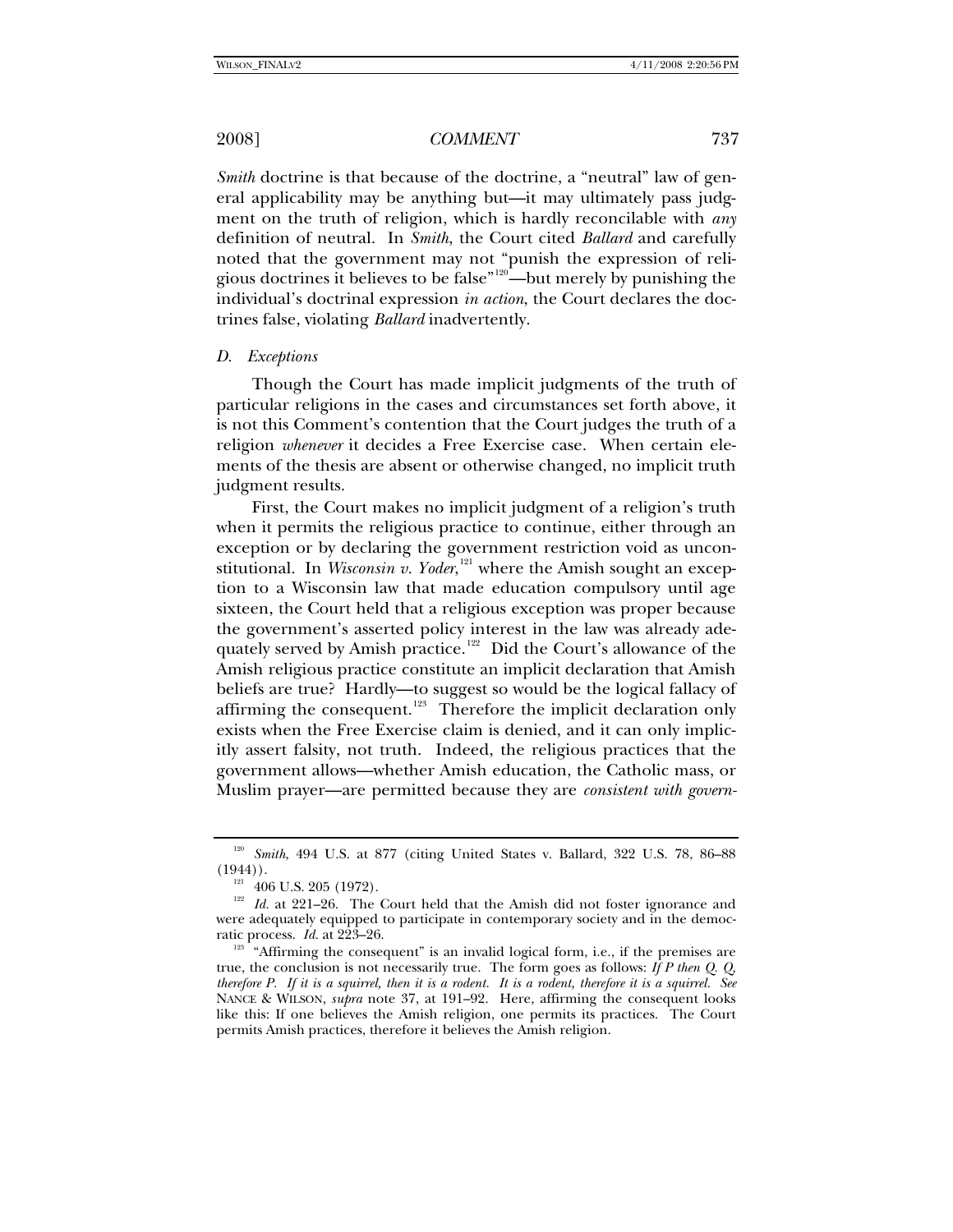ment policy,<sup>[124](#page-23-0)</sup> not because the government believes all of these religions are true. A wide variety of beliefs may be consistent with observing the law, but these beliefs are not thereby endorsed by the law because of this consistency. Tolerance is not approval.

Second, no implicit assertion of falsity results from the Court's denial of a belief that the adherent does not claim to be universal. In Bowen v. Roy,<sup>[125](#page-23-1)</sup> Stephen J. Roy, a Native American, protested the use of a Social Security number for his daughter, Little Bird of the Snow Roy, because he believed the use of the number would rob her of her spirit.<sup>[126](#page-23-2)</sup> The Supreme Court ruled that the Social Security Administration's effort to impose and use a number for Little Bird of the Snow did not violate the Free Exercise clause.<sup>[127](#page-23-3)</sup> Roy made no assertion (on record) that the imposition of a Social Security number robbed *everyone* of their spirits, i.e., Roy did not state that this pur-ported truth applied to anyone other than Little Bird of the Snow.<sup>[128](#page-23-4)</sup> Had he made such an assertion, the Court's denial of his religious exception would, in his view, amount to the robbery of the souls of every American citizen. In such a hypothetical case, the Court's denial of the claim would have implied that the Court did not believe the Social Security system was mass soul robbery. But because Roy's religious belief *only* applied to Little Bird of the Snow, the Court's decision did not necessarily pass judgment on that belief. Namely, the Court could still have actually agreed with Roy's belief, and yet held, albeit uncomfortably, that the public interest of uniform administration of Social Security outweighed the individual interest of the pro-tection of Little Bird of the Snow's soul.<sup>[129](#page-23-5)</sup>

Third, the Court makes no implicit assertion of falsity if the individual does not claim that the restricted practice is based on objective truth. Where an individual maintains a religious belief and practice, but also allows that other directly contradictory religious practices may be equally valid or "true," the argument fails, because propositional logic cannot be applied. Essentially, if the claimant admits that "A and not-A" might be "true" in the realm of religion, there will be no logical consequence to a restriction of the claimant's religious practice, because logic simply has no business with "A and not-A."

<span id="page-23-5"></span><span id="page-23-4"></span><span id="page-23-3"></span><span id="page-23-2"></span><span id="page-23-1"></span><span id="page-23-0"></span><sup>&</sup>lt;sup>124</sup> Or perhaps not inconsistent with government policy.<br><sup>125</sup> 476 U.S. 693 (1986).<br><sup>125</sup> *Id.* at 695–98.<br><sup>127</sup> *Id.* at 712.<br><sup>128</sup> *Id.* at 695.<br>**Perhaps this was a regulatory taking of the property interest of the sou** not such as would require compensation under the Takings Clause. *See* U.S. CONST. amend. V; *see also, e.g.*, Pa. Coal Co. v. Mahon, 260 U.S. 393, 411–16 (1922).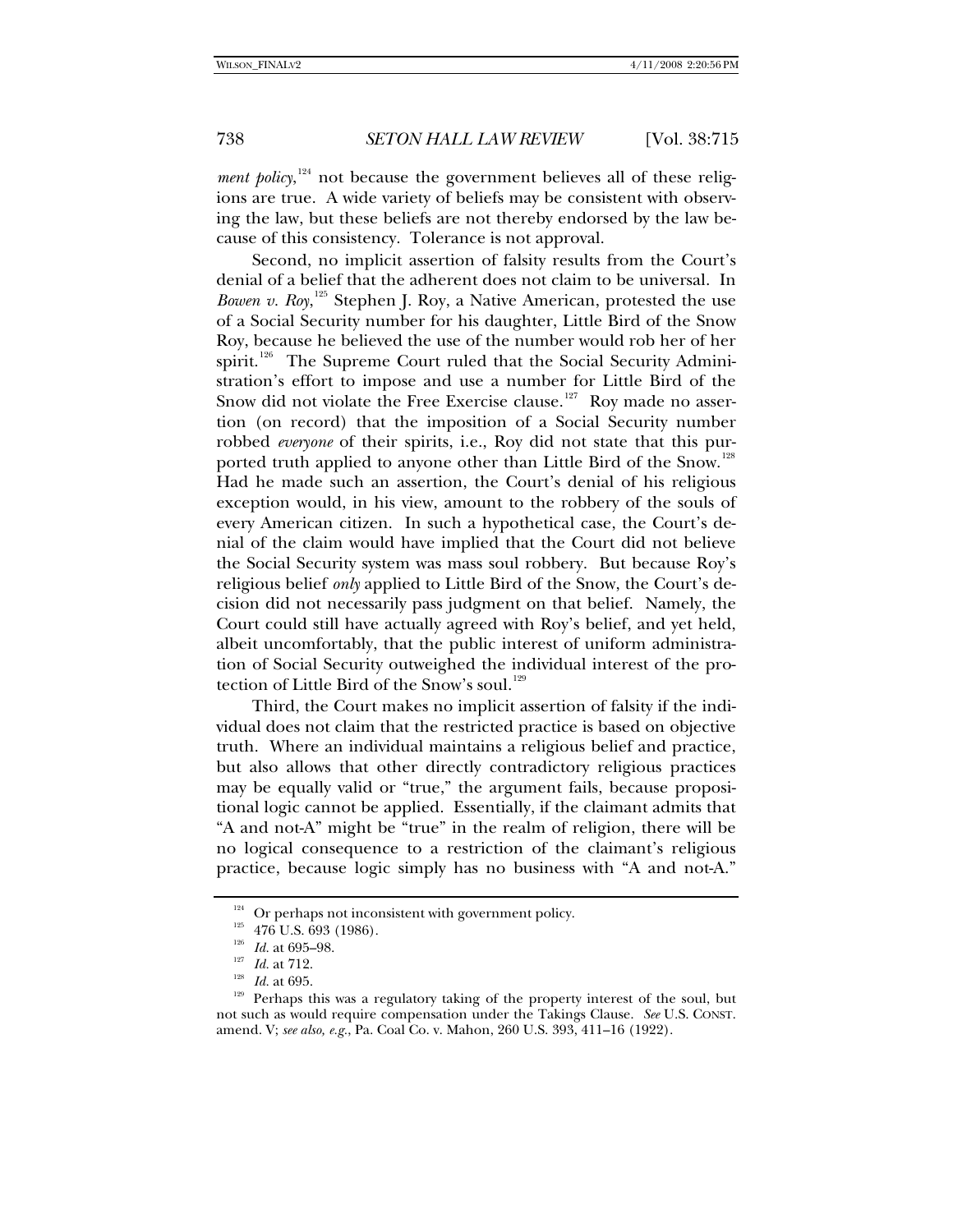The individual may be offended by the Court's restriction of his religious liberty, but he does not suffer an implicit assertion that his belief is false. While some readers may find sympathy with such subjective ideas of "truth," the Court has yet to encounter a Free Exercise claim premised on such an idea,<sup>[130](#page-24-0)</sup> and many major world religions are founded on an idea of objective spiritual truth.<sup>[131](#page-24-1)</sup>

### V. REBUTTAL

### *A. No Express Judgment of Religious Beliefs*

One might argue that the thesis of this Comment is without support because the Supreme Court has expressly declared that it does not judge the truth of an individual's religious belief when evaluating a Free Exercise claim.<sup>[132](#page-24-2)</sup> But which is more significant here, the ultimate result of a Free Exercise case, or the statements the Justices make about what principles controlled the result? A man may make earnest declarations of his love for his wife, but if he sleeps with other women every night, we are inclined to suspect that his practice is more controlling than his professions otherwise.

However, this is not to suggest that the Court privately articulates definite decisions about religious truth, as though its deliberations in *Reynolds* led the Justices to conclude Mormonism was false. This Comment alleges no bad faith or ill will toward religion on the Court's part, but rather contends that the Court's assertion of religious falsity is implicit, just below the surface. Indeed, because the statement is implicit, many of the Justices may never have been cognizant of it. Few of us realize all the things our actions reveal about our beliefs, but we cannot quarrel with logic. In fact, the Court's di-rect statements on the constitutional policy<sup>[133](#page-24-3)</sup> of not inquiring into the truth of a religion actually lend greater importance to this Comment's argument, for they disclose a hidden conflict between our lofty legal policy and some rather inconvenient facts—this is a conflict that ought to be resolved.

<span id="page-24-0"></span><sup>&</sup>lt;sup>130</sup> That no party argues before the Court that his or her religion is merely subjectively true may indicate the diminished persuasive value of subjectivity and personal

<span id="page-24-1"></span>opinion.<br><sup>131</sup> *See supra* note 31.<br><sup>132</sup> *See, e.g.*, Lyng v. Nw. Indian Cemetery Protective Ass'n, 485 U.S. 439, 449<br>(1988); United States v. Ballard, 322 U.S. 78, 86 (1944).

<span id="page-24-3"></span><span id="page-24-2"></span><sup>&</sup>lt;sup>133</sup> See Wisconsin v. Yoder, 406 U.S. 205, 220 (1972) (discussing "the constitutional requirement for governmental neutrality"); Sch. Dist. of Abington Twp. v. Schempp, 374 U.S. 203, 244–45 (1963) (discussing the unity of the no-inquiry and neutrality policies in *Ballard*).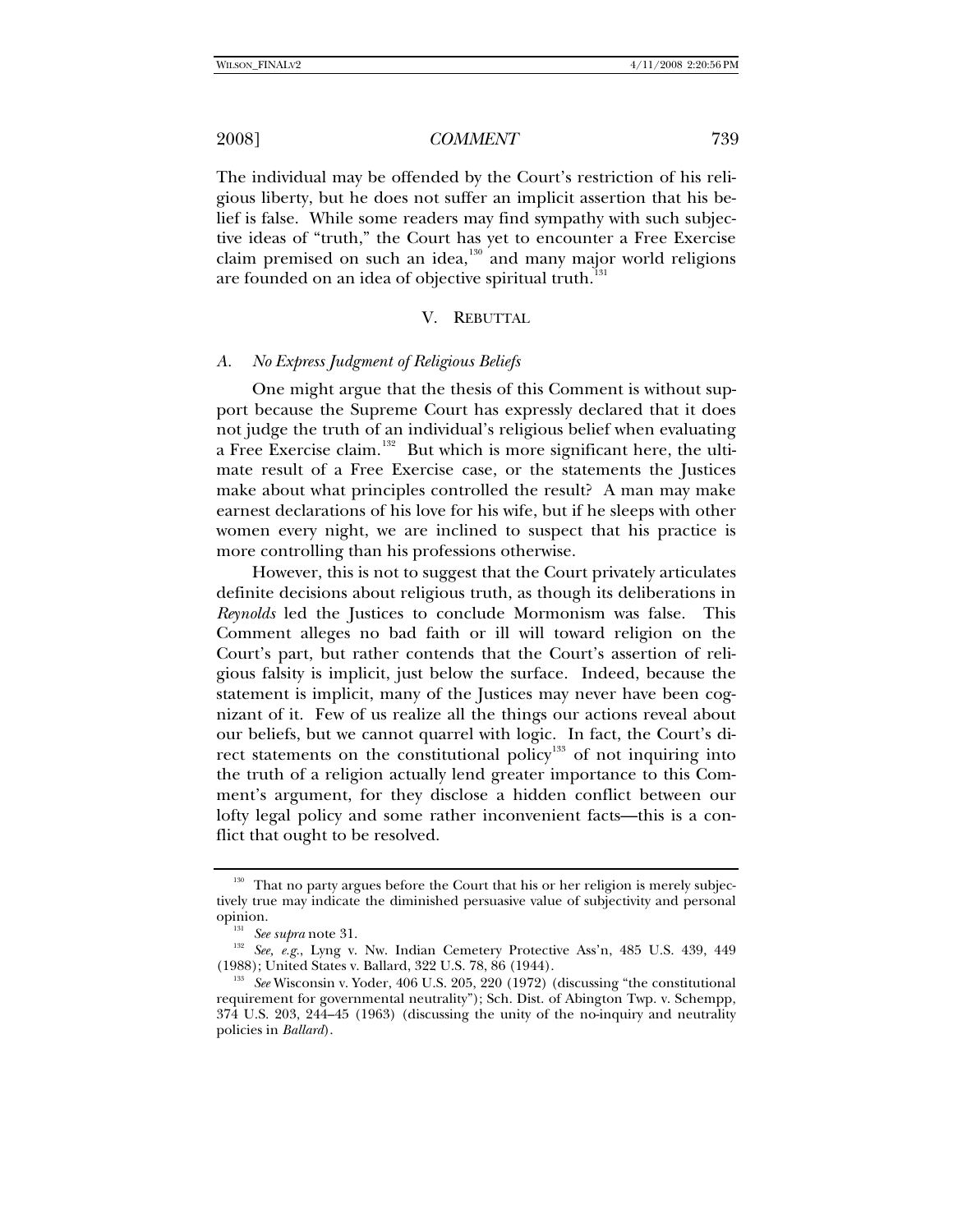It might then be argued that the Court has at least followed its policy of not making an inquiry per se into the truth of a religion. In other words, assuming the thesis of this Comment is correct, and the Court does make these implicit assertions of falsity, at least it never puts a religion on trial to defend the empirical, rational, or legal mer-its of its faith.<sup>[134](#page-25-0)</sup> It is true that a court would not put an Islamic cleric on the stand to testify to the Qur'an's divine inspiration, nor would it make factual findings about the Catholic doctrine of *ex cathedra*. [135](#page-25-1) But is this entirely a good thing? Which is worse, judging a religion based on its merits as presented to the court, or judging it implicitly without giving it an opportunity to be heard, and then denying that any judgment was ever made? Granted, neither of these alternatives is particularly appealing, but the first is at least self-consistent.

## *B. Government Regulates Action, but this Says Nothing About Truth of Belief*

It could also be argued that though the government may restrict action, it may never restrict individual belief, and thus its denial of an individual's freedom of religious *practice* would not imply that the individual's *beliefs* are false. Indeed, the Supreme Court has enunciated this principle in some capacity: "Thus the Amendment embraces two concepts,—freedom to believe and freedom to act. The first is absolute but, in the nature of things, the second cannot be."[136](#page-25-2) However, such a distinction will be fatal to the argument here only if its second assumption (if you sincerely believe, then you act)<sup>[137](#page-25-3)</sup> is disproved. We may intellectualize and posit the existence of a world where belief could be meaningful without action, but rare would be the religion that would concur. Even Protestant Christianity, which uniquely emphasizes the doctrine of *sola fide* (faith alone),<sup>[138](#page-25-4)</sup> affirms wholeheart-edly the Scripture that "faith, if it has no works, is dead."<sup>[139](#page-25-5)</sup> Not even the Supreme Court itself will permit such a wall of separation consider its words in *Wisconsin v. Yoder*: "This case, therefore, does not become easier because respondents were convicted for their 'actions' in refusing to send their children to the public high school; in this

<span id="page-25-2"></span><span id="page-25-1"></span><span id="page-25-0"></span><sup>&</sup>lt;sup>134</sup> It could be argued, however, in such cases as *Dover*, where the court denied the teaching of intelligent design in public schools based on the merits of the theory, that the court has in effect put religion on the stand. Kitzmiller v. Dover Area Sch.

<span id="page-25-3"></span>

<sup>&</sup>lt;sup>135</sup> See, e.g., Ballard, 322 U.S. at 86.<br><sup>136</sup> Cantwell v. Connecticut, 310 U.S. 296, 303–04 (1940).<br><sup>137</sup> See supra notes 34–36 and accompanying text.<br><sup>138</sup> See, e.g., Westminster Confession of Faith, Chapter XI (1646).

<span id="page-25-5"></span><span id="page-25-4"></span>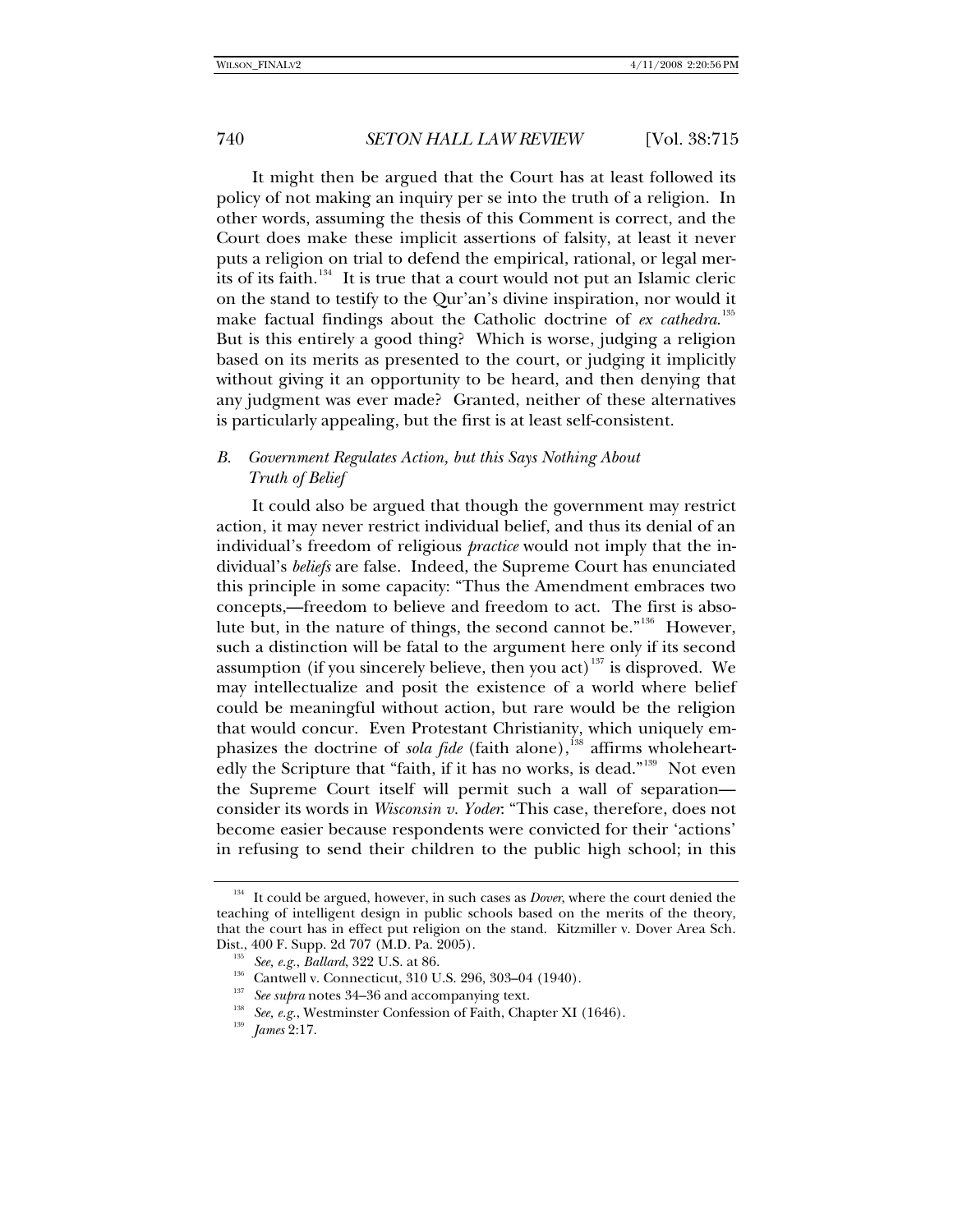context belief and action cannot be neatly confined in logic-tight compartments."[140](#page-26-0) Finally, the government clearly agrees as well, for it expects a belief that is more than mental. It would be unlikely to allow a citizen not to observe federal law simply because the citizen believed that following federal law was a good idea. The state expects obedience and not mere lip service; should not obedience be expected of the state?

But perhaps the action-belief connection may be criticized on the basis of sin—if sin is when we know the law and believe the truth, but we do not act accordingly, $141$  the second assumption of this Comment $142$  is disproved by the fact of sin, for it is possible to believe something sincerely without acting upon it. Sin, at least as a concept, is something of which we are all aware, and perhaps the government is, like all of us, simply human—that the government does not act on a belief does not necessarily indicate that it does not hold the belief.

The assumption may nevertheless be defended on three principal grounds. The first two are relatively esoteric and philosophical, and thus relegated to the footnotes.<sup>[143](#page-26-3)</sup> The third is of practical im-

Second, the assumption may be defended on the ground that sin ought to be counted as inherently irrational. When an individual consciously sins by breaking some moral law, that is, when he does what he knows he ought not do, he engages in a kind of self-contradiction. He simultaneously affirms the authority of the lawgiver, by granting it ought-ness, and denies that lawgiver's authority, showing with his lawbreaking action that he believes the authority without power to punish him to the point of deterrence. *See* C.S. LEWIS, MIRACLES 56–58 (HarperCollins 2001) (1947) (offering a discussion of this ought-ness). Consider also the apostle Paul's words in the epistle to the Romans as an example of the irrationality of sin:

<span id="page-26-1"></span><span id="page-26-0"></span><sup>&</sup>lt;sup>140</sup> Wisconsin v. Yoder, 406 U.S. 205, 220 (1972).<br><sup>141</sup> "Whoever knows what is right to do and fails to do it, for him it is sin." *James* 4:17.

<span id="page-26-3"></span><span id="page-26-2"></span><sup>&</sup>lt;sup>142</sup> If you believe, then you act. *See supra* notes 34–36 and accompanying text.<br><sup>143</sup> First, the assumption could be defended as a tautology, and therefore defended circularly. Sin may be an action not in accordance with a stated belief, or with a previously held belief, but in the moment of the sin, the individual shows that he does not really believe what he says he believes—otherwise he would not have done it. If a Catholic genuinely believes that God will damn the adulterer, but commits adultery later, he shows that his belief did not hold firm in the moment of temptation, because no possible reward of adultery is greater than eternal punishment. *See, e.g.*, *Proverbs* 7:27 (saying of the adulteress that "[h]er house is the way to Sheol, going down to the chambers of death"); DANTE ALIGHIERI, THE DIVINE COMEDY 9–10 (Lawrence Grant White trans., Pantheon Books 1948) (1321) (condemning in Canto V of the *Inferno* the lustful to the second circle of hell, though a reader could, in ruminating upon Dante's glorification of Paolo and Francesca, conceivably desire such a punishment more than paradise). Applying this understanding of sin to this argument, perhaps the Court does not *generally* disbelieve in the truth of the religions the practice of which it prohibits, but only disbelieves them in the moment of its decisions. However, it would be strange that such behavior, neither noble nor predictable, should be bound up in the Court's bedrock principle of neutrality.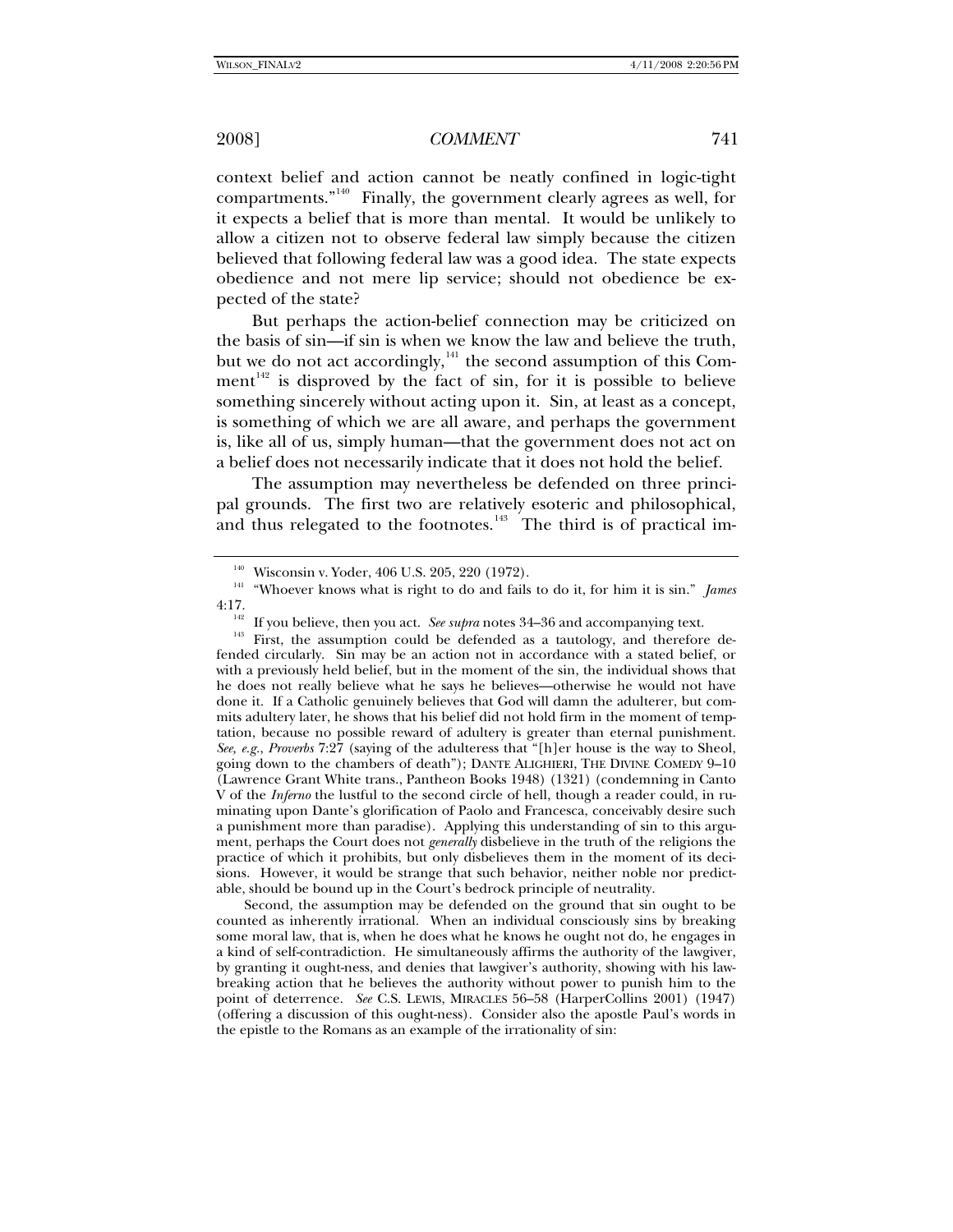portance here: what business does our government have with sinning? This is not asked to suggest that the government should conform itself to a particular notion of right and wrong, that is, to avoid sin in the religious sense (it would thus become a theocracy), but rather that the government should conform itself to what it believes. If the government believes something, it should act accordingly; it should not sin against its own acknowledged truths. If our govern-ment is premised on the idea that all men are created equal,<sup>[144](#page-27-0)</sup> then our governmental structure should reflect the premise,<sup>[145](#page-27-1)</sup> and our courts should enforce the principle.<sup>[146](#page-27-2)</sup> In fact, much of legal scholarship (in which grand tradition this Comment hopes to continue) is fundamentally concerned with getting the government to, in effect, *stop sinning*—when an author writes a piece criticizing a decision of the Court or a piece of legislation as unconstitutional or otherwise legally erroneous, the author is in effect saying that the government is acting contrary to its beliefs.<sup>[147](#page-27-3)</sup> Perhaps this Comment may be attacked on the basis that the government is human and does not execute what it says it believes, but so can many other valid works of legal scholarship. It may even be unrealistic to expect that the government will ever stop "sinning," but there is certainly value in working toward that goal.

- 
- 

I do not understand my own actions. For I do not do what I want, but I do the very thing I hate . . . . For I know that nothing good dwells within me, that is, in my flesh. I can will what is right, but I cannot do it. For I do not do the good I want, but the evil I do not want is what I do. Now if I do what I do not want, it is no longer I that do it, but sin which dwells within me.

*Romans* 7:15–20.

Here, Paul is consumed by the sub-rational, instinctual force of sin, which compels him to do what he knows he ought not. Thus, to the extent that sin is inherently irrational, it has no place in this argument and need not be accounted for, since this Comment has presumed reason as a fundamental authority and ground of the discussion. This Comment will not quarrel with mere instinct. Further, as applied to the issues here, if we assume the government's "sin" is irrational, we would all readily

<span id="page-27-3"></span><span id="page-27-2"></span><span id="page-27-1"></span><span id="page-27-0"></span>acknowledge this irrationality ought to be avoided.<br>
<sup>144</sup> See THE DECLARATION OF INDEPENDENCE para. 2 (U.S. 1776).<br>
<sup>145</sup> See U.S. CONST. amend XIV.<br>
<sup>146</sup> See 42 U.S.C. § 1983 (2000).<br>
<sup>147</sup> See, e.g., Akhil Reed Amar, 27 (1987) (arguing the Court's Eleventh Amendment jurisprudence and other decisions are inconsistent with the principle of popular sovereignty inherent in the Constitution); Edward A. Hartnett, *Questioning Certiorari: Some Reflections Seventy-Five Years After the Judges' Bill*, 100 COLUM. L. REV. 1643, 1713–30 (2000) (criticizing some aspects of the Court's discretionary jurisdiction); Wayne R. LaFave, *The "Routine Traffic Stop" from Start to Finish: Too Much "Routine," Not Enough Fourth Amendment*, 102 MICH. L. REV. 1843 (2004).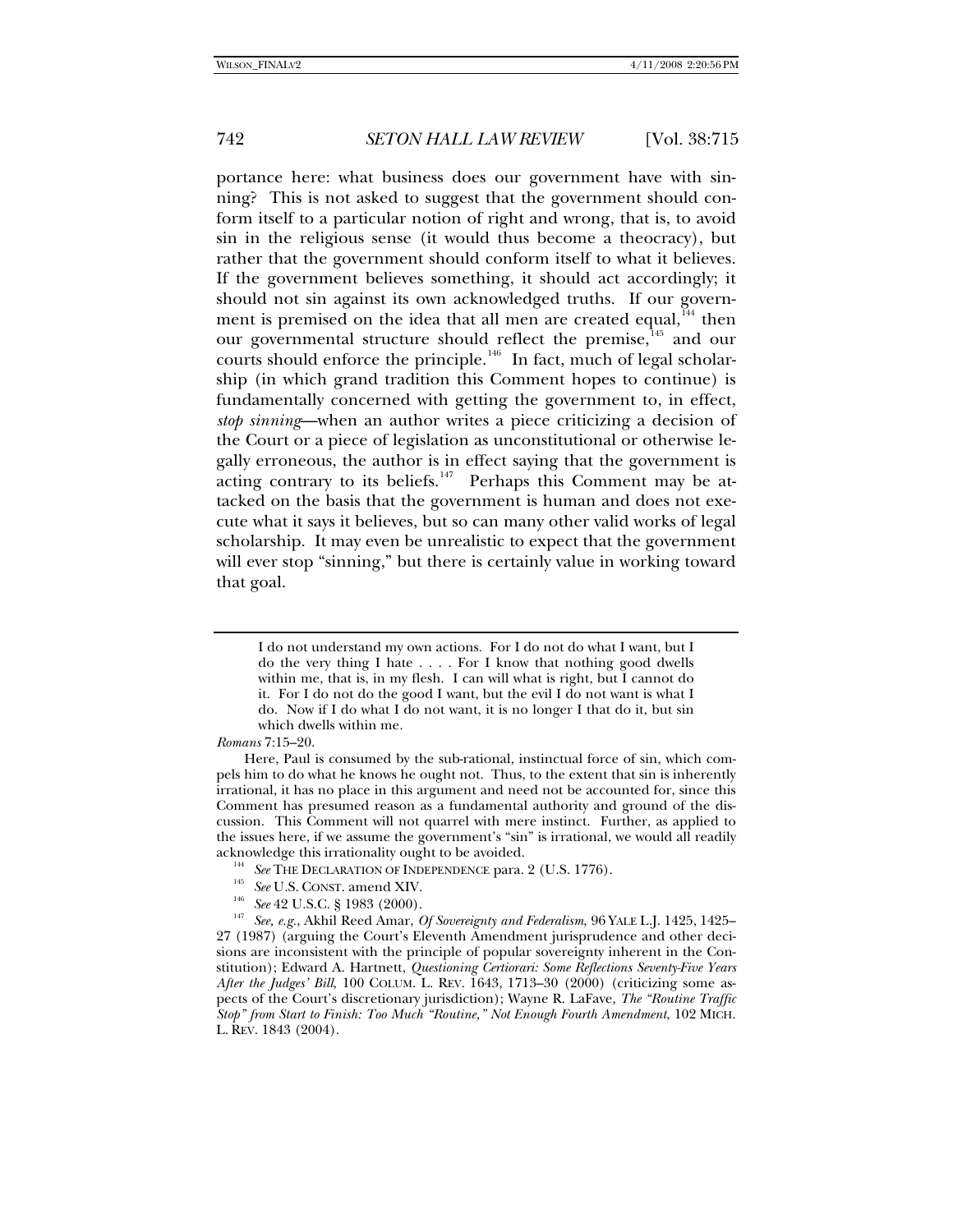Finally, it is simply not meaningful to speak of the protection of the freedom to believe apart from the freedom to act. The freedom to believe is inviolable—while a government may compel an action, it can only *influence* a belief. A government could endorse one religion and condemn another,<sup>[148](#page-28-0)</sup> and a government could even force an in-dividual to recant a belief under penalty of death<sup>[149](#page-28-1)</sup>—but to recant is one thing, and to change one's mind is quite another.<sup>[150](#page-28-2)</sup> Recall the words that Galileo supposedly muttered after he was forced to recant his heliocentric view of the universe: "And yet it moves."<sup>[151](#page-28-3)</sup> We call those who believe but do not act hypocrites, and thus the gracious governmental "freedom" to believe and not to act is little more than the freedom to be a hypocrite.

## *C. The Court Simply does not Consider Religion when Deciding a Case*

One might finally argue that the Court does not imply a religion is false when it denies a Free Exercise claim because the Court simply does not make decisions on the basis of religion at all. Because of Jefferson's famous "wall of separation,"[152](#page-28-4) it could be argued, the sacred

<span id="page-28-0"></span><sup>&</sup>lt;sup>148</sup> England, for example, swung between official Catholicism under Mary I and official Protestantism under Elizabeth I, with both queens punishing dissidents with

<span id="page-28-1"></span>death. JOHN GUY, TUDOR ENGLAND 226–308 (1988).<br><sup>149</sup> For instance, under the reign of Mary I, Thomas Cranmer, Archbishop of Canterbury and author of the Book of Common Prayer, recanted the heresy of which he had been convicted when threatened with being burned at the stake. DIARMAID

<span id="page-28-2"></span>MACCULLOCH, THOMAS CRANMER: A LIFE 555–605 (1996).<br><sup>150</sup> However, Cranmer took back his recantation and was sentenced to death. *Id.* at 603–05. At the stake, he was asked again to recant to save his life, but instead he thrust into the fire the hand that had signed the first recantation. *Id.*

<span id="page-28-3"></span><sup>&</sup>lt;sup>151</sup> This well-known legend, though it is apocryphal, illustrates the inability of the state (or there, the church) to coerce belief. *See* A. Rupert Hall, *Galileo nel XVIII se-*

<span id="page-28-4"></span><sup>&</sup>lt;sup>152</sup> See Reynolds v. United States, 98 U.S. 145, 164 (1878) (quoting Jefferson's language regarding the "wall of separation" between church and state, and suggesting that this principle inheres in the First Amendment). For an argument supporting a strict application of Jefferson's "wall of separation," see Richard Rorty, *Religion As Conversation-Stopper*, *in* RICHARD RORTY, PHILOSOPHY AND SOCIAL HOPE 168–74 (1999). Rorty contends that religious views ought to be barred from civil discourse as premises for establishing law, for that enterprise ought to be guided by purely secular considerations. *Id.* at 169, 173. Rorty graciously applies this standard to his own atheism, allowing that under his model, neither he nor the religious devotee would be permitted to contend for the philosophical premises supporting their political conclusions on any ground "save the assent we hope they will gain from our audience." *Id.* at 173. While this pragmatic approach may sometimes produce political consensus, it has no tendency to produce truth or good, because, as David Luban has noted, the goodness of all pragmatic aims depends upon the correctness of the premises supporting them. *See* David Luban, *What's Pragmatic about Legal Pragmatism?*, 18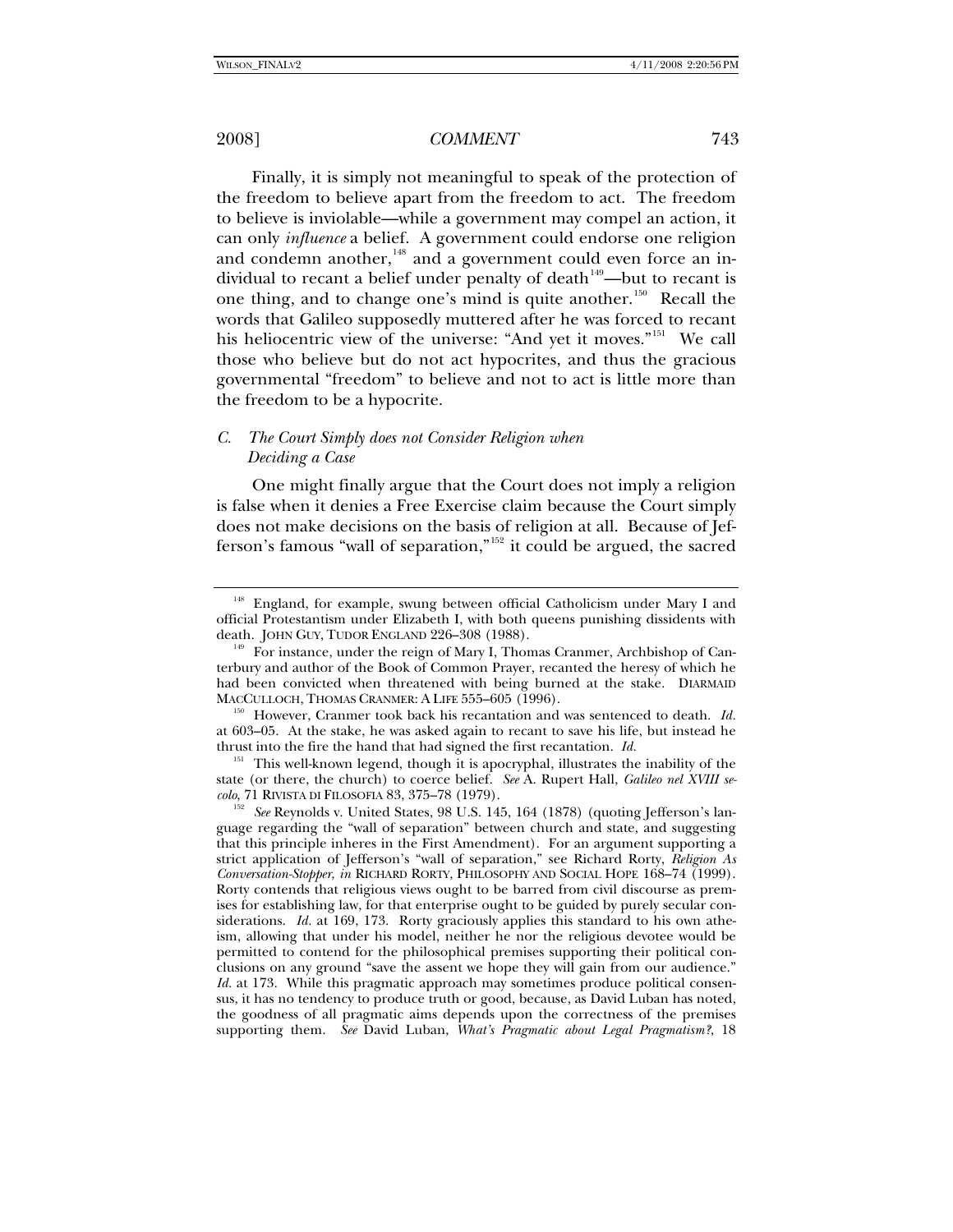and the secular are kept apart such that the purely secular political decisions of the Court do not impinge upon the religious convictions of the individual. The Court knows no dogma—it believes no relig-ion; it disbelieves no religion.<sup>[153](#page-29-0)</sup>

However, an appeal to the separation of church and state here assumes that because the two concepts can be kept separate theoretically, they can be separated in practice. How do we determine the province of the state and the province of religion? What makes something a religious issue? But for cases such as *Smith*, most of us would have assumed that the degree to which a government chooses to restrict drug use is a secular matter. However, because Smith and Black asserted that their use of peyote was a religious practice, what had first seemed to be exclusively secular became a disputed religious issue.<sup>[154](#page-29-1)</sup> The same could be said of  $Lyng$ , for if anything seems completely secular, it is the building of roads. Yet because Native Americans asserted that the proposed site for the road was essential to their religious practice, the construction of a highway became a religious issue.<sup>[155](#page-29-2)</sup> The Court has spoken of the "purely secular considerations" of a restrictive law in analyzing a Free Exercise claim,  $156$  but how can something about which a claimant has ultimate religious views be called "purely secular?" Does the Court then define what is secular and what is sacred?<sup>[157](#page-29-4)</sup> That, of all things, would hardly be neutral.

It might be argued then that the Court simply does not care whether a religion is true when it decides a case. This is probably correct, because the Court goes out of its way not to consider the truth of a religion when adjudicating a Free Exercise case,  $158$  but that does nothing to obviate the implicit statement resulting from the

CARDOZO L. REV. 43, 51 (1996); *see also* MICHAEL J. PERRY, UNDER GOD? RELIGIOUS FAITH AND LIBERAL DEMOCRACY 44 (2003) (criticizing Rorty and arguing that the problem is not that fundamental premises are discussed in public debate, but the

<span id="page-29-0"></span>manner in which these premises, sacred or secular, are introduced).<br><sup>153</sup> United States v. Ballard, 322 U.S. 78, 86 (1944) (quoting Watson v. Jones, 80 U.S. (13 Wall.) 679, 728 (1872)).<br><sup>154</sup> See Employment Div. v. Smith, 494 U.S. 872, 874 (1990); *supra* Part IV.C.

<span id="page-29-1"></span><sup>&</sup>lt;sup>155</sup> See Lyng v. Nw. Indian Cemetery Protective Ass'n, 485 U.S. 439 (1988); *supra* 

<span id="page-29-3"></span><span id="page-29-2"></span>Part IV.C.<br><sup>156</sup> Wisconsin v. Yoder, 406 U.S. 205, 215 (1972). "A way of life, however virtuous and admirable, may not be interposed as a barrier to reasonable state regulation of education if it is based on purely secular considerations . . . ." *Id.*

<span id="page-29-5"></span><span id="page-29-4"></span><sup>&</sup>lt;sup>157</sup> The Court does, at least, define what religion is for some statutory purposes. *See* United States v. Seeger, 380 U.S. 163, 176 (1965) (defining the "religious training and belief" exemption in the Universal Military Training and Service Act as "[a] sincere and meaningful belief which occupies in the life of its possessor a place parallel to that filled by the God of those admittedly qualifying for the exemption . . . ."). 158 *See Ballard*, 322 U.S. at 86.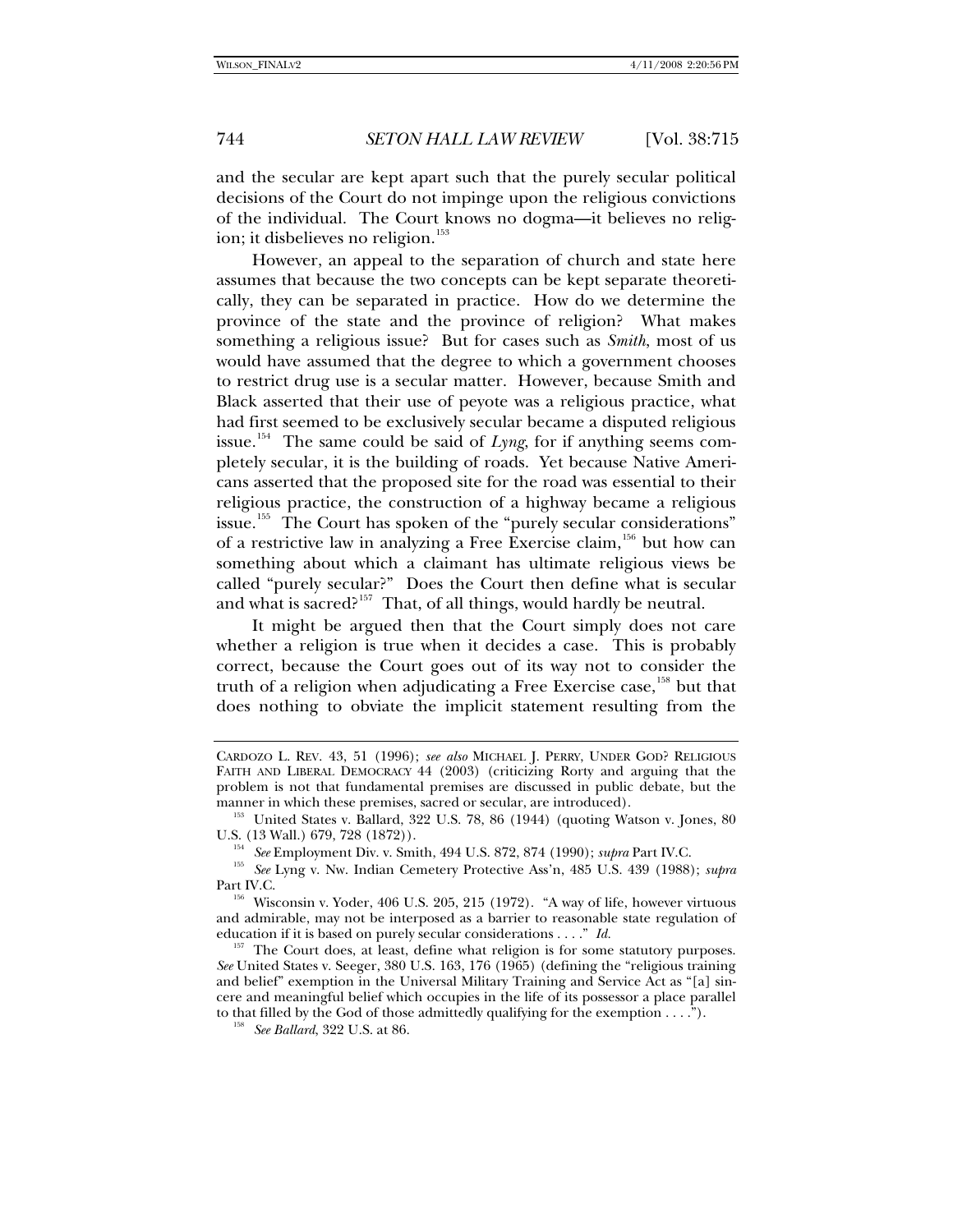Court's judgment and decree. A man may say he does not care whether Islam is true, but we can tell he does not think the religion is true if he does not pray five times daily toward Mecca. The principle goes the same for the Court; indeed, it may not remotely care whether any of the religious doctrines that appear before it are true, but its apathy can communicate just as much as its concern.

There is an inherent overlap of church and state;<sup>[159](#page-30-0)</sup> it is the overlap of reality. Religions have stated authoritative positions on almost every aspect of our lives, $160$  and the government regulates almost every area of our lives.[161](#page-30-2) Religions make commands of all mankind on the basis of purported divine authority, and the government makes laws that apply to all citizens on the basis of its capability of enforcement. Because of the concurrent jurisdiction of the sacred and the secu- $\arctan^{162}$  $\arctan^{162}$  $\arctan^{162}$  there will always be an abundance of conflict between church and state. Such conflict, as when the government prohibits polygamy and Mormonism promotes it, $163$  must be resolved. A fundamental contradiction between the commands of the state and the commands of religion may be resolved either by the government altering its laws

<span id="page-30-0"></span><sup>159</sup> Consider the Court's words in *Lynch v. Donnelly*: "In every Establishment Clause case, we must reconcile the inescapable tension between the objective of preventing unnecessary intrusion of either the church or the state upon the other, and the reality that, as the Court has so often noted, *total separation of the two is not possible*." 465 U.S. 668, 672 (1984) (emphasis added) (holding that display of a crèche during the holiday season did not violate the Establishment Clause because in context it was not

<span id="page-30-3"></span><span id="page-30-2"></span><span id="page-30-1"></span>an endorsement of religion).<br><sup>160</sup> Such as tithes, the afterlife, and gay marriage.<br><sup>161</sup> Such as income tax, estate tax, and marriage licenses.<br><sup>162</sup> Consider these remarks of Rousseau:

While things were in this situation, Jesus came to establish a spiritual kingdom on earth, which, by separating the theological from the political system, made the State no longer one, and caused those intestine dissensions which have never ceased to agitate the Christian peoples. This novel idea of a kingdom of the other world could never have entered the heads of pagans, and they always considered the Christians as really rebels, who, with a hypocritical air of entire submission, were only seeking the opportunity of rendering themselves independent and masters by artfully usurping the authority which in their weakness they pretended to respect. This was the cause of the Christians being persecuted. . . . However, as there had always been a prince and civil laws, the consequence resulting from this double power has been a perpetual conflict for jurisdiction which has made any system of good polity impossible in Christian States; and men could never certainly inform themselves whether it was the master or the priest they were bound to obey.

<span id="page-30-4"></span>JEAN JACQUES ROUSSEAU, THE SOCIAL CONTRACT 117 (Charles Frankel ed. & trans., Hafner Publishing 1957) (1762). 163 *See* Reynolds v. United States, 98 U.S. 145 (1878).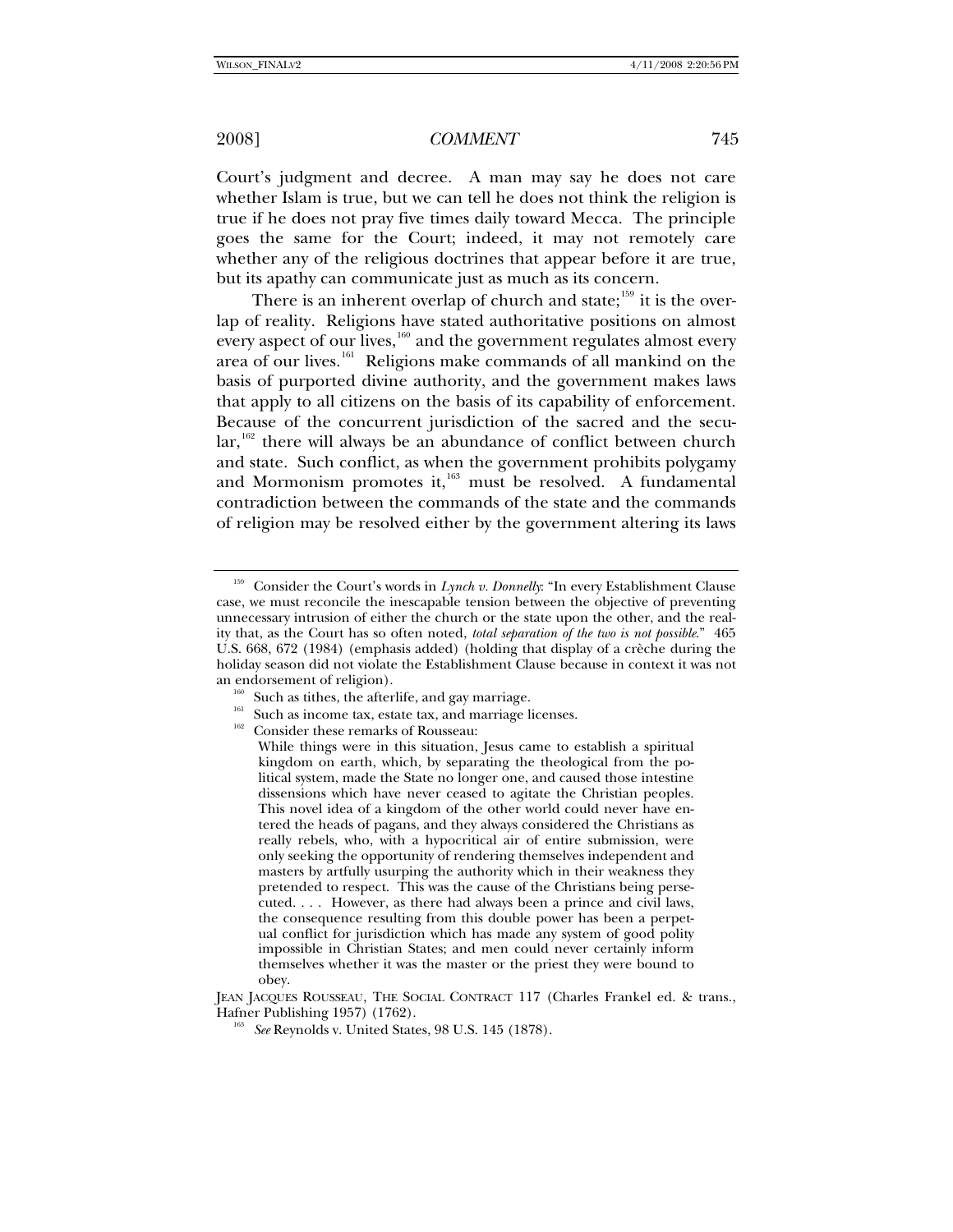to grant permission (where the government admits it was wrong), or by the continued restriction of a religious practice, in which case the government says that the religion is wrong. Thus, pointing to the church and state distinction cannot answer the question. Should the principles of logic be suspended by this "wall of separation?"

Moreover, because church and state strive to control the same facets and arenas of life, government can hardly be neutral toward religion. When a court adjudicates a Free Exercise case, it is issuing a decision concerning the extent of the authority of another claimed sovereign, namely, the individual's religion. Where two sovereigns claim rights to the same territory, we would not trust the tribunal of one sovereign to be a neutral arbiter of the dispute; it is for this reason that the Constitution commits disputes between states to the original jurisdiction of the Supreme Court—a superior sovereign.<sup>[164](#page-31-0)</sup> Similarly, because the State seeks to govern much of the same territory as Religion, it cannot pretend to be neutral when adjudicating a conflict between a religious adherent and the government, since it has a vested interest in the matter<sup>[165](#page-31-1)</sup> (and unfortunately, there is no superior sovereign to whom this dispute may be taken). This is not to suggest that the government should recuse itself from deciding such issues, for if the courts would not adjudicate any matters that presented religious questions, the courts could not adjudicate much of anything. A less-than-impartial decision may be better than no decision at all.But if the courts must adjudicate, they ought to do so without pretending to such a "lofty neutrality."<sup>[166](#page-31-2)</sup>

## VI. IMPLICATIONS AND PRESCRIPTIONS

The implicit judgment of individual religious beliefs described here is essentially inevitable.<sup>[167](#page-31-3)</sup> The only way to avoid this judgment

<span id="page-31-0"></span><sup>164</sup> U.S. CONST. art. III, § 2; *see, e.g.*, New Jersey v. New York, 526 U.S. 589 (1999) (adjudicating the question of whether certain portions of Ellis Island belonged to

<span id="page-31-1"></span>New York or to New Jersey, and finding for New Jersey).<br><sup>165</sup> One might ask how this situation is any different than an everyday criminal trial, where the government is both a party (the prosecution) and at the same time an adjudicator (the judge), yet is expected to be neutral. The matters addressed here are distinct because the very heart of the issue being addressed in a religion case is the state's sovereignty—not necessarily whether the state has the actual power to do as it wishes, but whether, as the religious adherent claims, there exists a higher Sovereign to which the state must answer. In a criminal prosecution, this fundamental philosophical conflict is not implicated; it is merely a question of the relationship of the accused to the laws above him.<br><sup>166</sup> See Everson v. Bd. of Educ., 330 U.S. 1, 23–24 (1947) (Jackson, J., dissenting).<br><sup>167</sup> This phenomenon is probably not unique to the United States government,

<span id="page-31-3"></span><span id="page-31-2"></span>but may be inherent in any non-theocracy, that is, in any state where the gods and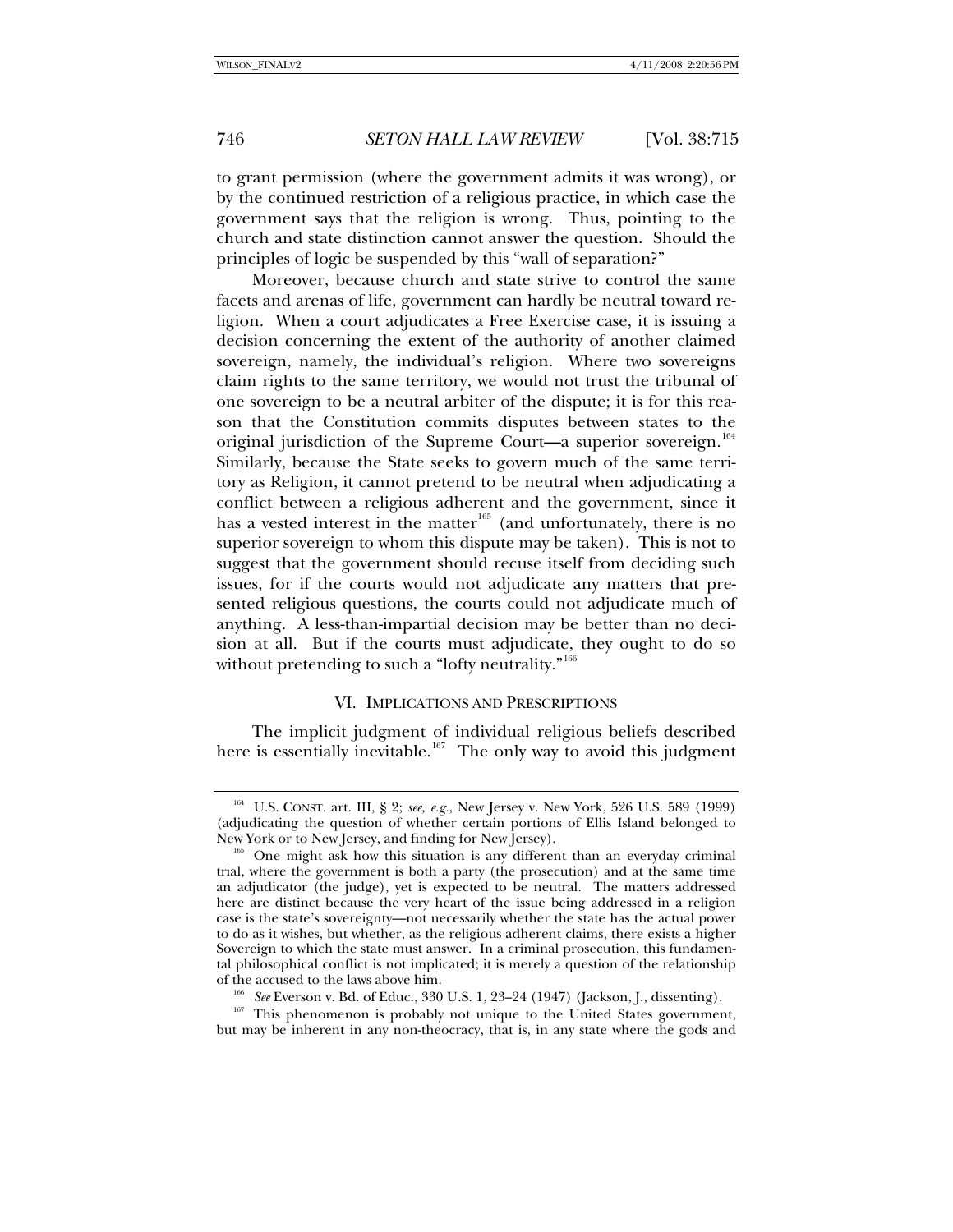would be to grant every Free Exercise claim, since no truth implica-tions result from permitting the religious practice to continue.<sup>[168](#page-32-0)</sup> However, the Court cannot decide every conflict in favor of religion—if it did, the results would be anarchically disastrous. Consider the Court's words in *Reynolds*: "Suppose one believed that human sacrifices were a necessary part of religious worship, would it be seriously contended that the civil government under which he lived could not interfere to prevent a sacrifice?"[169](#page-32-1) The Court must decide certain cases in favor of government restriction, relying on governmental policy against the specific religious practice. As we have seen, it has decided against polygamy, against racial discrimination, in favor of roads, and against the use of controlled substances. But when the Court decides these cases, it cannot do so and pretend that it has implied nothing about the truth of the religious belief. We are comfortable that the Court would deny a Free Exercise claim for the right to human sacrifice, but our comfort cannot come without an understanding of the implicit judgment resulting from this denial. None of this is to suggest that the Court should not apply the principles of the Constitution in the face of a contrary religious belief, or that the principles of the Constitution are unwise in such circumstances nevertheless, the Constitution is not without its consequences, and those consequences should be acknowledged.

Because the Court makes these implicit assertions, it cannot be said to be neutral toward religion. The Court's stated policy of not judging the truth of religions is bound up in the principle of neutral-ity.<sup>[170](#page-32-2)</sup> Government can hardly be said to act neutrally between itself and a religion, or between religions generally, when it has implicitly judged some of them false.

"Judgmental neutrality" is an accurate, if unfortunately ironic, way of describing the policy the Court practices now. The Court should therefore modify, clarify, or abandon the neutrality principle. Such action is imperative in light of the fact that the Court has declared that neutrality is a controlling principle in Religion Clause

the government have concurrent jurisdiction. *See supra* note 162. Where the laws of the church and the laws of the state conflict, one or the other must bend. If it is the church that bends, then the state, by asserting its own sovereignty, has denied the authority of the church. Since one of the church's fundamental claims *is* its authority (that God, however defined, is the omnipotent Creator), the state has denied the truth of the religion along with its authority. 168 *See supra* notes 120–23 and accompanying text. 169 Reynolds v. United States, 98 U.S. 145, 166 (1878). 170 *See supra* Part II.

<span id="page-32-1"></span><span id="page-32-0"></span>

<span id="page-32-2"></span>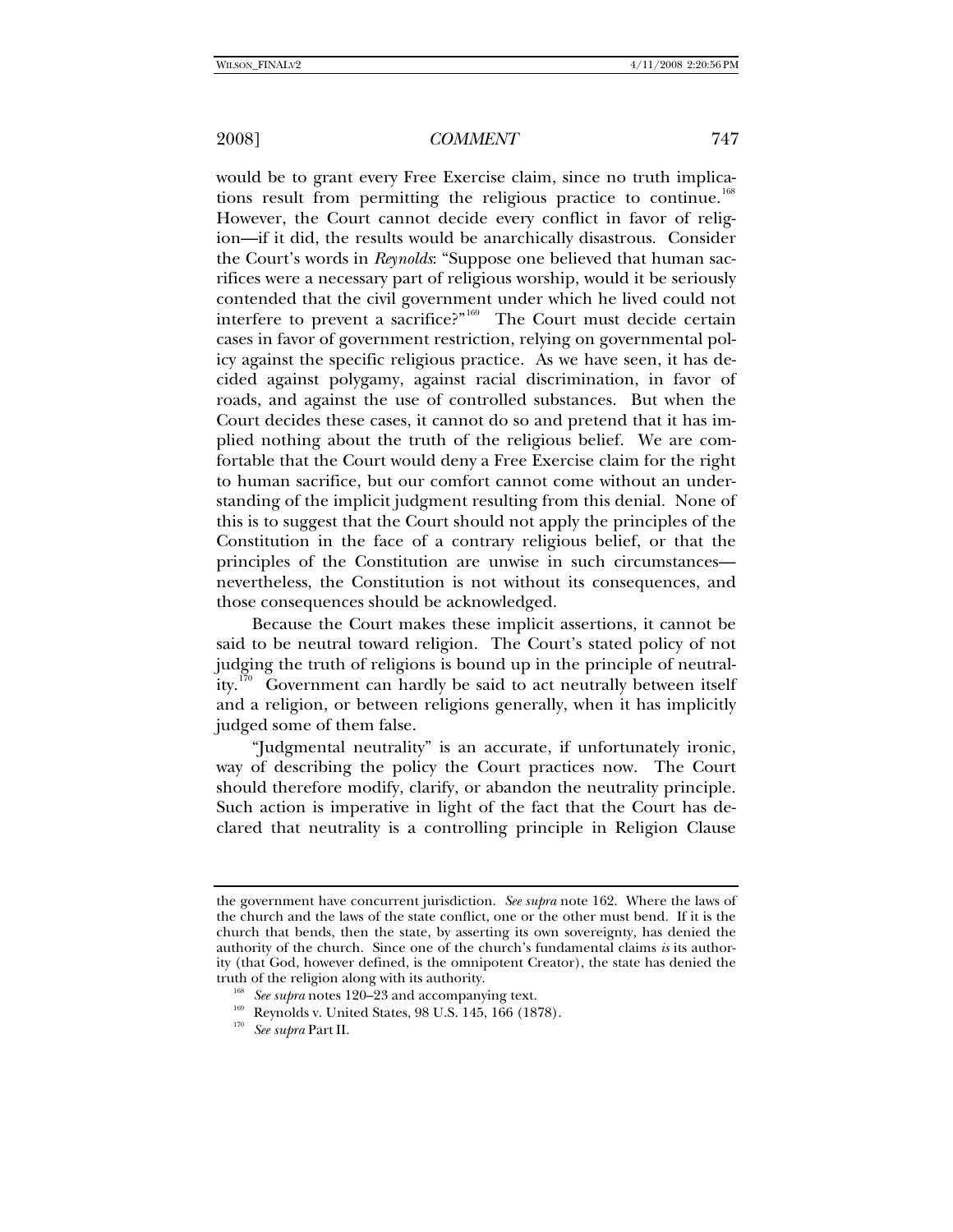cases,[171](#page-33-0) and given the Court's declarations of how strict and serious is the principle of neutrality.<sup>[172](#page-33-1)</sup> It does not make sense that an unworkable, even nonsensical principle should govern such important matters.

Because the Court frequently decides close cases by turning to the neutrality principle, $173$  much is at stake on the idea of neutrality. But if the principle is not workable, and if judgments against religion must inevitably be made, the Court should not retain the illusion that neutrality can guide the resolution of important cases. Perhaps what is called the principle of neutrality can be clarified, such that the Court will express what it is *actually* doing when it decides a Free Exercise case, rather than what it would like to think it is doing. If not clarified, the neutrality principle should be abandoned and replaced with a standard more meaningful and workable.

Further, because the Court implicitly judges some beliefs false, there must be that which the Court thinks is *true*. [174](#page-33-3) The Court believes something; it believes in the validity of governmental policy perhaps this is its Established religion? $175$  For instance, when the

<span id="page-33-3"></span><span id="page-33-2"></span><sup>173</sup> See supra Part II.<br><sup>174</sup> The nature of government belief, including its epistemology, faith claims, and the extent to which a government agency reflects or creates government belief, would be an interesting topic for another paper.<br><sup>175</sup> There is evidence of this even in one of the earliest state-court Free Exercise

<span id="page-33-4"></span>cases, where a Jewish man was required to testify on the Sabbath. Philips v. Gratz, 2 Pen. & W. 412, 416 (Pa. 1831). The court stated that "[r]ightly considered, there are no duties half so sacred as those which the citizen owes to the laws." *Id.* On a related note, Michael J. Perry persuasively argues that for governmental policy to be based on religious beliefs is neither a violation of the Establishment Clause, nor is it illegitimate in a liberal democracy. PERRY, *supra* note 152, at 20–52.

[I]n a liberal democracy, it is altogether fitting—it is altogether "liberal"—for religious believers to make political choices, including *coercive* choices—choices to ban or require conduct—on the ground of what is, for them, a religious claim: that each and every person is sacred, that all persons are subjects of justice.

*Id.* at 51.

<span id="page-33-0"></span><sup>&</sup>lt;sup>171</sup> See, e.g., Walz v. Tax Comm'r of New York, 397 U.S. 664, 676 (1970) (noting the policy of neutrality); Sherbert v. Verner, 374 U.S. 398, 409 (1963) (stating that government must be neutral in the face of religious differences); Zorach v. Clauson, 343 U.S. 306, 313–14 (1952) (holding that government must be denominationally

<span id="page-33-1"></span>neutral).<br><sup>172</sup> In *School District of Abington Township v. Schempp*, the Court held that "'[t]he government is neutral, and, while protecting all, it prefers none, and it *disparages*  none.'" 374 U.S. 203, 215 (1963). The Court further held that "[i]n the relationship between man and religion, the State is firmly committed to a position of neutrality." *Id.* at 226. The Court has also held that "[a] central lesson of our decisions is that a significant factor in upholding governmental programs in the face of Establishment Clause attack is their neutrality towards religion." Rosenberger v. Univ. of Va., 515 U.S. 819, 839 (1995).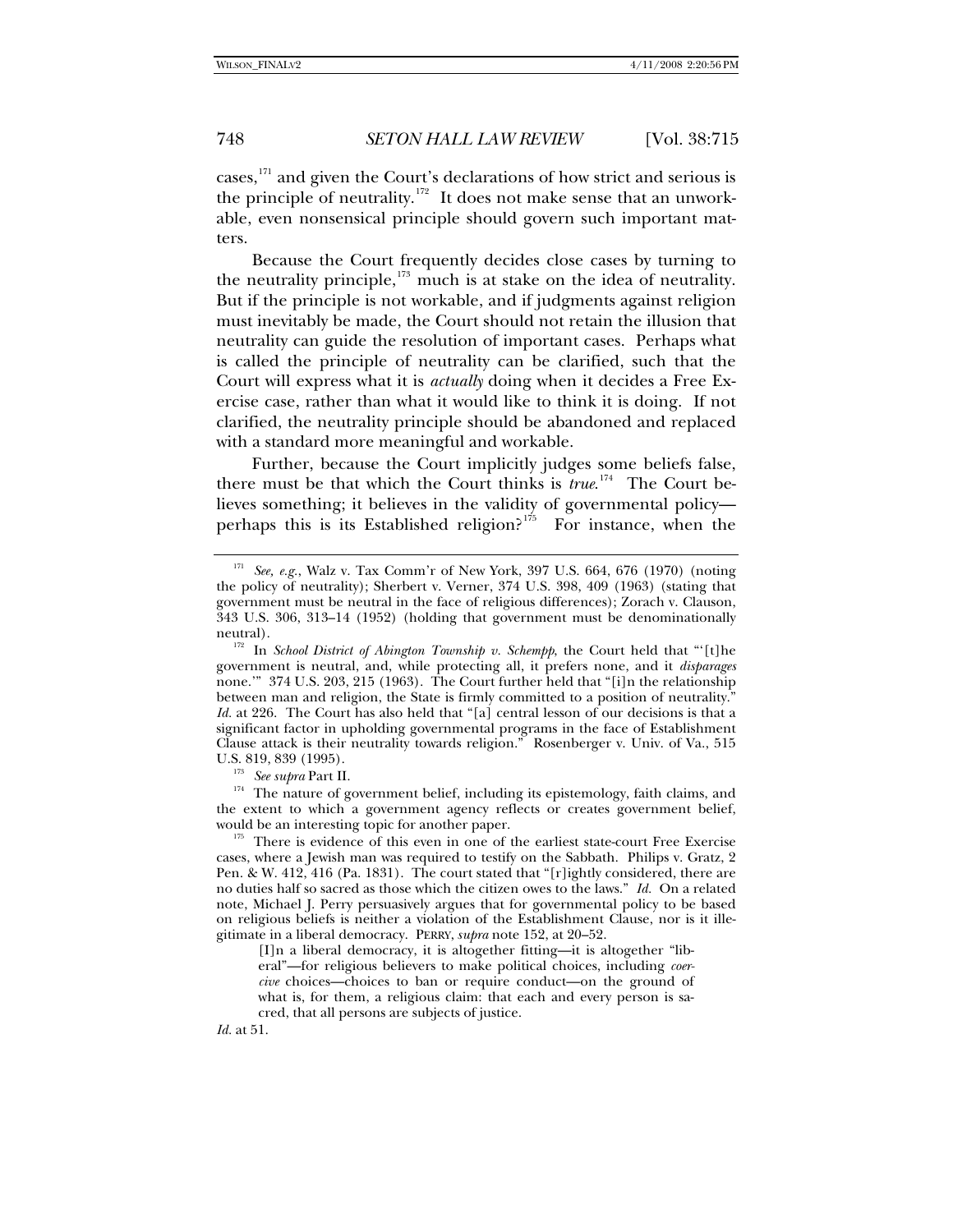Court implicitly asserted in *Bob Jones University v. United States*<sup>[176](#page-34-0)</sup> that Almighty God did not command discriminatory practices, it was because the university's practices contradicted federal law and the policy on which that law stood. Thus the Court knew that governmental policy against discrimination was the truth upon which it made its decisions, and the Court was therefore forced to restrict the religious practice that contradicted this truth. The Court did not merely restrict the practice; it implicitly declared that the practice was not divine.

For the most part, we do not know what the Court affirmatively believes, because it rarely offers direct statements of its beliefs.<sup>[177](#page-34-1)</sup> However, we can at least identify several specific doctrines that the Court does *not* believe. The Court does not believe that God com-mands polygamy,<sup>[178](#page-34-2)</sup> that God commands racial discrimination,<sup>[179](#page-34-3)</sup> that Native American worship is necessary for the salvation of mankind,<sup>[180](#page-34-4)</sup> nor, in dicta, does the Court believe that any worthy god commands human sacrifice.<sup>[181](#page-34-5)</sup> In fact, that the Court does maintain these beliefs is one of the reasons it cannot be said to be neutral. While it may not hold a specific opinion on the Noble Eightfold Path or the doctrine of transubstantiation, it does believe in some fundamental truth however amorphous that greatest-common-denominator truth may  $be^{182}$  $be^{182}$  $be^{182}$ —that ultimately supports governmental policy.

<span id="page-34-5"></span><span id="page-34-4"></span><span id="page-34-3"></span><span id="page-34-2"></span>that the state was powerless to intervene if a religion commanded human sacrifice). *But see Genesis* 22:2 ("[God] said, 'Take your son, your only son Isaac, whom you love, and go to the land of Mori'ah, and offer him there as a burnt offering upon one of the mountains of which I shall tell you.'"). Perhaps if the Judeo-Christian God commanded human sacrifice in the present (even if He were to intervene at the last instant and stop the act), the Court would have a greater problem with this particular Deity than it has expressed to date.<br><sup>182</sup> While legal pragmatism—a results-oriented, anti-formalist legal philosophy—

<span id="page-34-6"></span>has been advocated by such jurists as Richard Posner as a means of reaching societally amenable legal results without standing on any particular philosophical assumption, *see* Richard Posner, *Pragmatic Adjudication*, 18 CARDOZO L. REV. 1, 5, 10 (1996), David Luban wisely observes that none of these results are meaningful, or in any sense correct, absent knowledge that the philosophical assumptions undergirding them are true:

<span id="page-34-1"></span><span id="page-34-0"></span><sup>&</sup>lt;sup>176</sup> 461 U.S. 574 (1983).  $177$  For a rare exception to this generality, see the words of Justice Douglas in *Zorach v. Clauson*: "We are a religious people whose institutions presuppose a Supreme Being." 343 U.S. at 313. Justice Douglas has inferred the governmental belief in a Deity from the nature of governmental policy. *See id.*

<sup>&</sup>lt;sup>178</sup> See generally Reynolds v. United States, 98 U.S. 145 (1878).

<sup>&</sup>lt;sup>179</sup> See generally Bob Jones Univ. v. United States, 461 U.S. 574 (1983).<br><sup>180</sup> See Lyng v. Nw. Indian Cemetery Protective Ass'n, 485 U.S. 439, 442 (1988).<br><sup>181</sup> See Reynolds, 98 U.S. at 166 (noting that it would not be

<sup>[</sup>I]n principle philosophical questions have right and wrong answers,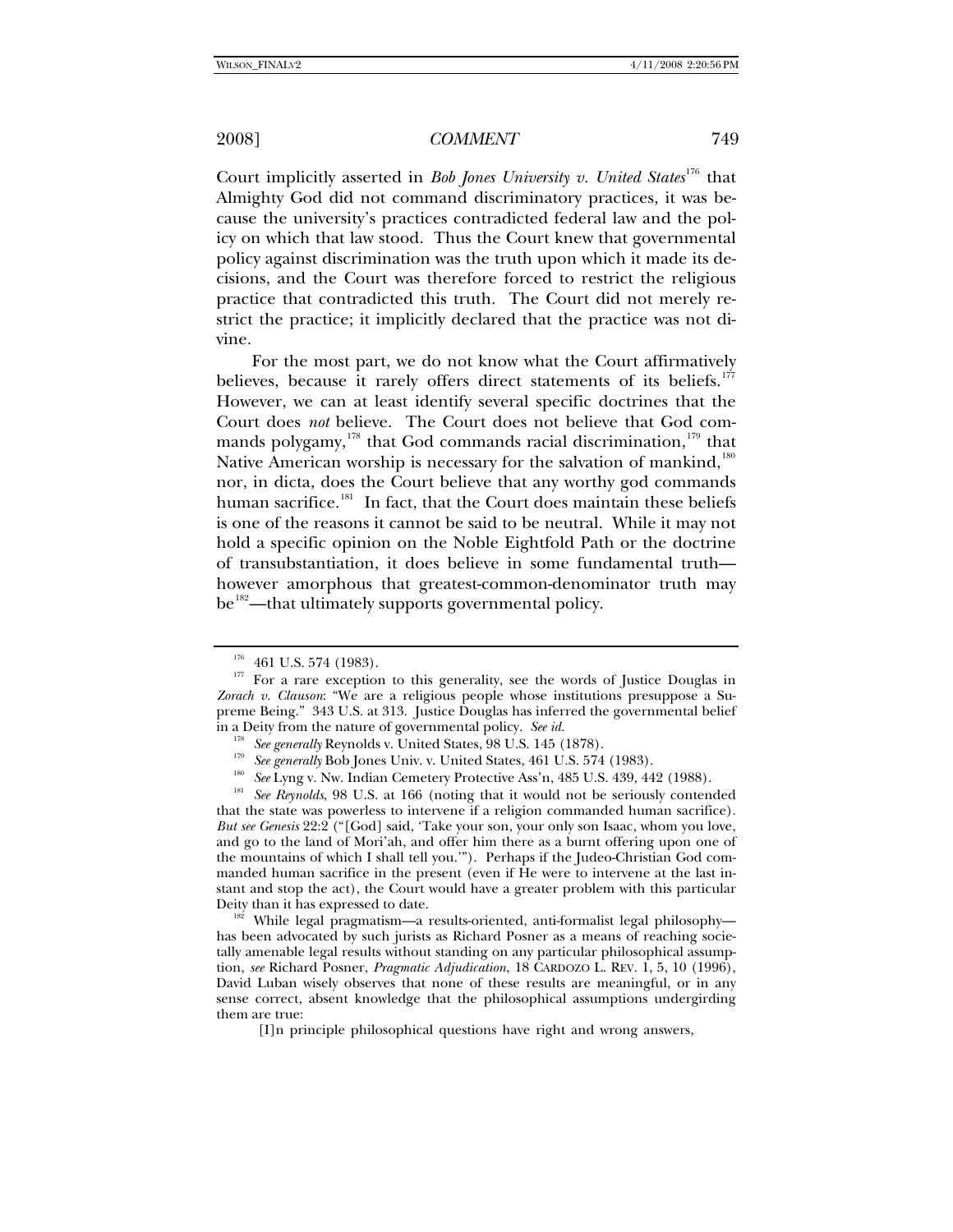Above all, this Comment does not suggest that the implicit judgments of the Court are inherently good or inherently bad. The only normative claim made here is that the Court should be consistent. If these implicit judgments are inevitable in our legal system, then we should not consider the fact of judgment to be what is good or bad, but rather the result of the judgment. We may ask whether the case was rightly decided on the law, and whether the decision was supported by sound policy, but we should not praise or condemn a case merely because it happened to judge another belief system false. As with many matters, this comes down to a deep question of policy, grounded in our fundamental moral and social values. What do we as a society think of polygamy? What do we think of racial discrimination? What do we think of sacrificing our roads to preserve Native American religion? None of these are posed as rhetorical questions—each requires an answer founded on some kind of substantive belief in value, and none can be answered by appealing to neutrality.

Perhaps many readers are disturbed by the idea of the Supreme Court judging religions false. In our age of tolerance and acceptance, where we fear the perceived ills of all religious fundamentalism, we are not fond of our government making absolute pronouncements, even under its breath, about any religious belief. This is the sort of thing that starts wars, we think, and it just does not seem very nice. However, this Comment submits that each of us is far more comfortable with the idea of a court judging beliefs than we would readily either expect or admit. Consider, in the context of criminal law, the deific decree defense.<sup>[183](#page-35-0)</sup> This defense is used when a defendant does something horrifically atrocious, such as bludgeoning his wife and son, shooting a police officer, or repeatedly stabbing his stepmother, and then says that God commanded the action.<sup>[184](#page-35-1)</sup>

and legal decisions that presuppose philosophical positions can be criticized for getting them wrong. On this line of thinking, we find a straightforward and relatively uncontroversial way in which legal pragmatism cannot be freestanding. Legal decisions will turn on right answers to philosophical questions in the same way that they turn on right answers to factual questions. And a judge who tries to "do" law while ignoring the relevant questions of first philosophy can be accused of intellectual and professional irresponsibility.

Luban, *supra* note 152, at 51. For objections to Luban's argument, see Richard Rorty, *Pragmatism and Law: A Response to David Luban*, *in* RORTY, *supra* note 152, at

<span id="page-35-0"></span><sup>104. 183</sup> For a brief synopsis of the deific decree defense, see *People v. Serravo*, 823 P.2d

<span id="page-35-1"></span><sup>&</sup>lt;sup>184</sup> For cases where the deific decree defense was presented, see Serravo, 823 P.2d at 130–31 (defendant not guilty by reason of insanity for stabbing his wife "to sever the marriage bond" according to God's command); *Laney v. State*, 486 So. 2d 1242